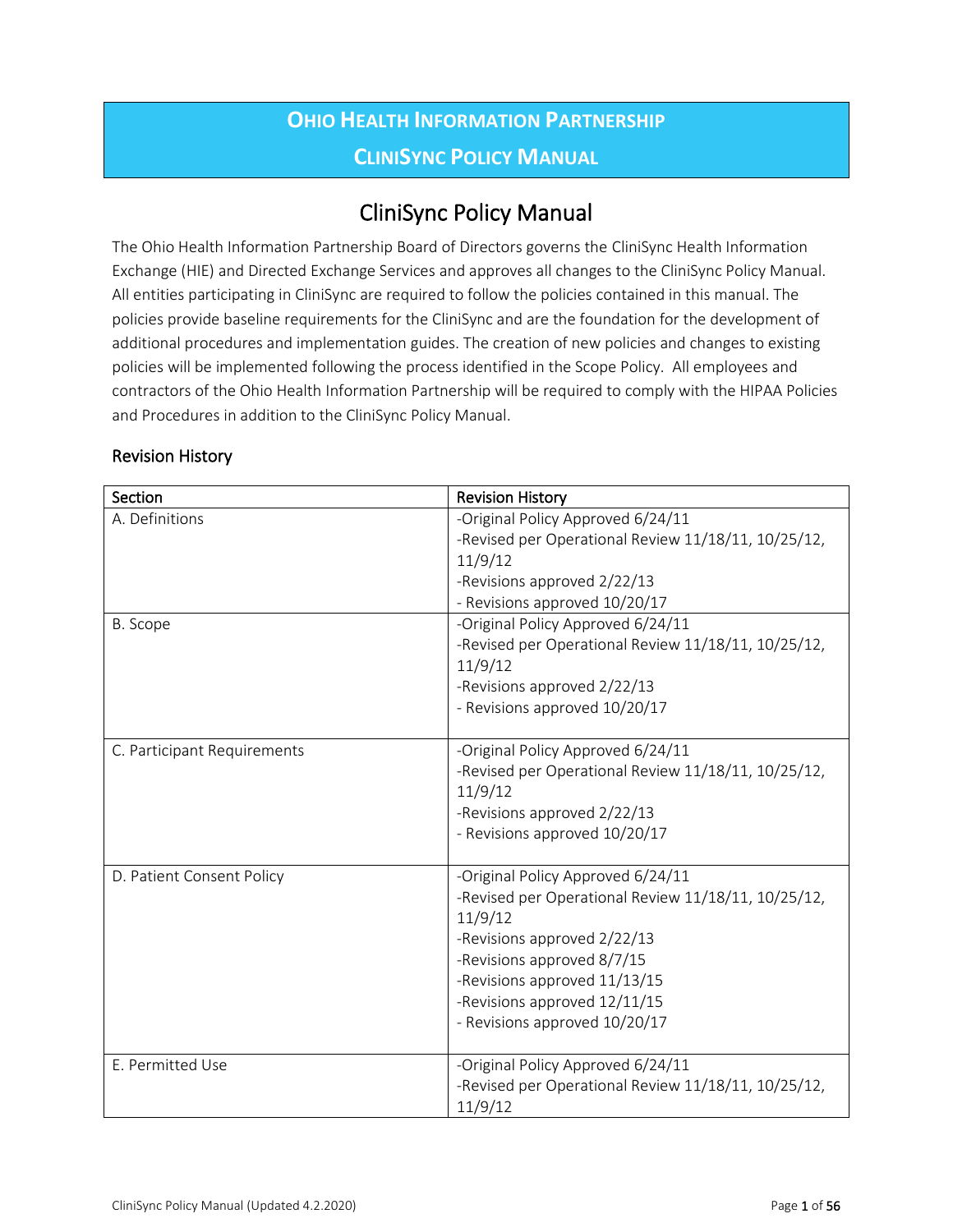|                                                                                  | -Revisions approved 2/22/13                                    |
|----------------------------------------------------------------------------------|----------------------------------------------------------------|
|                                                                                  | -Revisions approved 6/12/15                                    |
|                                                                                  | - Revisions approved 10/20/17                                  |
|                                                                                  |                                                                |
| F. Audit Policy                                                                  | -Original Policy Approved 6/24/11                              |
|                                                                                  | -Revised per Operational Review 11/18/11, 10/25/12,            |
|                                                                                  | 11/9/12                                                        |
|                                                                                  | -Revisions approved 2/22/13                                    |
|                                                                                  | -Revisions approved 12/11/15                                   |
|                                                                                  | - Revisions approved 10/20/17                                  |
|                                                                                  |                                                                |
| G. Authorization Policy                                                          | -Original Policy Approved 6/24/11                              |
|                                                                                  | -Revised per Operational Review 11/18/11, 10/25/12,            |
|                                                                                  | 11/9/12                                                        |
|                                                                                  | -Revisions approved 2/22/13                                    |
|                                                                                  | - Revisions approved 10/20/17                                  |
|                                                                                  |                                                                |
| H. Authentication Policy                                                         | -Original Policy Approved 6/24/11                              |
|                                                                                  | -Revised per Operational Review 11/18/11, 10/25/12,<br>11/9/12 |
|                                                                                  |                                                                |
|                                                                                  | -Revisions approved 2/22/13<br>- Revisions approved 10/20/17   |
|                                                                                  |                                                                |
| I. Patient Information Request Policy                                            | -Original Policy Approved 6/24/11                              |
|                                                                                  | -Revised per Operational Review 11/18/11, 10/25/12,            |
|                                                                                  | 11/9/12                                                        |
|                                                                                  | -Revisions approved 2/22/13                                    |
|                                                                                  | - Revisions approved 10/20/17                                  |
|                                                                                  |                                                                |
| J. Security Policy                                                               | -Original Policy Approved 6/24/11                              |
|                                                                                  | -Revised per Operational Review 11/18/11, 10/25/12,            |
|                                                                                  | 11/9/12                                                        |
|                                                                                  | -Revisions approved 2/22/13                                    |
|                                                                                  | - Revisions approved 10/20/17                                  |
| K. Violation/Breach of CliniSync Policies or                                     | -Original Policy Approved 6/24/11, 11/9/12                     |
| Participant Agreement                                                            | -Revisions approved 2/22/13                                    |
|                                                                                  | - Revisions approved 10/20/17                                  |
|                                                                                  |                                                                |
| L. Exchange of Restricted Health Information                                     | - Original Policy Created by 2012 Behavioral Health            |
|                                                                                  | Task Force                                                     |
|                                                                                  | -Approved 2/22/13                                              |
|                                                                                  | - Revisions approved 10/20/17                                  |
|                                                                                  |                                                                |
| M. Participant Obligations Under the Data Use<br>and Reciprocal Agreement Policy | - Policy Approved 10/25/13<br>- Revisions approved 10/20/17    |
|                                                                                  |                                                                |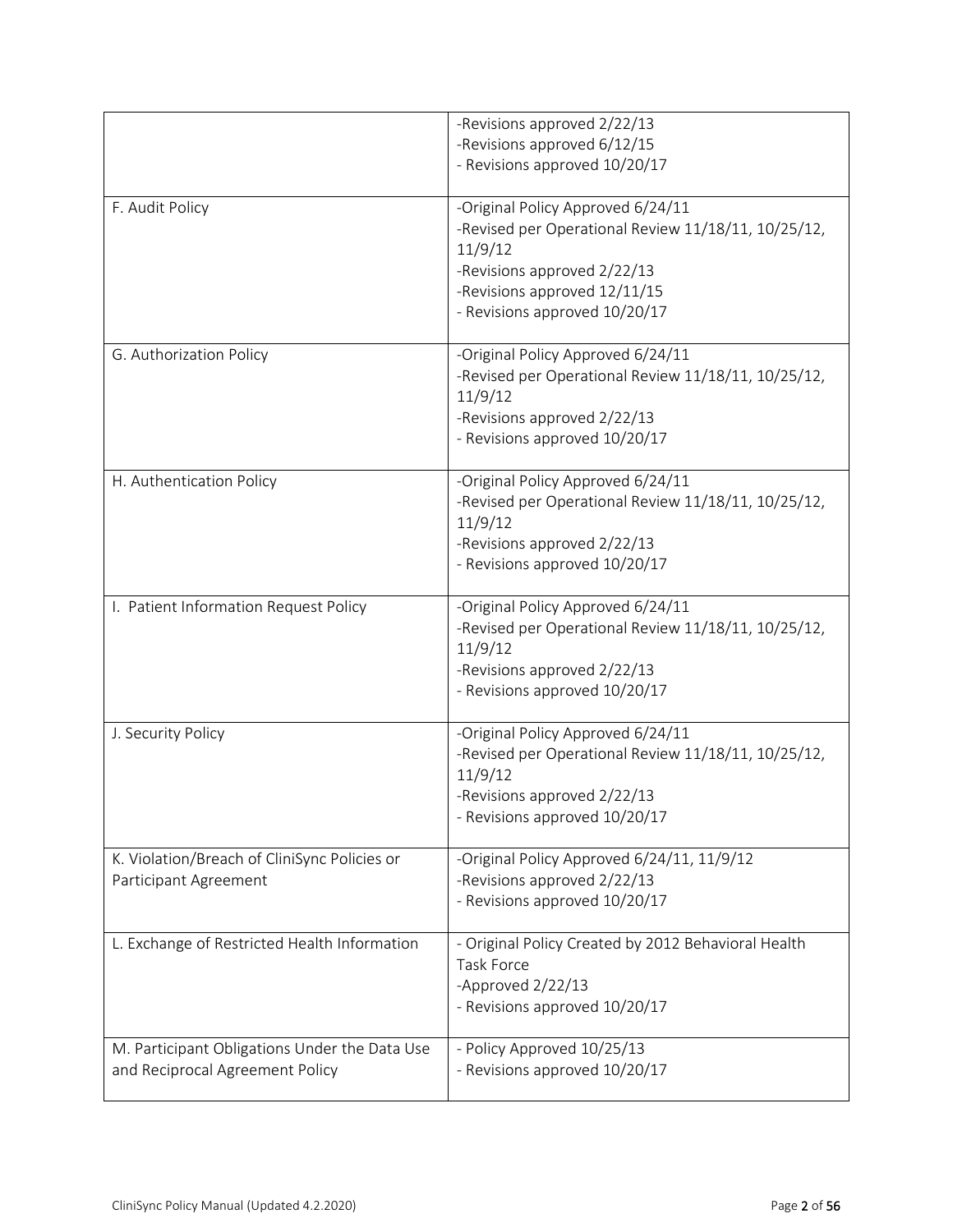| N. HISP Provider Directory                                                               | -Policy Approved 10/16/14<br>- Revisions approved 10/20/17                               |
|------------------------------------------------------------------------------------------|------------------------------------------------------------------------------------------|
| O. Data Correction and Deletion Policy                                                   | -Policy Approved 6/12/15<br>- Revisions approved 10/20/17                                |
| P. Notification Services Policy                                                          | -Policy Approved 6/12/15<br>-Revisions approved 8/11/17<br>- Revisions approved 10/20/17 |
| Q. Notification and Clinical Exchange Services<br>for Organizations Managing Populations | -Policy approved 8/11/17<br>- Revisions approved 10/20/17                                |
| R. Public Health Activity Policy                                                         | -Policy Approved 4/2/2020                                                                |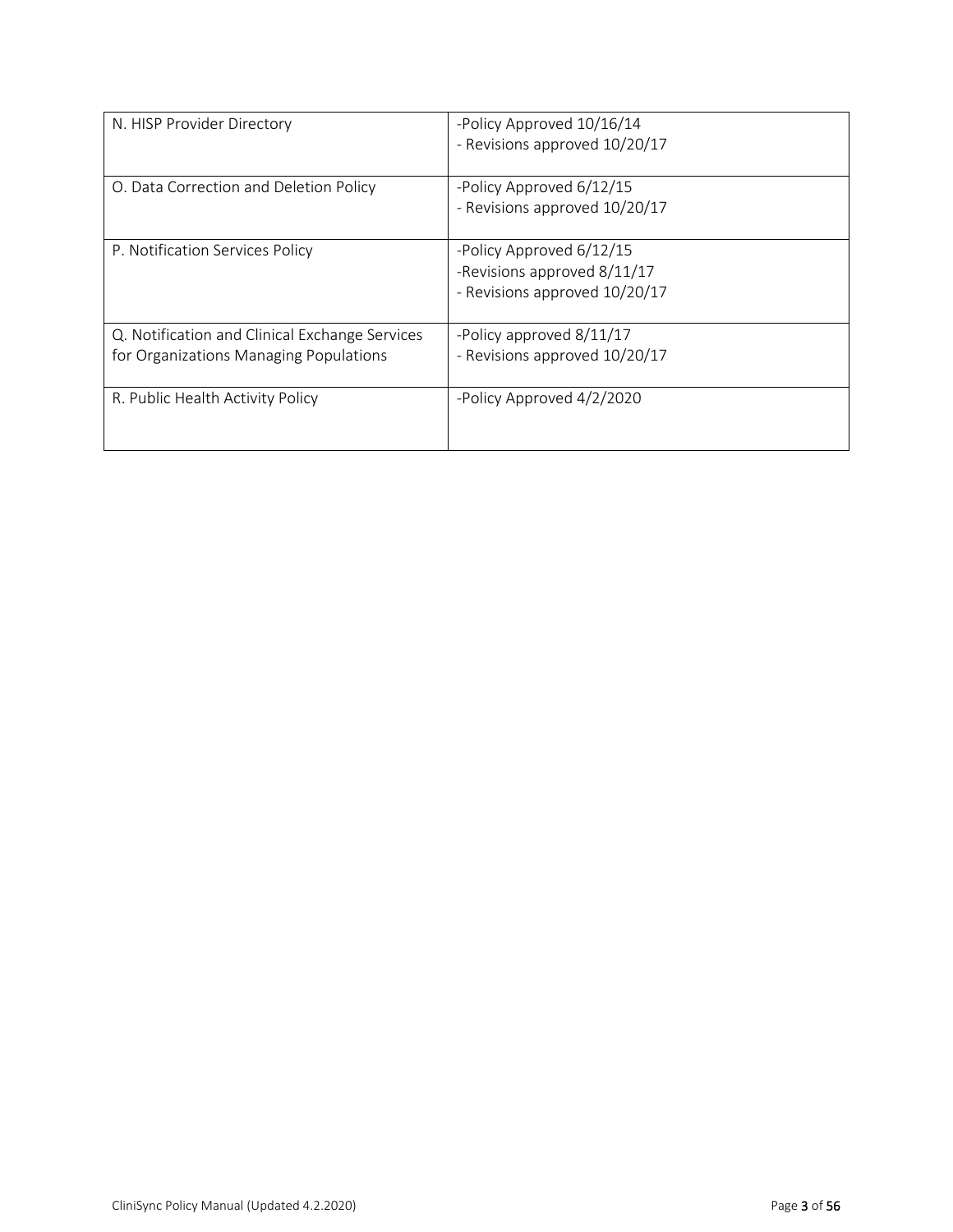## **OHIO HEALTH INFORMATION PARTNERSHIP**

### **CLINISYNC POLICY**

Subject: Definitions

Date of Board Approval: February 22, 2013

#### Applicable Services: Direct Exchange Services and HIE Services

# A. Definitions

#### Background:

The following definitions apply to the use of services offered by CliniSync.

#### Policy:

Any term that is defined in the HIPAA Privacy Regulations, 45 CFR §160.103, and included in this manual shall maintain the definition given to it in the regulation. The following terms are used throughout the CliniSync Policies and will have the definitions identified below.

- 1. Affiliated Practitioner: A Practitioner employed by or under contract to a Participating Organization to provide health care services to the Participating Organization's patients, a Practitioner on a Participating Organization's formal medical staff or a Practitioner providing services to a Participating Organization's patients in a crosscoverage or on-call arrangement.
- 2. Applicant User: An individual applying to become an Authorized User of CliniSync. A Participating Organization.
- 3. Authorized User: includes any employee, contractor or medical staff member of a Participating Organization or any of its Affiliated Practitioners authorized by the Participating Organization to access and use CliniSync under this Agreement.
- 4. Audit Log: A record of the information from successful and unsuccessful queries of the HIE. The specific components of the audit log are identified in Section F. CliniSync Audit Policy.
- 5. Business Associate Agreement: A written signed agreement meeting the HIPAA requirements of 45 CFR §160.103.
- 6. Covered Entity: Shall have the meaning set forth at 45 CFR §160.103 of the HIPAA privacy rule.
- 7. CliniSync Advisory Council: Advisory Board created by the Ohio Health Information Partnership composed of at least one Long Term Care Organization, Lab, Behavioral Health Agency and regional representation from Participating Organizations.
- 8. CliniSync: The statewide Health Information Exchange (HIE) and Direct Exchange Services run by the Ohio Health Information Partnership.
- 9. CliniSync Vendor: The vendor(s) selected by the Ohio Health Information Partnership to provide technical HIE and Direct Exchange services.
- 10. Health Care Provider: A professional health care provider licensed by the state to provide health care services or otherwise authorized by the state to provide health care services.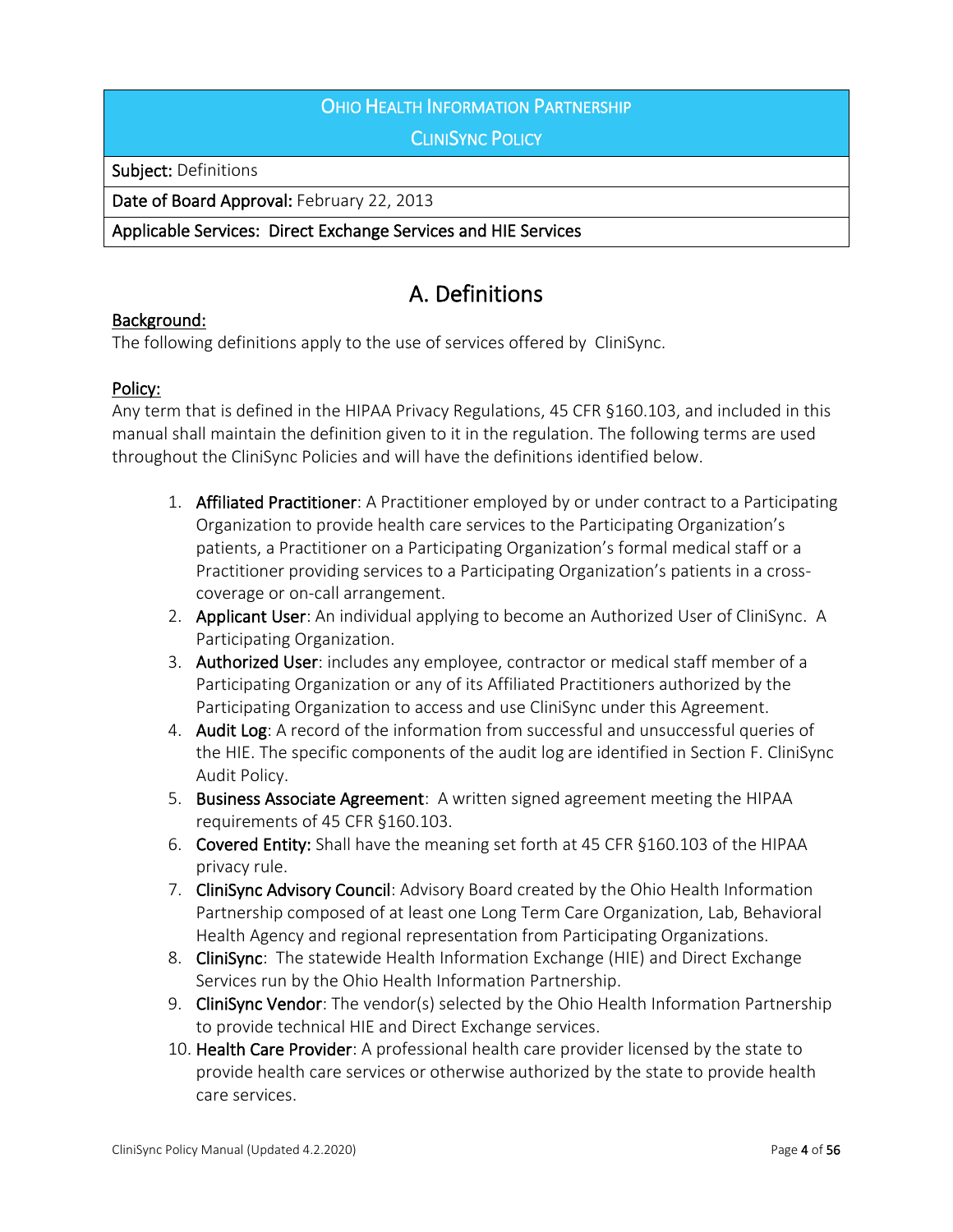- 11. Direct Exchange Services (DES): The ability for an Authorized User to initiate a transmission of Health Information to by means of electronic transmission of health information through a connection between the electronic systems of health care entities without the use of a Health Information Exchange (HIE). Direct Exchange includes but is not limited to the following processes:
	- a. Health Information Services Provider (HISP)
	- b. Results Delivery
	- c. Referrals
	- d. Notification Services for Providers of Care
	- e. Services for Organizations Managing Populations
- 12. Health Care Operations: Shall have the meaning set forth at 45 CFR §164.501 of the HIPAA privacy rule.
- 13. Health Information Exchange (HIE) Services: "Health information exchange" means any person or governmental entity that provides a technical infrastructure to connect computer systems or other electronic devices used by covered entities to facilitate the secure transmission of health information through a request for information initiated by a query by an Authorized Participant. The Community Health Record is the HIE Service of CliniSync.
- 14. Health Information Exchange Consent (HIE Consent): An individual's consent to allow their health records to be shared through CliniSync HIE Services.
- 15. Health Plan: Shall have the meaning set forth at 45 CFR §164.103 of the HIPAA privacy rule.
- 16. HIPAA: The standards for privacy of individually identifiable health information and the security standards for the protection of electronic protected health information (45 CFR Parts 160,162 and 164) set forth by the U.S. Department of Health and Human Services under the "Health Insurance Portability and Accountability Act of 1996," as amended by HITECH, as in effect on the date of this Agreement and as may be amended, modified or renumbered.
- 17. HIPAA Policies and Procedures: The policies and procedures adopted by the Ohio Health Information Partnership to protect the privacy and security of PHI accessed by its workforce.
- 18. HITECH: The "Health Information Technology for Economic and Clinical Health Act of 2009" (part of the American Recovery and Reinvestment Act of 2009(ARRA)), and any of its implementing regulations.
- 19. Hybrid Entity: Shall have the meaning set forth at 45 CFR §164.504(a) of the HIPAA privacy rule.
- 20. Limited Participating Organizations: Organizations, which may or may not be Covered Entities that are approved by Partnership Staff to have limited use of CliniSync through the use of the CliniSync Referral Tool only. Limited Participating Organizations are considered "Participants" for this limited access, and are subject to various policies as "Participants" but are not otherwise permitted to use or access the CliniSync HIE Services. Limited Participating Organizations must abide by the "Limited Participating Organizations Policy."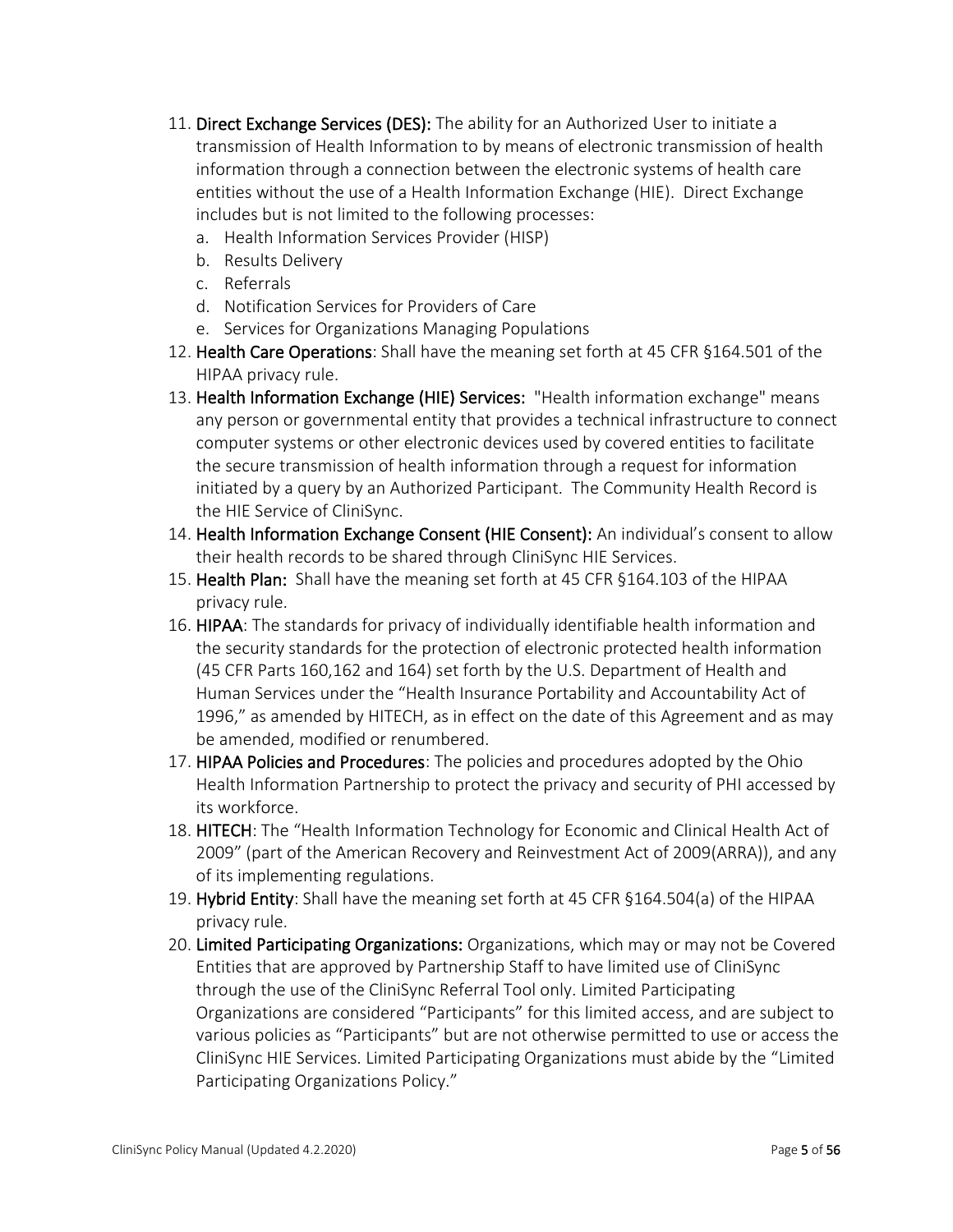- 21. Master Patient Index (MPI): A database that maintains a unique index (or identifier) for every patient registered at a Participating Organization.
- 22. eHealth Exchange: The eHealth Exchange is a set of standards, services and policies that enable secure health information exchange over the Internet. The network will provide a foundation for the exchange of health information across diverse entities, within communities and across the country, helping to achieve the goals of the HITECH Act.
- 23. Participant Agreement: The agreement made by and between the Ohio Health Information Partnership and each Participating Organization, which sets forth the terms and conditions covering the operation of the DES or HIE Services provided and the rights and responsibilities of the Participant and the Ohio Health Information Partnership.
- 24. Participating Organization (also *Participant*): An organization that has entered into a Participation Agreement with CliniSync. A Participating Organization must be a Covered Entity as defined by HIPAA.
- 25. The Partnership: The Ohio Health Information Partnership.
- 26. PHI: See *Protected Health Information.*
- 27. Practitioner: An individual licensed in the United States to practice medicine.
- 28. Protected Health Information (PHI): Shall have the same meanings as set forth in 45 CFR §160.103.
- 29. Query: Action by an Authorized User who has an established treatment relationship with a patient searching for clinical information for that patient that is available through CliniSync's HIE Services.
- 30. Restricted Health Information: Categories of health information that have special protections per state or federal law and/or subject to more stringent policies when exchanging through CliniSync.
- 31. Treatment: Shall have the meaning set forth at 45 CFR §164.501 of the HIPAA privacy rule.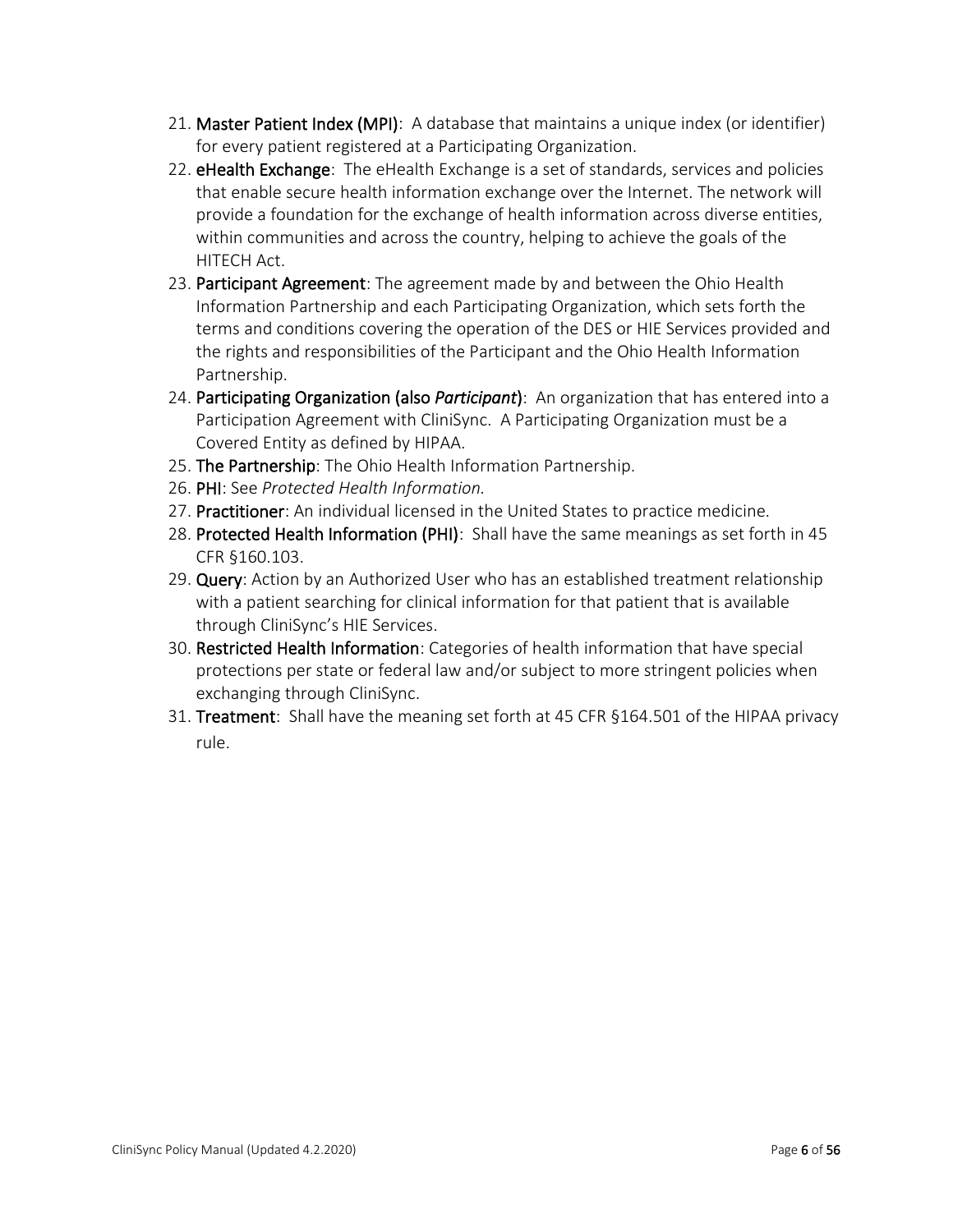# OHIO HEALTH INFORMATION PARTNERSHIP **CLINISYNC POLICY**

Subject: Scope

Date of Board Approval: February 22, 2013

Applicable Services: Direct Exchange Services and HIE Services

# B. Scope Policy

# Background:

This policy explains the scope of the CliniSync Policy Manual. The Partnership will implement a range of policy and technical safeguards to protect and facilitate the exchange of protected health information. This policy identifies entities that are required to abide by the CliniSync Policy Manual and the process to amend these policies.

# Policy:

# 1. Entities covered by the Policies and Procedures

The Partnership, in its sole discretion, shall define and distribute minimum mandatory policies to maintain the privacy, security, confidentiality, integrity and availability of CliniSync. The policies apply to following groups:

- a) The Partnership and its Employees;
- b) CliniSync Vendor(s); and
- c) Participating Organizations, including their Authorized Users.

The Partnership will provide written procedures and implementation guidance for Participating Organizations.

Failure to comply with CliniSync Policies may result in sanctions against the non-compliant Participating Organization or Person. These sanctions are identified in the Participant Agreement signed by Participating Organizations and in Policy K. Violation/Breach of CliniSync Policies.

## 2. Information disclosure

CliniSync is only to serve as an intermediary among Participating Organizations for exchange of information for treatment, payment and health care operations. The Partnership will not disclose PHI for any reason except as required by law or as otherwise expressly permitted by a Participant in the Business Associate Agreement.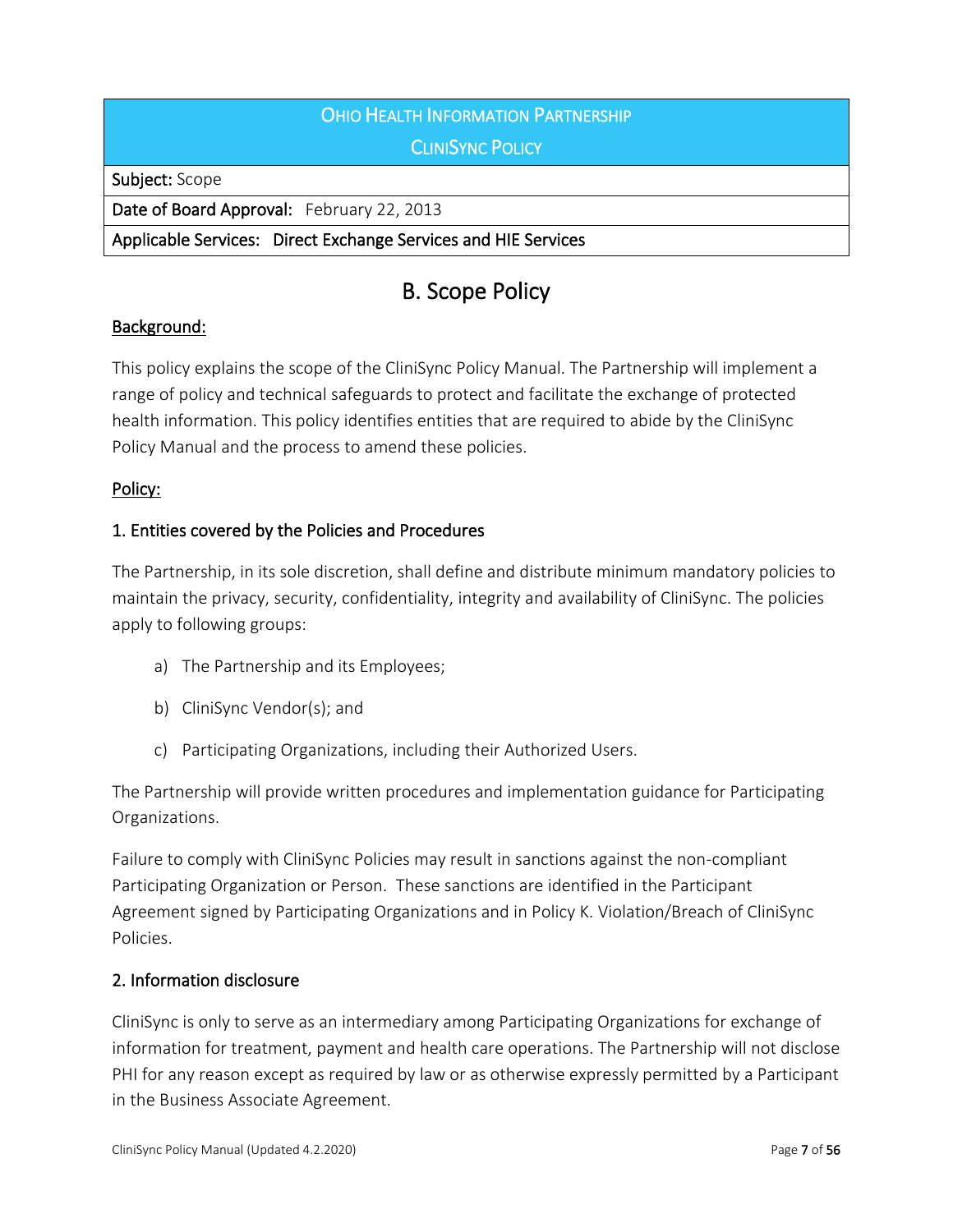# 3. Process for Amending the Policies and Procedures

The Policy Manual is subject to an annual amendment process in which proposed changes will be solicited, evaluated and implemented as appropriate through a policy amendment process recommended by the Partnership staff and approved by the Board of Directors.

#### 4. Accounting for discrepancies between the Participant Agreement and Policy Manual

If a discrepancy exists between the Participant Agreement and the Policy Manual, the terms of the Participant Agreement supersede the Policy Manual.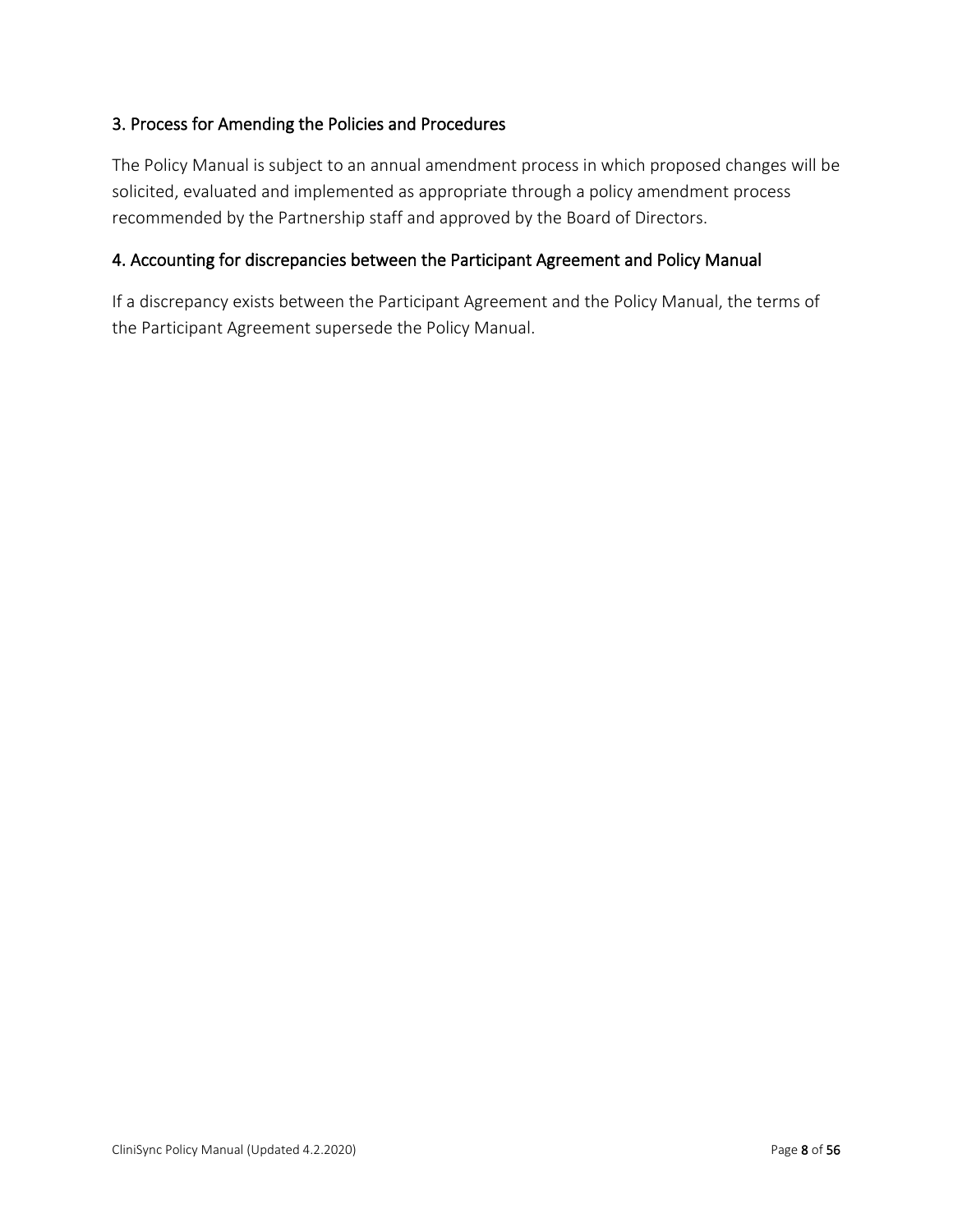#### OHIO HEALTH INFORMATION PARTNERSHIP

**CLINISYNC POLICY** 

Subject: Participant Requirements

Date of Board Approval: February 22, 2013

Applicable Services: Direct Exchange Services and HIE Services

# C. Participant Requirements Policy

#### Background:

This policy identifies general requirements for all organizations that wish to use the CliniSync HIE.

#### Policy:

#### 1. Executed Documents Required For Participation

A Participating Organization will be required to execute a Participant Agreement, which includes the following documents.

- a) The CliniSync Business Associate Agreement
- b) Exhibit that includes a listing of all facilities wholly owned by the parent signatory.

The above listed documents will outline the obligations required of Participating Organizations if they choose to exchange data using CliniSync and are not subject to negotiation. Procedures and implementation guidance will be produced by the Partnership staff and disseminated to Participating Organizations during the provisioning phase.

#### 2. CliniSync Policies

The Ohio Health Information Partnership and each Participating Organization will comply with this Policy Manual in its entirety. If the CliniSync Policies are amended, reasonable efforts to notify will be submitted to each Participating Organization. Each Participating Organization is responsible for ensuring it is in possession of and in compliance with the most recent CliniSync Policy Manual. The Policy Manual and additional procedural documentation will be available on the CliniSync website operated by The Partnership.

#### 3. Participating Organization Policies

Each Participating Organization must, at all times, comply with all applicable federal and state laws and regulations including, but not limited to, those protecting the confidentiality and security of PHI and those establishing individual privacy rights. Participating Organizations are also required to comply with updates to interpretations of such law and regulations. Participating Organizations must be aware of the provisions of certain state laws that are more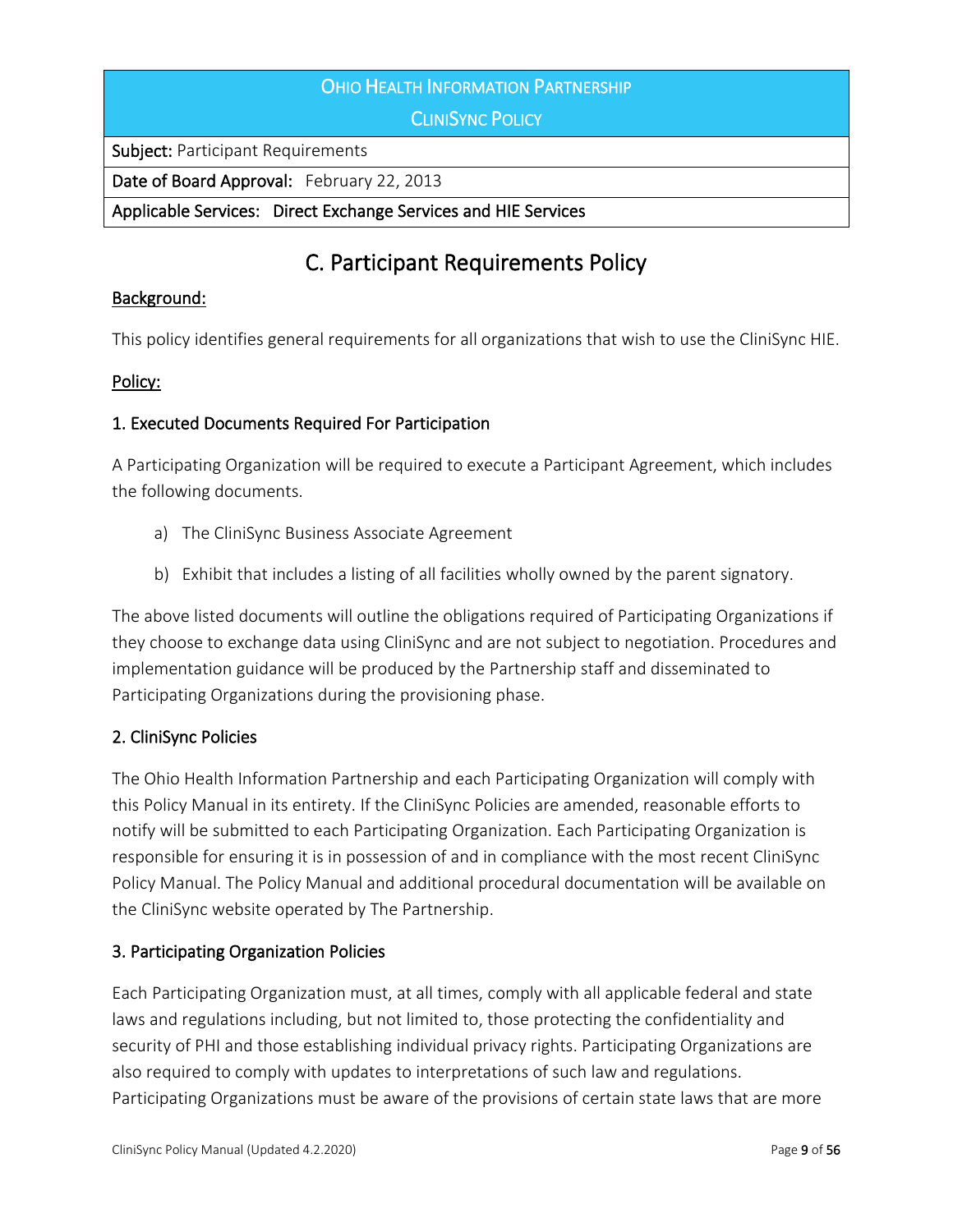stringent than, and not preempted by, the HIPAA Privacy and Security Regulations. 4. Hybrid Entities

A Participating Organization may have an operational unit that acts as a Covered Entity as defined by HIPAA and an operational unit that does not have Covered Entity status. In these cases, the operational unit that is considered a Covered Entity may participate in CliniSync but the non-Covered Entity may not. The organizational unit that is a Covered Entity and uses the information cannot share any information obtained through CliniSync with the organizational unit that is not a Covered Entity as defined by HIPAA.

# 5. Privacy Officer

In accordance with HIPAA, all Covered Entities must have an identified Privacy Officer. CliniSync may sponsor supplemental privacy and security trainings for all interested users.

#### 6. Site Administrator

All Participating Organizations are required to have a Site Administrator. The Site Administrator may or may not be the organization's Privacy Officer. The Site Administrator is responsible for performing duties related to user authentication, determining user's role based authorization, and notifying CliniSync in instances of improper use as defined by CliniSync policy. The Site Administrator will be the main point of contact between the Partnership and the Participating Organization.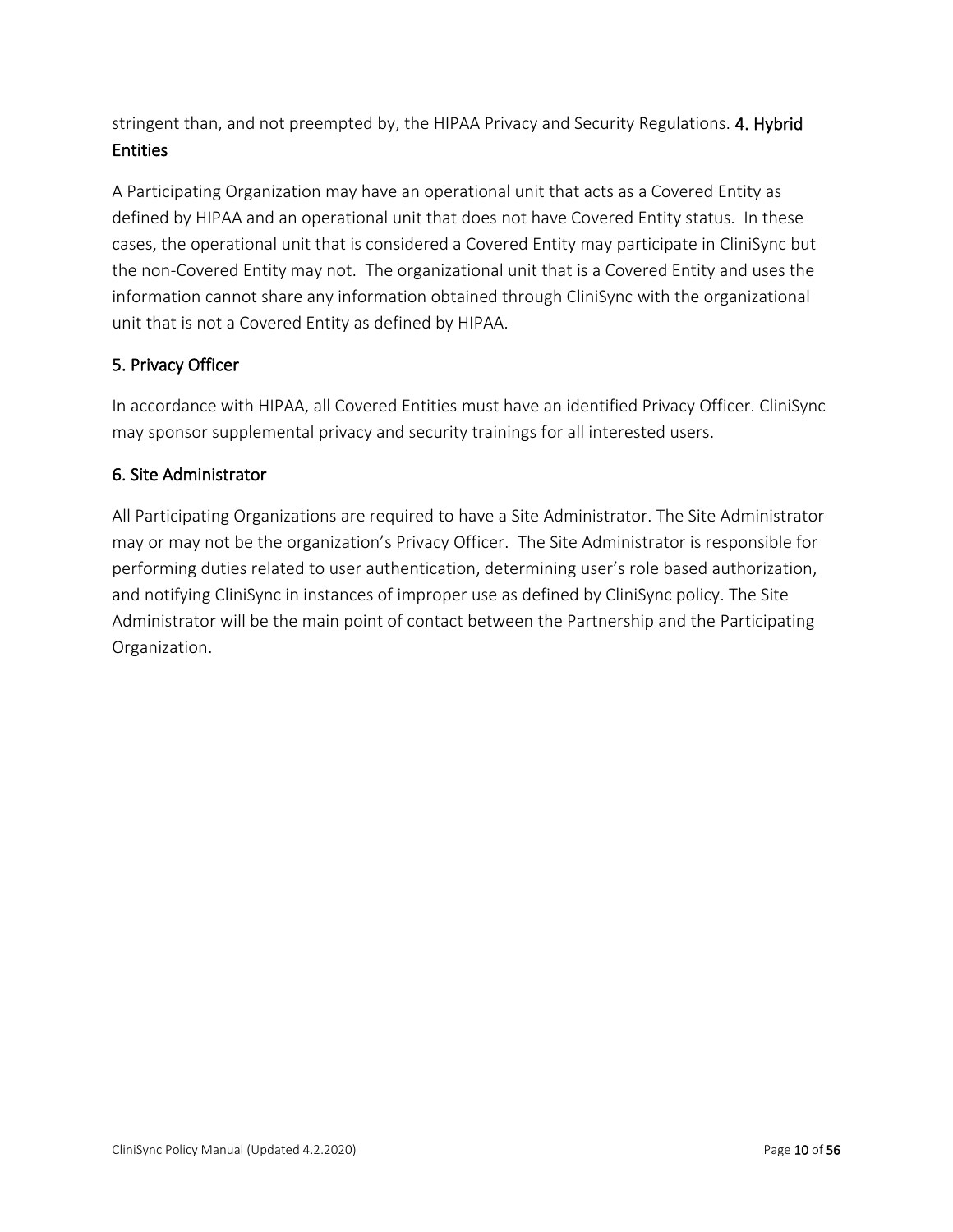# OHIO HEALTH INFORMATION PARTNERSHIP **CLINISYNC POLICY**

Subject: Patient Consent Policy

Date of Board Approval: February 22, 2013

Applicable Services: HIE Services

# D. Patient Consent Policy

# Background:

This policy outlines the consent requirements for the query of an individual's PHI using the CliniSync HIE. There are no consent requirements required by the Partnership to use CliniSync for the Direct Exchange of PHI. Direct Exchange assumes that both the sender and the receiver have the appropriate authority and consent, if required, to share the information in question. In Direct Exchange, the sender is sending information to a recipient regarding a patient with whom the recipient has a direct relationship, such as a treatment relationship. For example, when a Health Care Provider sends a summary of a care episode to a referring Health Care Provider, they are using Direct Exchange to transfer PHI. The same is true when a lab delivers a result to the Health Care Provider who ordered it. It is implied in the fact that the Health Care Provider ordered the result that he should have the right to view the results to treat his/her patient.

The Office of the National Coordinator for Health IT released the Connecting Health and Care for the Nation, A Shared Nationwide Interoperability Roadmap, FINAL Version 1.0. In the Roadmap, the ONC's position on consent for exchange through an HIE is evolving in part due to the need to coordinate with the diverse state laws on this issue throughout the country. However, the ONC notes that under federal law PHI can be shared for treatment, payment and health care operations, stating:

"The HIPAA Privacy Rule generally permits the use or disclosure of PHI for limited specific purposes (such as treatment, payment and health care operations – often referred to as TPO) without an individual's permission. HIPAA Rules support electronic exchange of health information in an automatic way, with rules that run "in the background." This ensures our nationwide care delivery system continues to function. "1

Ohio Revised Code Chapter 3798 provides Ohio law governing health information exchanges ("HIEs"). The purpose of the new law, as stated in Chapter 3798.02 is: "to make the laws of this

<sup>1</sup> https://www.healthit.gov/sites/default/files/hie-interoperability/nationwide-interoperability-roadmap-finalversion-1.0.pdf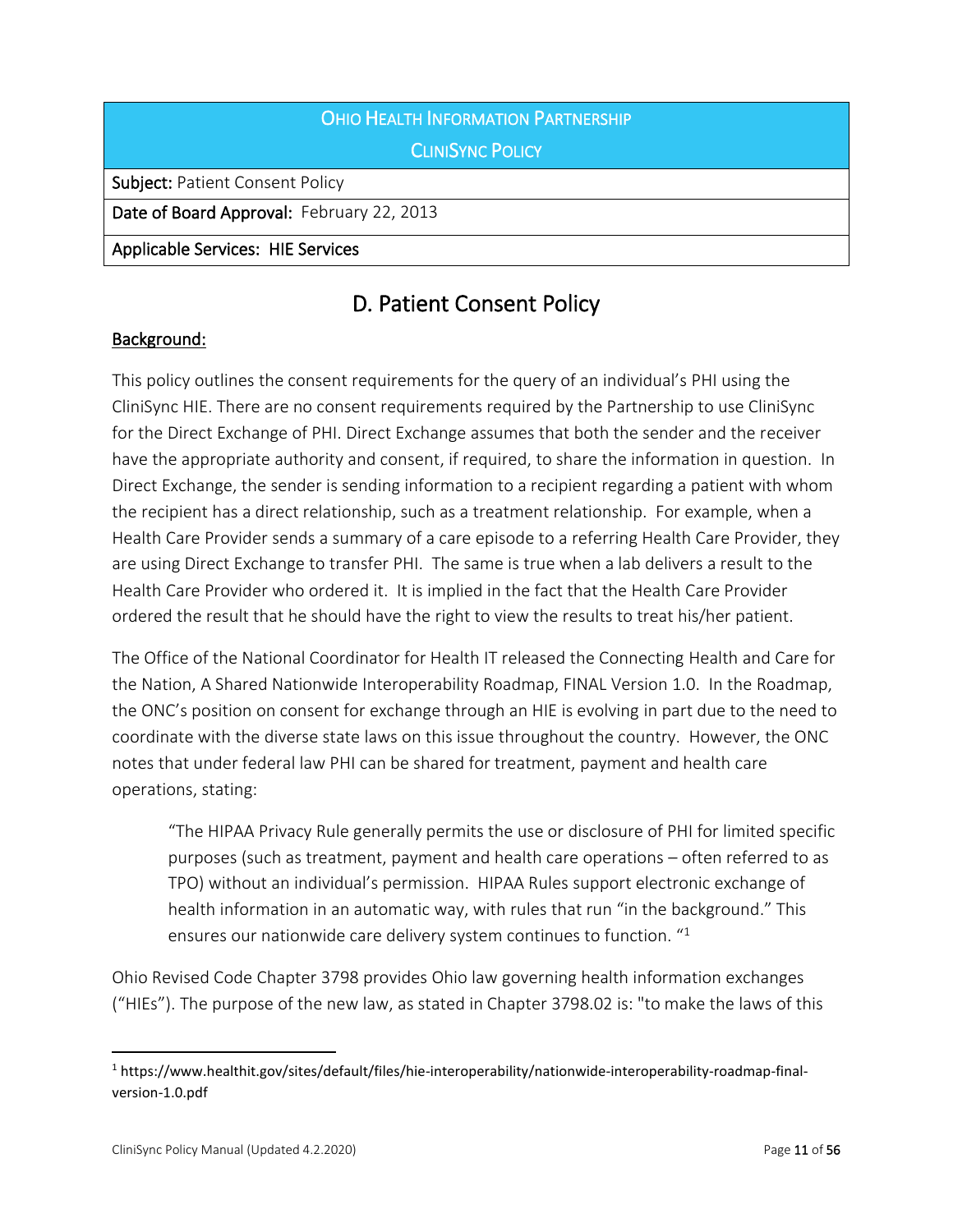state governing the use and disclosure of protected health information by covered entities consistent with, but generally not more stringent than, the HIPAA privacy rule for the purpose of eliminating barriers to the adoption and use of electronic health records and health information exchanges."

# Policy:

# 1. General

A Participating Organization will comply with all applicable federal and state laws and regulations including, but not limited to, those protecting the confidentiality and security of PHI and establishing individual privacy rights. All Participating Organizations will comply with changes or updates to interpretations of such laws to ensure compliance.

If Query has been enabled at a Participating Organization, the Participating Organization must provide notice to patients and have a process to allow patients to choose not to participate, or opt out, as described in Section 6 below. Any information accessed by a Participating Organization through Query may remain part of the Participating Organization's records.

## 2. Consent Policies for Interstate Exchange

The consent policies set forth in this manual are the minimum policies required for exchange between the CliniSync HIE and those of other states. Other states may choose to implement less stringent policies for health information exchange within their state, but if their participants desire to exchange information with the CliniSync HIE, they shall comply with the Partnership's HIE Consent policy.

## 3. Consent Status

There are three different consent statuses available in the CliniSync System. The consent status affects an Authorized User's ability to query the CliniSync system. The different consent statuses are listed in sections 3.1-3.3.

## 3.1 Opted In by Default

A patient's consent status is set as opted in by default when they are first entered in the system, and may remain with this status unless the patient explicitly notifies either a Participating Organization or the Partnership of their desire to opt out of HIE.

## 3.2 Explicitly Opted In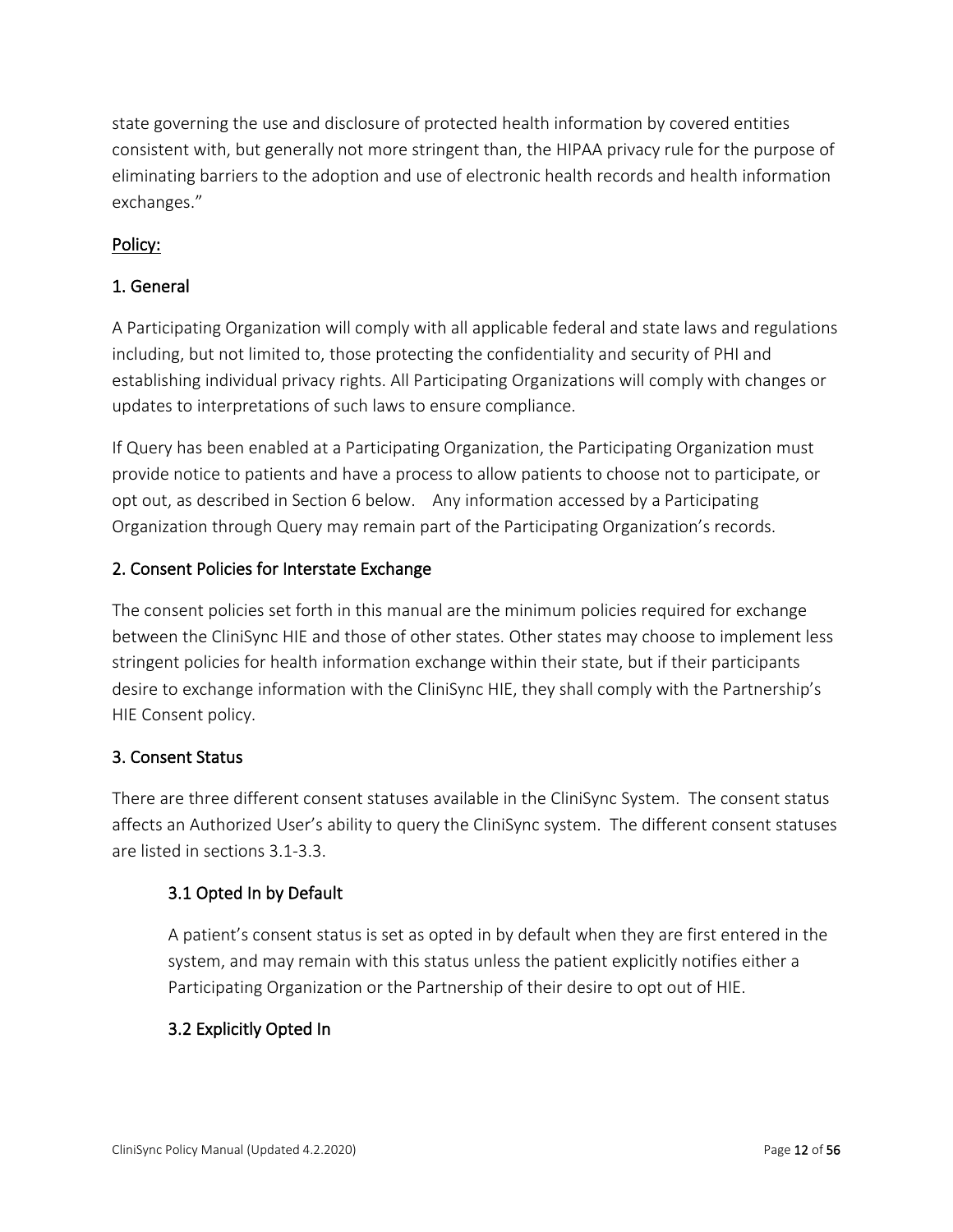A patient who has been given a chance to choose to have their information available in the CliniSync HIE and has affirmed that they would like to be included has a status of explicitly opted in.

# 3.3 Explicitly Opted Out

A patient who has been given a chance to choose to have their information available in the CliniSync HIE and has decided not to be included has a status of explicitly opted out.

## 4. Treatment Relationship

The CliniSync HIE technically monitors whether a Health Care Provider has a treatment relationship with a patient on whom they are searching or querying for information. Participating Organizations with a treating relationship for that patient may access the patient's information unless the patient has Explicitly Opted Out. A treatment relationship for purposes of accessing patient information is established in one of the following ways.

- a) A Health Care Provider who is identified within a result or report message as the Ordering, Attending, Admitting, Consulting, Main Result Interpreter or Transcriptionist.
- b) During the hospital registration, process the patient indicates their current treating Health Care Providers.
- c) A Health Care Provider manually creates a relationship with a patient under their care manually within the CliniSync HIE.
- d) A Health Care Provider creates a relationship within the Health Care Provider's electronic medical record.

## 5. Health Plan Enrollment Relationship

An enrollment relationship must be established prior to a Health Plan using CliniSync Direct Exchange Services. When a Health Plan submits a patient list to CliniSync it is confirming that this relationship exists. Other than what is permitted by Policy Q (Notification and Clinical Exchange Services for Organizations Managing Populations), clinical Protected Health Information will only be available to Health Plans from Participating Organizations who have executed an addendum permitting this release of this information.

# 6. Requirement to Provide Notice that a Participating Organization participates in Query-Based Exchange through an HIE

Participating Organizations who have enabled query are required to provide notice to patients of their participation in CliniSync HIE Services and a process to opt out.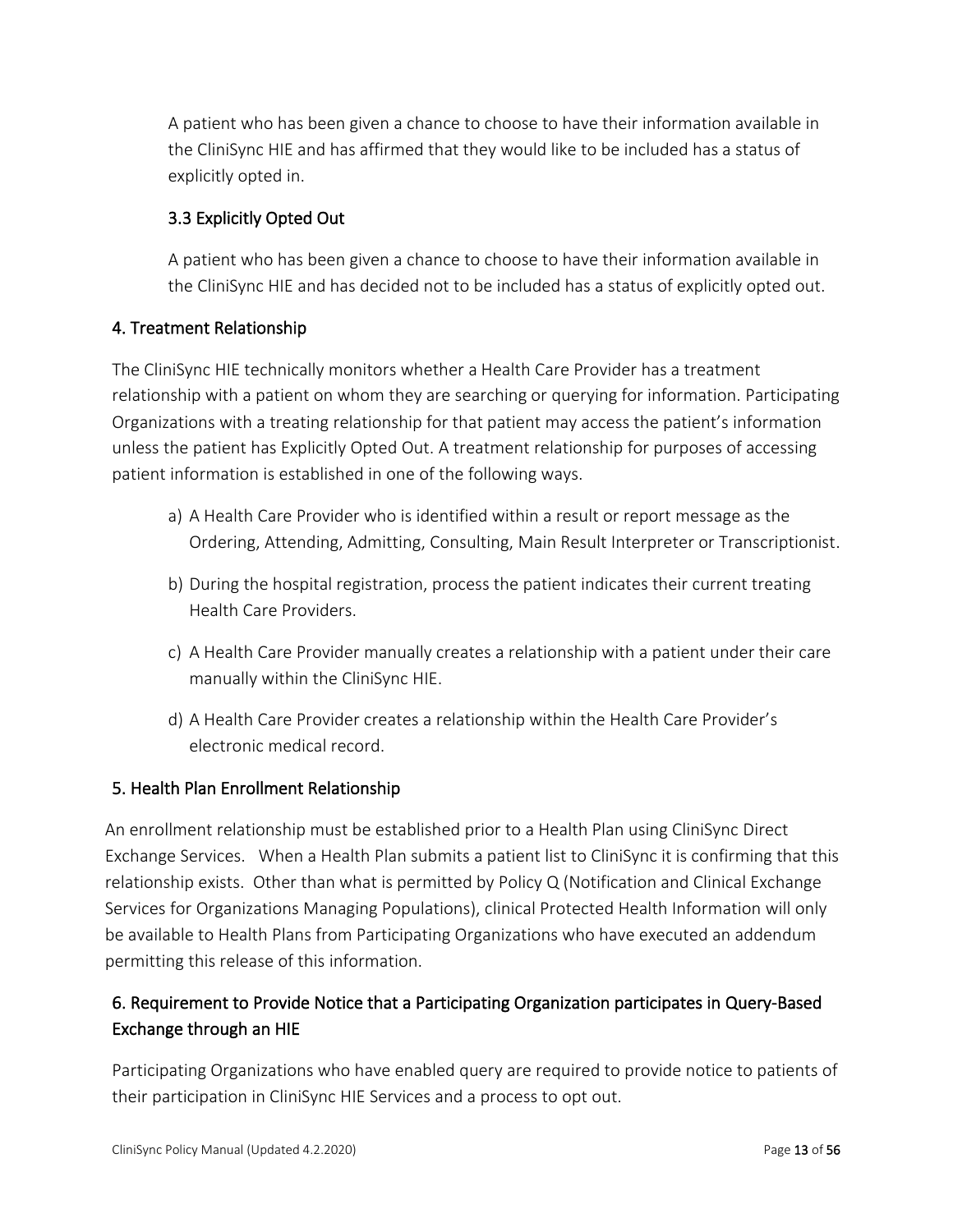# 6.1 Notice provided by Participating Organization

Each Query enabled Participating Organization must have an effective method to notify every patient for whom data is accessed of the Participating Organization's participation in the CliniSync Health Information Exchange.

This may be done by including the following components in the Participating Organization's Notice of Privacy Practices or other written notice that is presented to patients.

a) The fact that the Participating Organization participates in a Health Information Exchange where the patient's information can be shared and accessed.

b) Acknowledgement that the patient may opt out at any time and a description of the process of how to opt out.

Participating Organizations may also wish to include (but are not required to include) in this notice additional information such as (1) identifying CliniSync by name as an HIE in which the Participating Organization participates or (2) an explanation that opting out may result in medical information not being available through query even in an emergency.

# 7. Opting Out

A patient shall be entitled to opt out of CliniSync HIE Services by providing written notice to any Participating Organization with whom he or she has a provider/patient relationship. A Participating Organization is required to change the patient's consent status in the CliniSync system as soon as reasonably possible and no later than three business days of receipt of request. A patient may also contact the Partnership directly to change their consent status. If a patient has a consent status of Explicitly Opted Out (see Section 3.3 above) a Participating Organization cannot access that patient's information through the CliniSync HIE, even when the Participating Organization is a treating provider and even in the event of an emergency condition.

There are four ways a Participating Organization can execute a patient's decision to opt out. They are listed below.

1. The Participating Organization sends CliniSync a flag in their ADT message.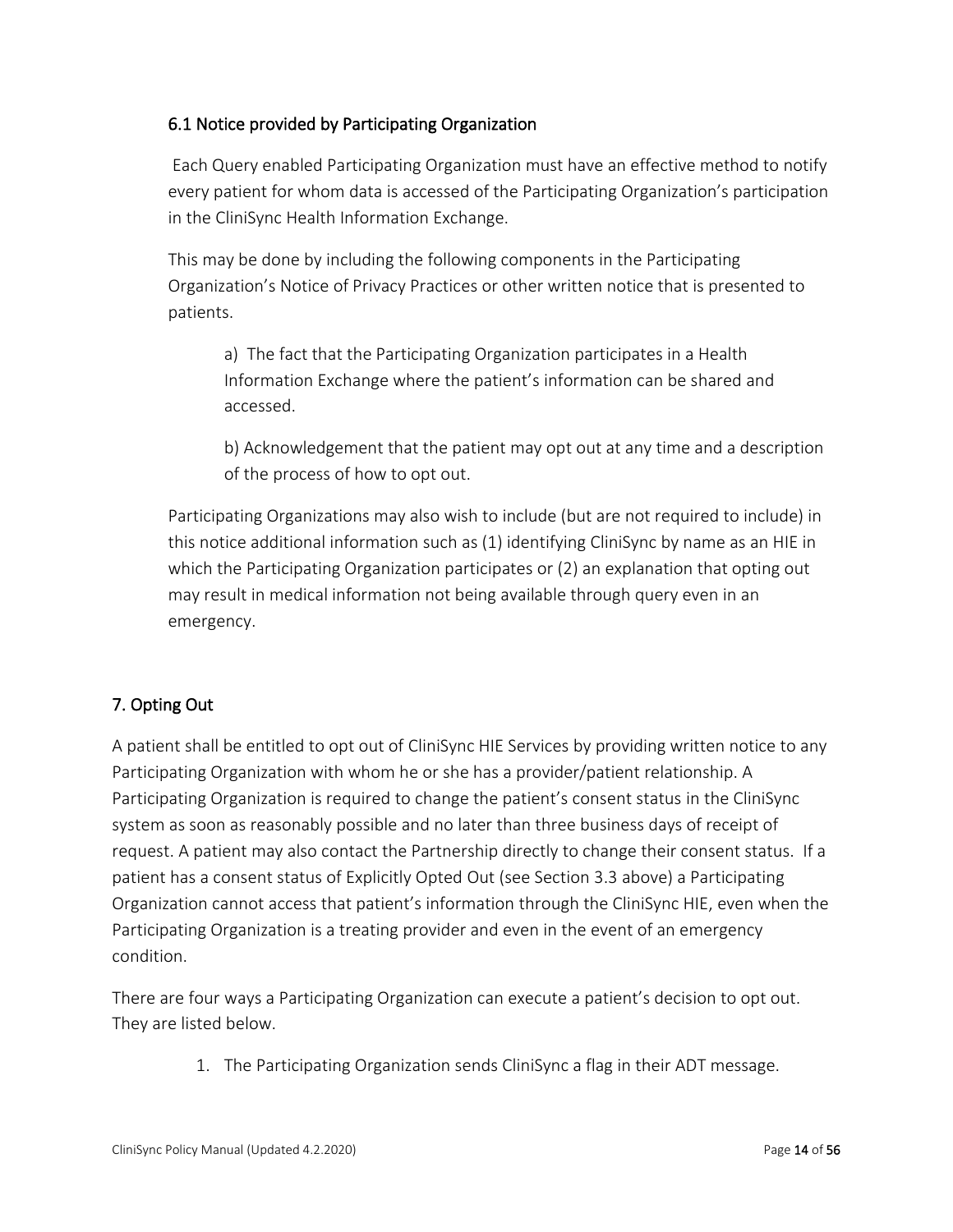- 2. Participating Organization staff is trained on CliniSync Consent tool and logs in and changes consent status.
- 3. The Participating Organization sends CliniSync a support ticket requesting the patient be opted out.
- 4. The patient contacts CliniSync directly and completes and notarizes form available on website.

#### 8. Minors

The CliniSync HIE contains minor PHI. It is the responsibility of the Participating Organization to ensure that a minor's consent is collected in a manner that is compliant with state and federal law. It is the responsibility of the Authorized User who accesses a minor's information from the HIE to be aware that a minor's information may be controlled by the minor and not his or her parent.

#### 9. Exceptions to Consent status

The following activities are not impacted by consent status. Patient information may be used for the following activities regardless of consent.

#### 9.1 Public Health

If the Participating Organization is required to disclose a patient's record to a government agency for purposes of public health reporting, the Partnership may make those disclosures through the CliniSync Direct Exchange Services on behalf of the Participating Organization regardless of consent status. This may occur under applicable state and federal laws and regulations.

These disclosures may include, but are not limited to: monitoring disease trends, conducting outbreak investigations, responding to public health emergencies.

#### 9.2 Other Reporting as Required by Law

Other reporting required by state and federal law or as required by court order may be required regardless of consent status.

#### 9.3 Master Patient Index

CliniSync may create a Master Patient Index regardless of consents status.

#### 9.4 Direct Exchange Services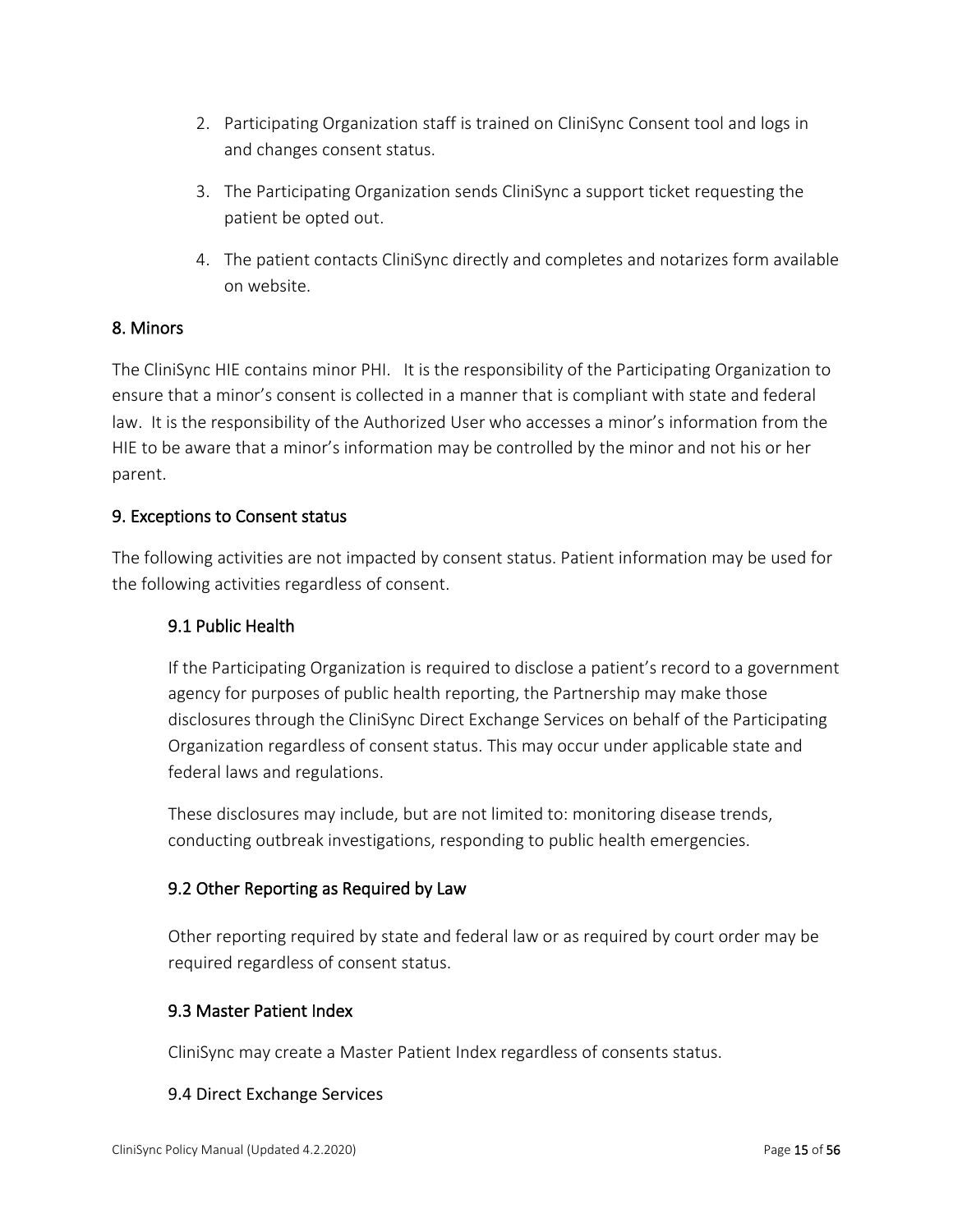As noted in the Background section of this Policy, activities categorized as Direct Exchange are not controlled by a patient's HIE consent status.

Ohio law requires Covered Entities to allow patients to opt out of disclosures through an HIE. However, "direct exchange" services are expressly excluded from what constitutes "health information exchange" subject to ORC Chapter 3798. Because all Direct Exchange Services fall with disclosures for treatment, payment, or health care operations under HIPAA (see 45 CFR 164.506) and outside of "health information exchange" services under Ohio law (see ORC 3798.01), these disclosures may be made without patient consent.

## 10. Compliance with Existing Law

All access to PHI via the CliniSync HIE or Direct Exchange Services shall be consistent with applicable federal, state and local laws and regulations. If applicable law requires that certain documentation exist or that other conditions be met prior to accessing PHI for a particular purpose, Participating Organizations shall ensure that they have obtained the required documentation or met the requisite conditions.

## 11. Restricted Health Information

Restricted Health Information includes information with special protections per state or federal law. This type of information will not be available for query through the CliniSync HIE. A summary of information classified as Restricted Health information is included in Policy L: Exchange of Restricted Health Information. Restricted Health Information shared by patients with their Health Care Providers and included in progress notes may become part of that Health Care Provider's medical record and available for query.

## 12. Treatment and Coverage Not Conditioned on Consent

Participating Organizations must not condition treatment or coverage on the patient's willingness to provide access to the patient's information through the CliniSync HIE.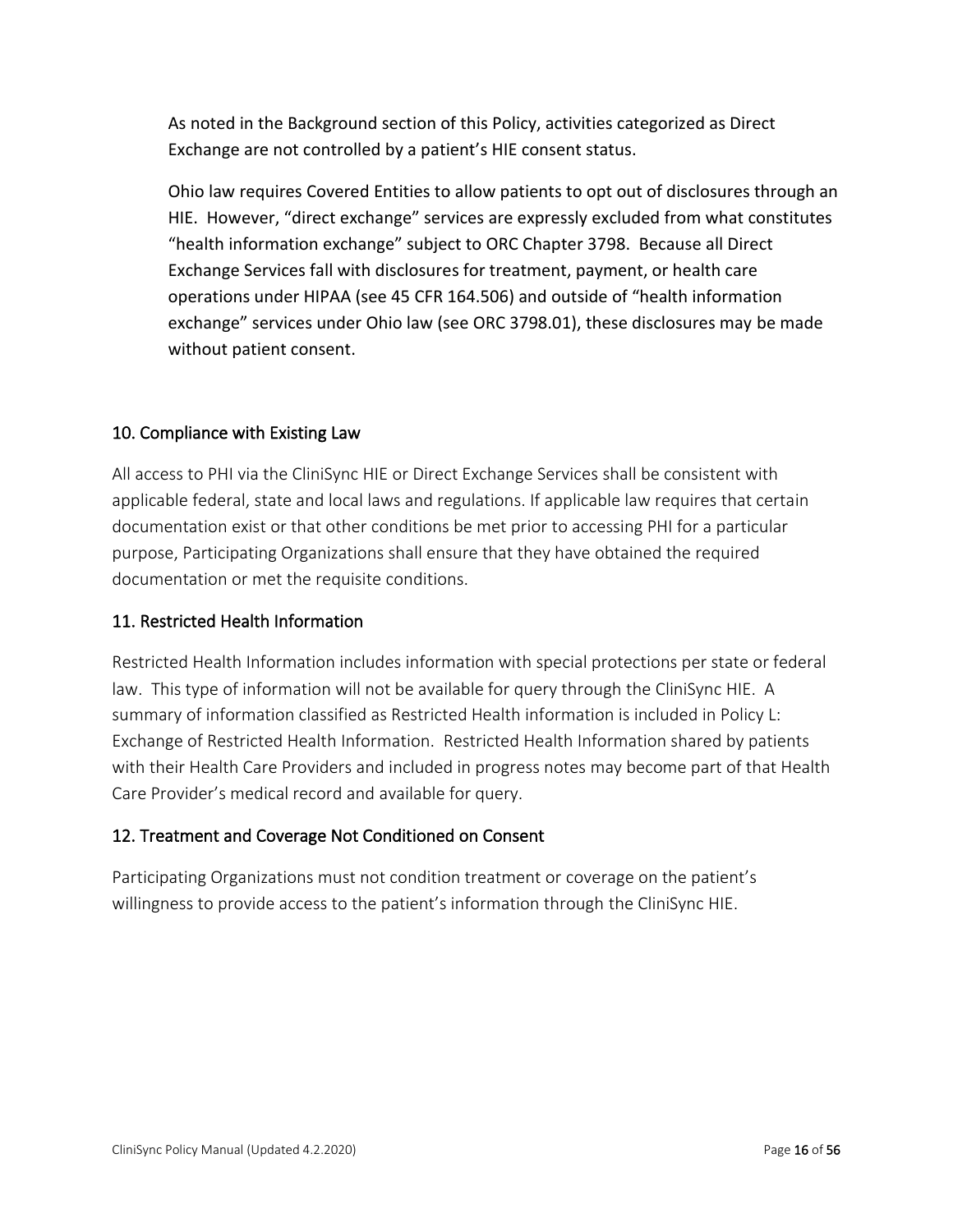# OHIO HEALTH INFORMATION PARTNERSHIP

CLINISYNC POLICY

Subject: Permitted Use and Breach of Permitted Use Policy

Date of Board Approval: February 22, 2013

Applicable Services: Direct Exchange Services and HIE Services

# E. Permitted Use Policy

## Background:

The Permitted Use Policy will govern the purpose for which a patient's information may be retrieved by an Authorized User within a Participating Organization. This policy, when coupled with the Patient Consent policy, is designed to reduce unauthorized access and ensure that PHI is used only for authorized purposes.

# **Policy**

# 1. Permitted Use

This section sets forth minimum standards that the Partnership and its Participating Organizations must follow to ensure that the information provided, accessed, made available, or otherwise processed through or by CliniSync (Data) is used only for permitted purposes. Consequences for violation of this policy and any other policy are included in Policy K. Violation/Breach of CliniSync Policies or Participant Agreement.

## 2. Permitted Use of Data by the Partnership

The Partnership employees and their contractors are required to comply with the Ohio Health Information Partnership HIPAA Policy and Procedures. The Partnership staff will limit their use of Data, and will require its contractors and agents to limit their use of Data, to those permitted uses outlined in the Participant Agreement, the CliniSync Policies and Procedures, and applicable laws. Specifically, the use of Data by the Partnership is limited to:

- 1. Access as required to operate and provide health information exchange services and/or otherwise permit Authorized Users to access Data through CliniSync or the eHealth Exchange.
- 2. Other access in compliance with applicable laws.

## 2.1 Aggregate Data

Any disclosure by the Partnership of Data for reasons other than the permitted uses described above will be limited to aggregated Data, de-identified in accordance with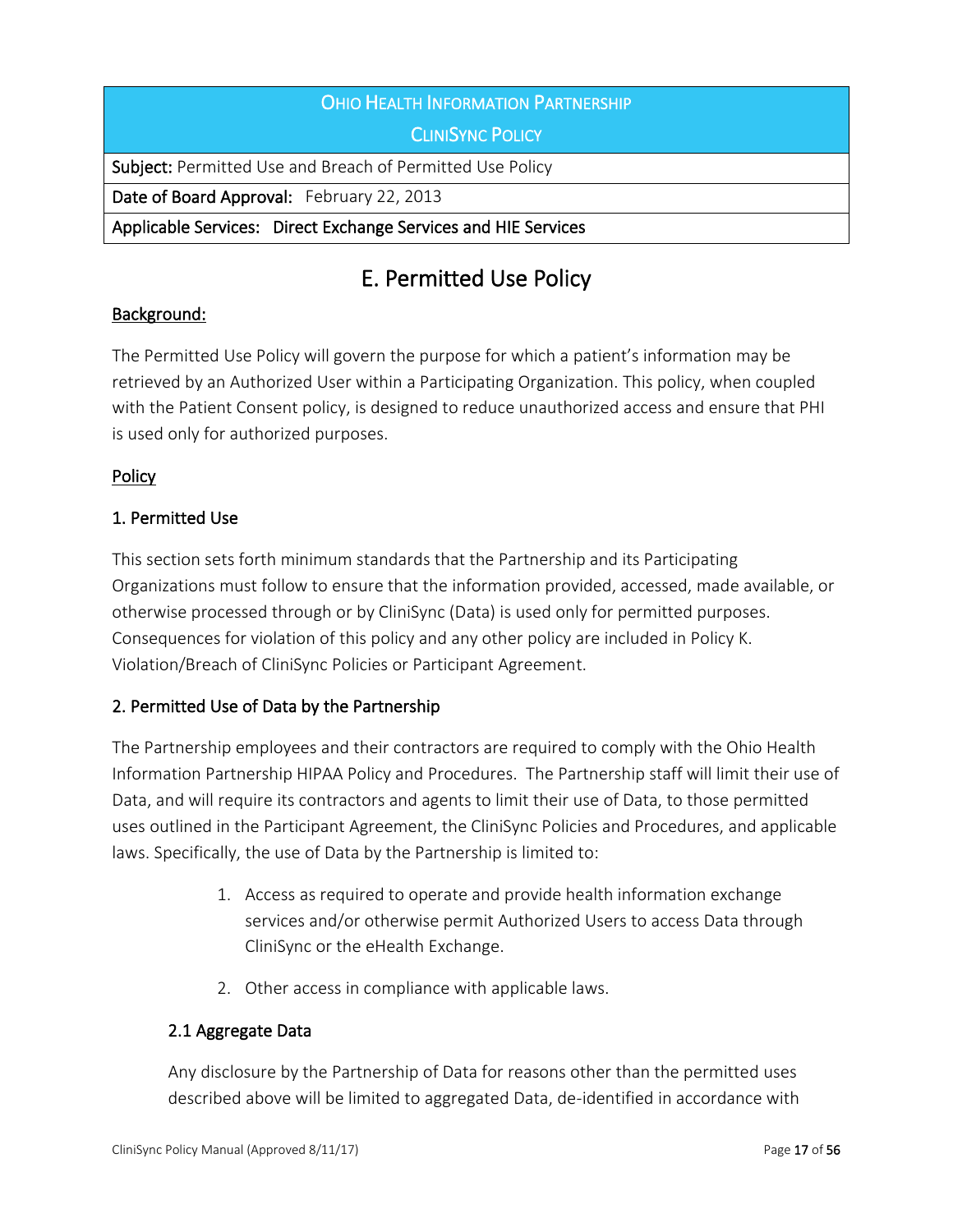HIPAA, except as may be required by applicable laws. The Partnership will not, without the prior written consent of a Participating Organization, disclose to any third party that any given Data contained within the aggregated Data originated from such Participating Organization, or included the identity of such Participating Organization within the aggregated Data.

# 3. Permitted Use of Data by Health Care Providers who are Participating Organizations

Participating Organizations will limit their use of Data to those permitted uses outlined in the Participant Agreement, the CliniSync Policies, and in compliance with applicable laws.

Specifically, without limiting the foregoing, the Participant Agreement limits the use of Data by Participating Organizations to uses in support of the Participating Organization's treatment of their own patients, payment for their health care services, and other uses as permitted by law and public health reporting.

## 4. Permitted Use of Data by Health Plans who are Participating Organizations

Other than what is permitted by Policy Q (Notification and Clinical Exchange Services for Organizations Managing Populations), a Health Plan will only have access to clinical Data from Participating Organizations who have signed an addendum to the Participant Agreement that permits their Data to be sent to Health Plans. A Health Plan is only permitted to use Data in accordance with HIPAA for payment and its own health care operations, as defined by HIPAA, so long as the Participant has or has had a relationship with the individual who is the subject of the information received, and the Participant uses the information only for quality assessment and improvement activities, including care coordination, or other purpose listed in paragraph 1 or 2 of the definition of health care operations in 45 CFR 164.501. For payment and health care operations purposes, a Health Plan shall use the minimum amount of Data necessary to accomplish their purpose. The Health Plan will only receive clinical Data from Health Care provider Participants who contractually agree to disclose to health plan participants. The Health Plan is not permitted to use the Data to deny insurance coverage or benefits to any individual.

## 5. Expressly Prohibited Uses of Participating Organizations

A Participating Organization may not access or use PHI or any proprietary information held by another Participating Organization to compare patient volumes, practice patterns, or make any other comparison, without that other Participating Organization's written approval. The Partnership shall not have access to use any Participating Organization's PHI on CliniSync unless expressly approved in writing by a Participating Organization or provided for by the Participant Agreement and Business Associate Agreement and with any required patient authorizations. Other uses of PHI (including but not limited to the CliniSync HIE and DES vendor reselling de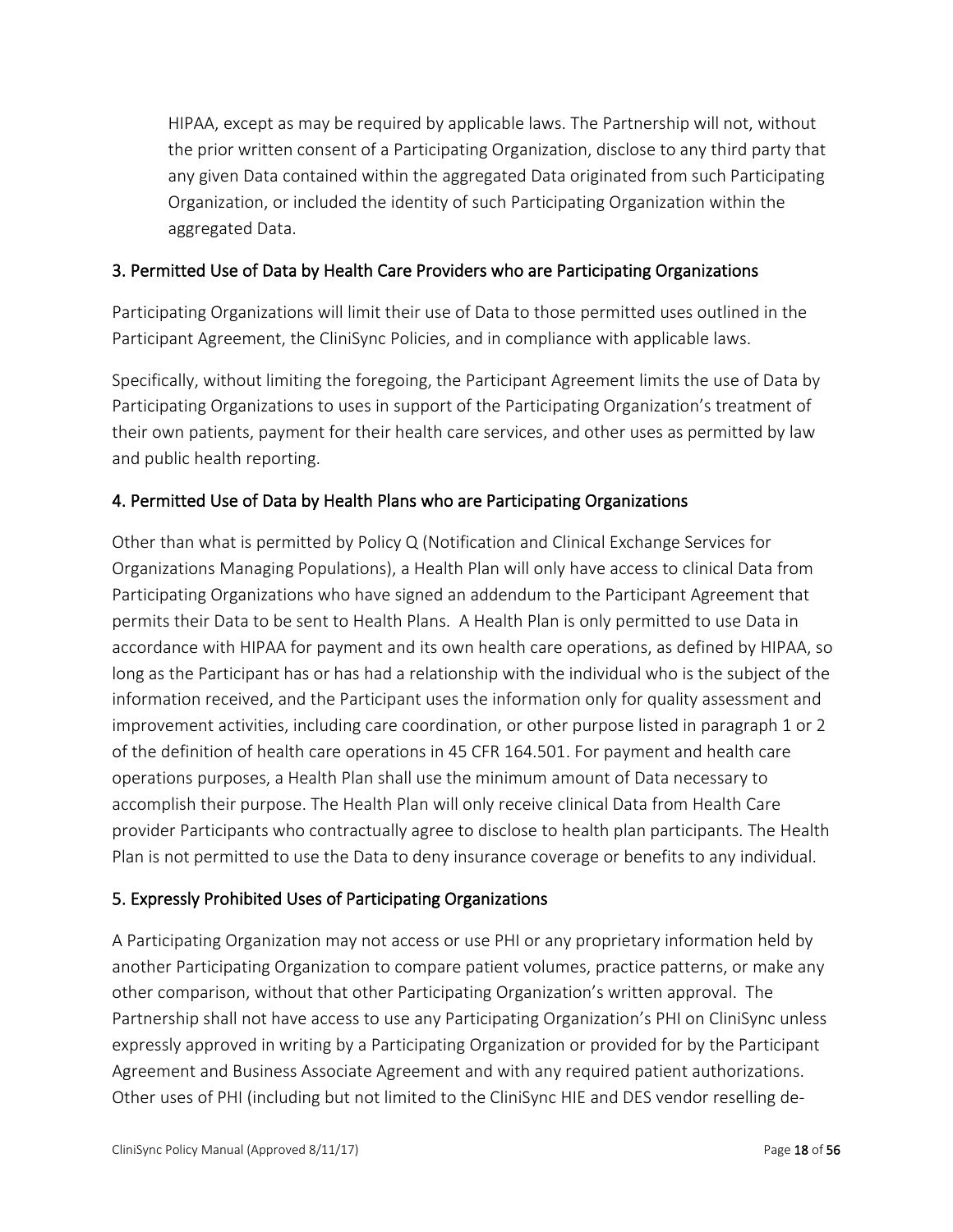identified data) are expressly prohibited under this policy without prior written approval from the Partnership and any Participating Organization whose data would be involved.

Unless approved in writing by the Partnership, Participating Organizations shall not utilize CliniSync to obtain the information of multiple people using a single automated process (e.g., batch processing, automated scripts, etc.). Without limitation to the foregoing, Participating Organizations may not utilize CliniSync in any manner that imposes an unusual data processing burden such that the efficient use of CliniSync by other Participating Organizations is impeded.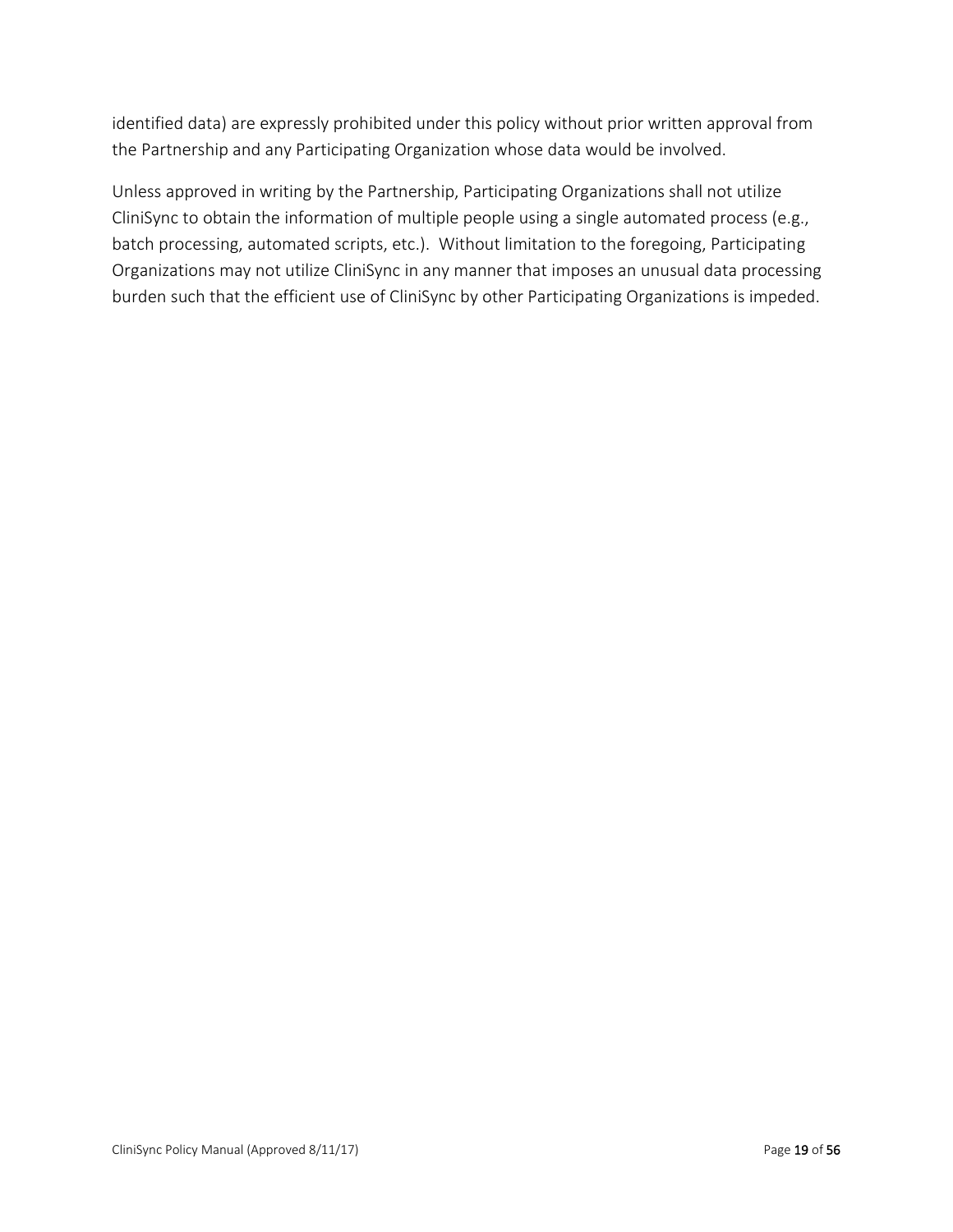# **OHIO HEALTH INFORMATION PARTNERSHIP**

**CLINISYNC POLICY** 

Subject: Audit Policy

Date of Board Approval: February 22, 2013

Applicable Services: HIE Services

# F. Audit Policy

## Background

This policy outlines the Audit requirements for the Partnership and Participating Organizations. Audits are useful oversight tools for recording and examining access to information and are necessary for verifying compliance with access controls. The goal of this policy is to prevent/limit inappropriate access to restricted information and to ensure that parties are adhering to policies and procedures required by CliniSync, state and federal law.

#### **Policy**

#### 1. Information Required in Audit Log

An electronic Audit Log will be maintained by the CliniSync Vendor. These Audit Logs shall, at a minimum, include the following information:

[For successful queries:]

- a) Identity of the patient whose information was accessed;
- b) Identity of the Authorized User accessing the information; if the query is generated directly from an EMR for a Participating Organization the Authorized User Audit will be maintained by the Participating Organization.
- c) Identity of the Authorized User's Participating Organization;
- d) Location (internet address) from where the information or record was accessed if accessed from web portal;
- e) Type of information or record accessed (e.g., pharmacy data, laboratory data, etc.);
- f) Date and time of access (time must be recorded to millisecond accuracy); and
- g) Source or location where the information is stored.

[For unsuccessful queries:]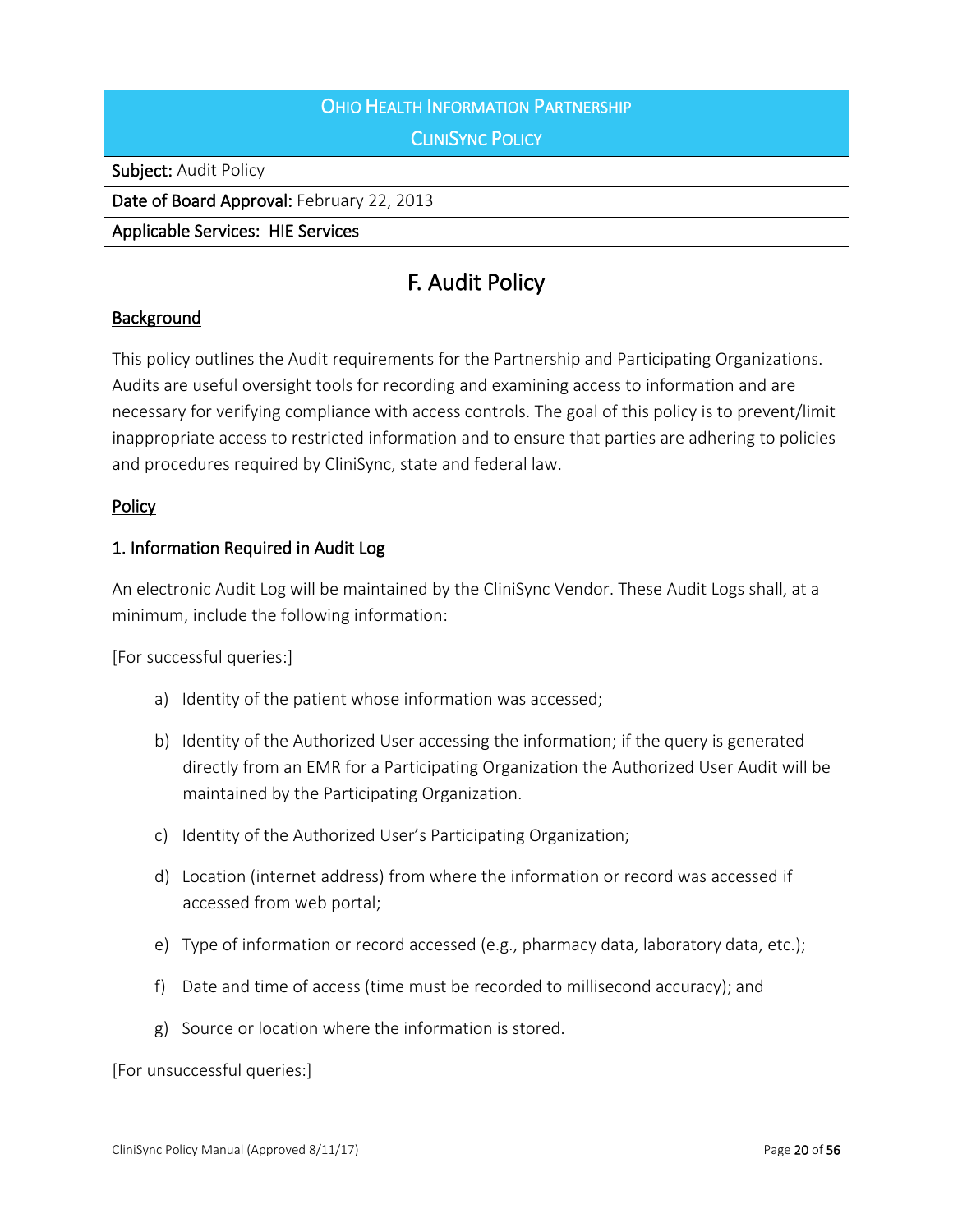- a) Location (internet address) from where the unsuccessful access was attempted;
- b) Date and time of unsuccessful access (time must be recorded to millisecond accuracy)

CliniSync may request from the CliniSync Vendor, at any time, an extract of various records from the Audit Log for various purposes including, but not limited to, verification of compliance with CliniSync policies, state and federal law, and release to authorized groups or individuals.

# 2. Immutability of Audit Log

Audit Logs shall be immutable. An immutable Audit Log requires either that log information cannot be altered by anyone regardless of access privilege or that any alterations are tamper evident. The CliniSync Vendor will, upon request, supply sufficient technical information to CliniSync to verify the integrity of the log and compliance with this requirement.

## 3. Retention of Audit Log

Audit Logs shall be retained for a period commensurate with the time period required by HIPAA and CliniSync.

#### 4. CliniSync Audit of Participating Organizations

CliniSync will conduct periodic audits of the Audit Logs to ensure that all Participating Organizations are in compliance with the policies of CliniSync.

At a minimum, CliniSync shall audit the following:

- a) Compliance with Policy D: Patient Consent;
- b) Authorized Users who access information via CliniSync do so for Authorized Purposes, and
- c) Role-based Authorizations are in place.

The activities of all or a statistically significant subset of CliniSync's Participating Organizations and their users shall be audited. These periodic audits of Participating Organizations shall be conducted at least on an annual basis.

#### 5. Notice of Irregularities

Upon discovery of compliance irregularities during an audit, actions will be taken in accordance with the CliniSync Permitted Use and Breach Policy.

#### 6. Participating Organization HIPAA Security Compliance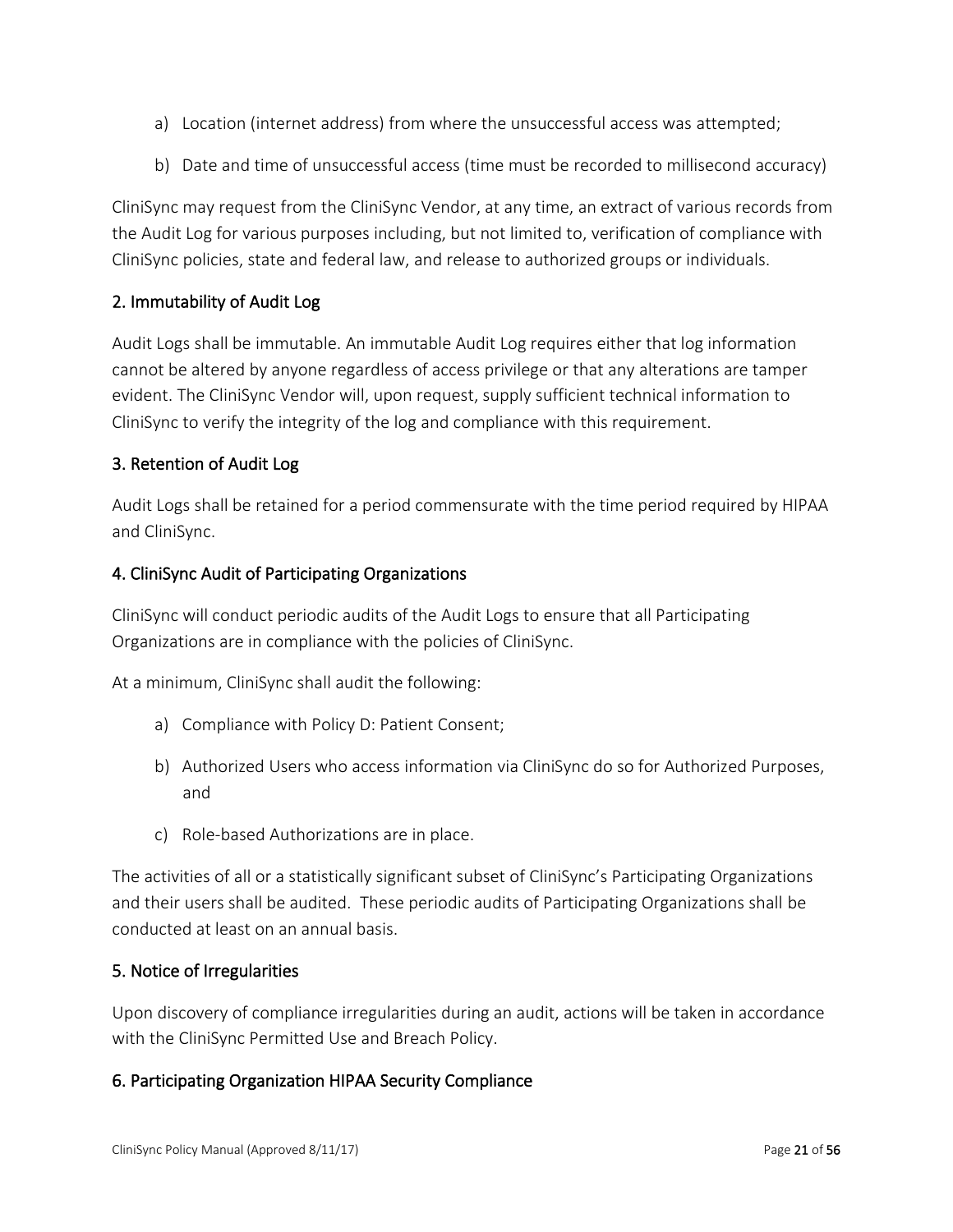The Partnership will assist Participating Organizations with any HIPAA Security compliance processes required by a Participating Organization related to transfer of data through CliniSync. The Partnership's HIPAA Policies and Procedures are available to Participating Organizations on request. Each Participating Organization is solely responsible for its compliance with the HIPAA privacy and security regulations.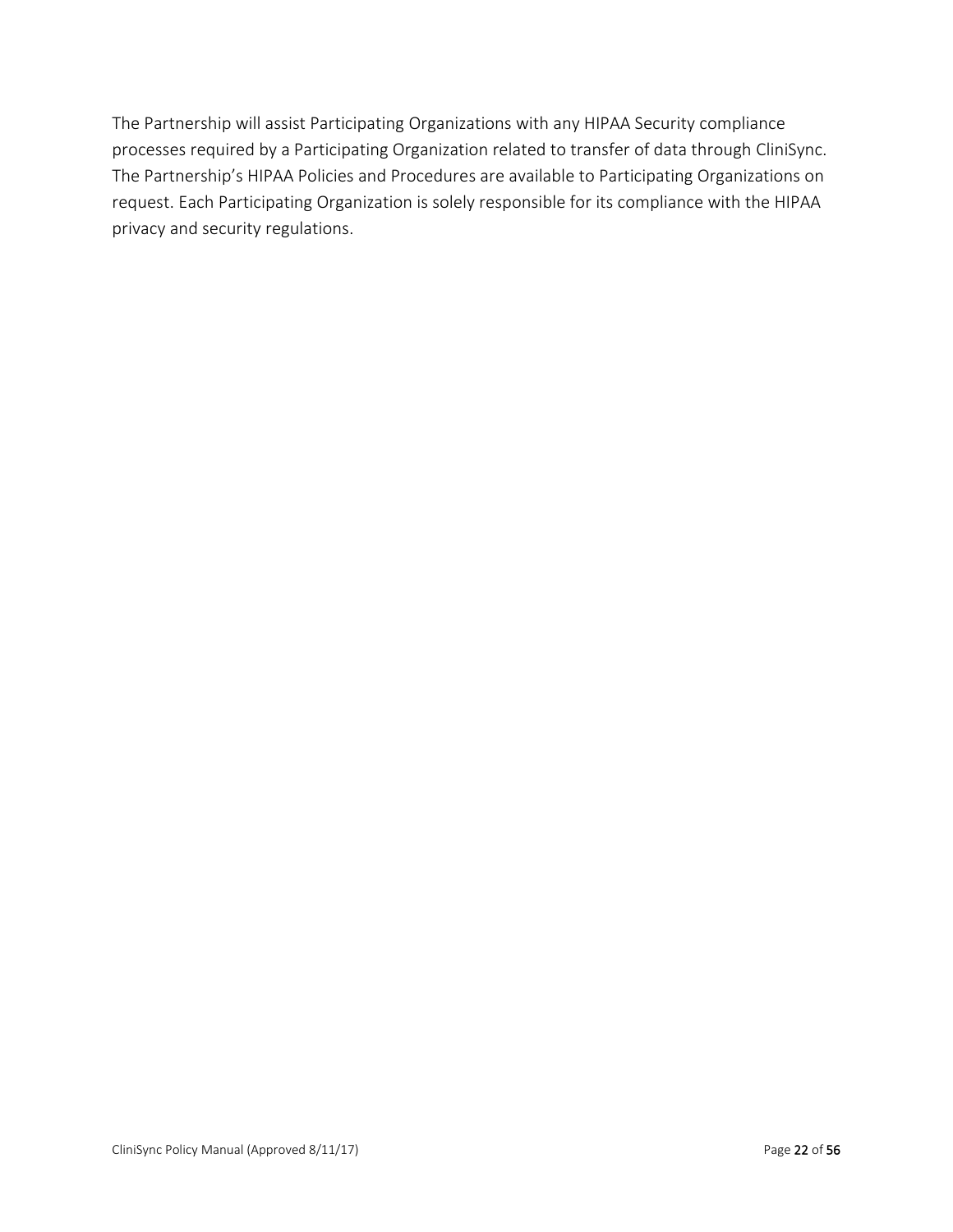# OHIO HEALTH INFORMATION PARTNERSHIP

## **HIE POLICY**

Subject: Authorization

Date of Board Approval: February 22, 2013

Applicable Services: Direct Exchange Services and HIE Services

# G. Authorization Policy

#### Background:

Authorization is the process of determining whether a particular individual within a Participating Organization has the right to access CliniSync and to what information within the system they have access. Individual authorization will be determined by an individual's job function and scope. The job's function dictates the actions and outcomes required to perform the job and the job's scope identifies the information that is needed to complete the function. This type of authorization is also called role-based authorization. Furthermore, the currency and accuracy of user identification must be maintained to ensure that permissions are correctly set.

#### Policy:

#### 1. Minimum Requirements

This policy sets forth the minimum requirements for the authorization of users, and is designed to limit exchange of information to the minimum necessary for accomplishing the intended purpose of the exchange. To ensure that patients have the utmost confidence in the privacy of their PHI as it moves through CliniSync, it is imperative that an individual's authorization does not exceed the level required to successfully perform their job.

#### 2. User Requirements

All users that a Participating Organization grants access to query the CliniSync must abide by the following:

- a) Each user has received or will receive training regarding the confidentiality of PHI under the HIPAA Privacy and Security Regulation and all other applicable federal and state laws and has signed a statement indicating awareness that they are obligated to protect PHI in compliance with these laws and CliniSync Policies;
- b) Authorized Users may access the HIE only for purposes identified in the Participant Agreement signed by an individual's organization;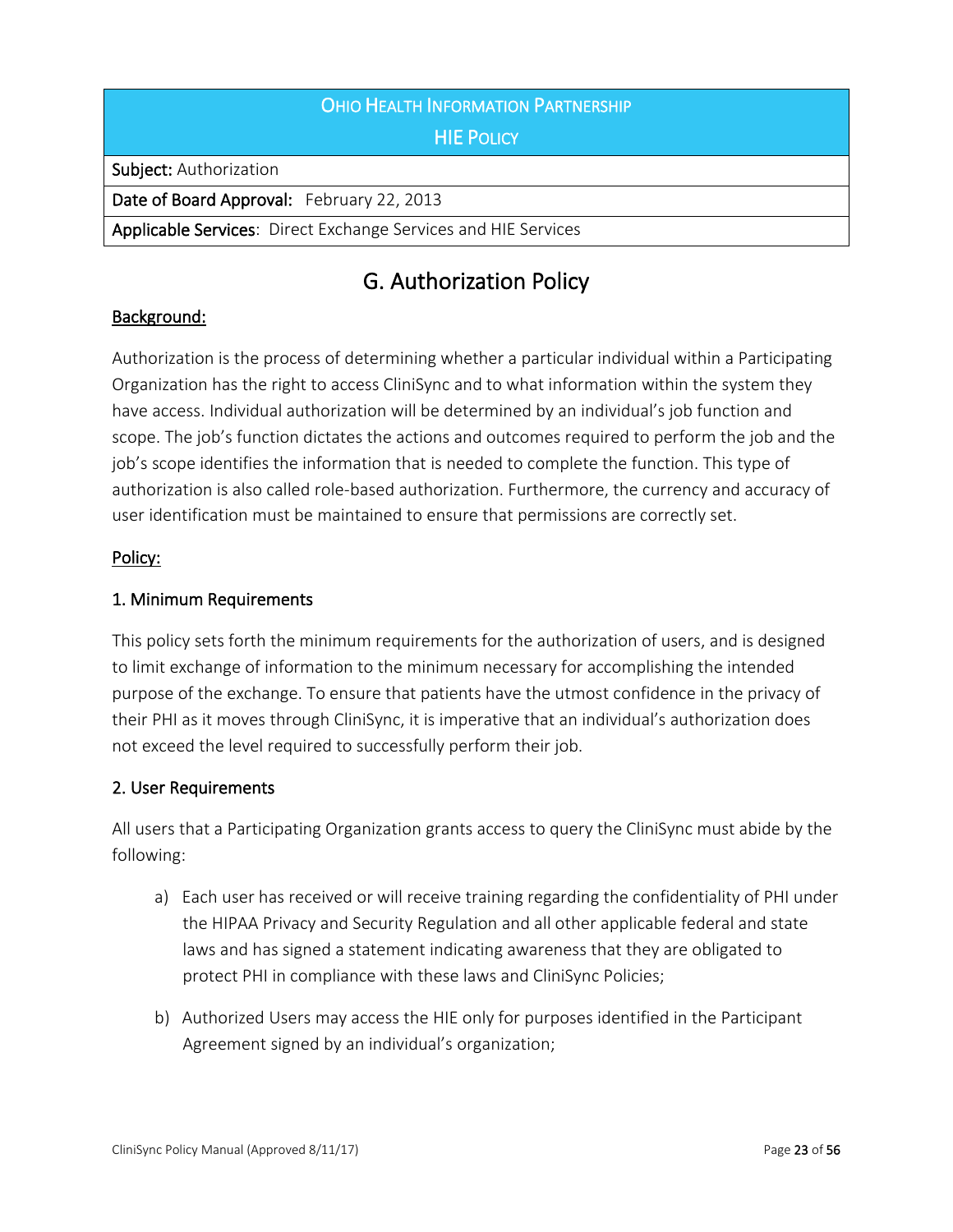c) Authorized Users are obligated to keep confidential any passwords or other means for accessing the HIE and not to release them to any other individual.

## 3. Health Plan User Requirements

Health Plans may only grant employees of their organization access to CliniSync.

#### 4. User Roles and Permissions

The CliniSync Vendor has a defined number of roles that can be assigned to Authorized Users. The list of system permissions needed to perform a given role is termed the "access profile." The CliniSync Vendor will supply a template of the access profiles for each role. Participating Organizations will add their users to the predefined templates provided by CliniSync as part of the provisioning process. Additional roles may be created depending on requirements of use cases.

#### 5. Minimum Necessary Rule

Access profiles comply with the Minimum Necessary Rule pursuant to a Business Associate Agreement in accordance with HIPAA and are used to limit electronic access to PHI.

#### 6. User Awareness of System / Information Access by Role

Participating Organizations will be responsible for specifying how job descriptions map to defined CliniSync User Roles. The Participating Organization is responsible for including information regarding access levels in training materials to assure that each user is aware of what system functions will be available and what information is permitted to be seen and used in their specific role/s. Users will also be made aware of access control policies and procedures, as well as system audit practices. The user is responsible for constraining their activities to the permission level granted by user role, organizational affiliation and patient authorization and reporting any discrepancies to the CliniSync Security Administrator. Any attempt to circumvent access restrictions will be viewed as a breach of security.

## 7. Modification/Termination of Access

If a user no longer requires system access, changes their role in the Participating Organization, or if system use audits demonstrate protracted inactivity or unauthorized activity in specific user accounts, modification or termination of access privileges will be processed by CliniSync as soon as possible and coordinated with the appropriate entities.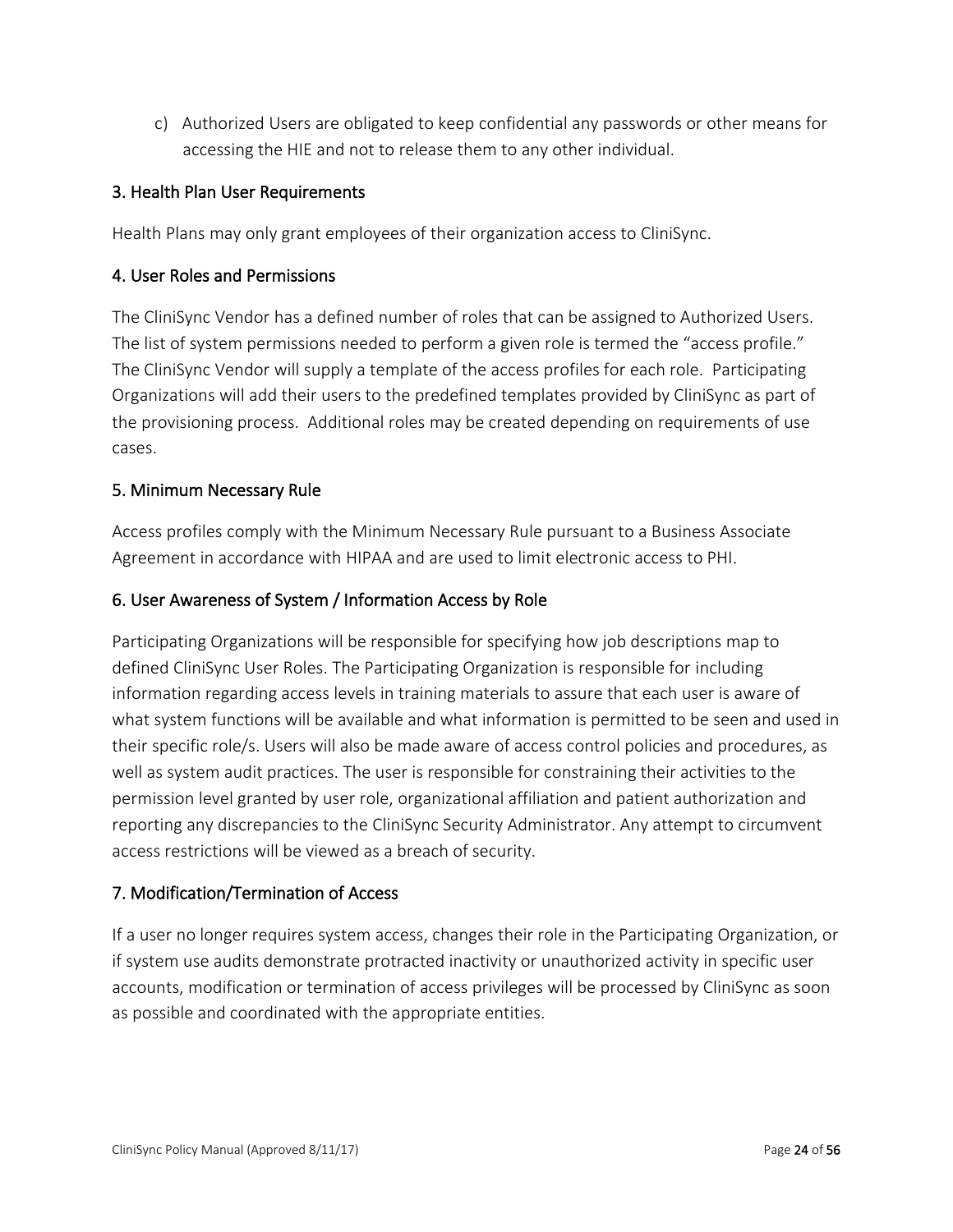#### 8. Review of Roles and Permissions Matrix

The user roles and permission matrix used to implement user access permission profiles will be reviewed and revised by the Participating Organization when a new role is created, when a role changes significantly, or when experience shows a need to make a modification. The Participating Organization will also ensure that the roles and permission matrix is reviewed at least annually to determine if the access granted to the various roles continues to be valid based on then-current business practices. All reviews will be documented and signed by an individual within the Participating Organization responsible for security of computerized data systems.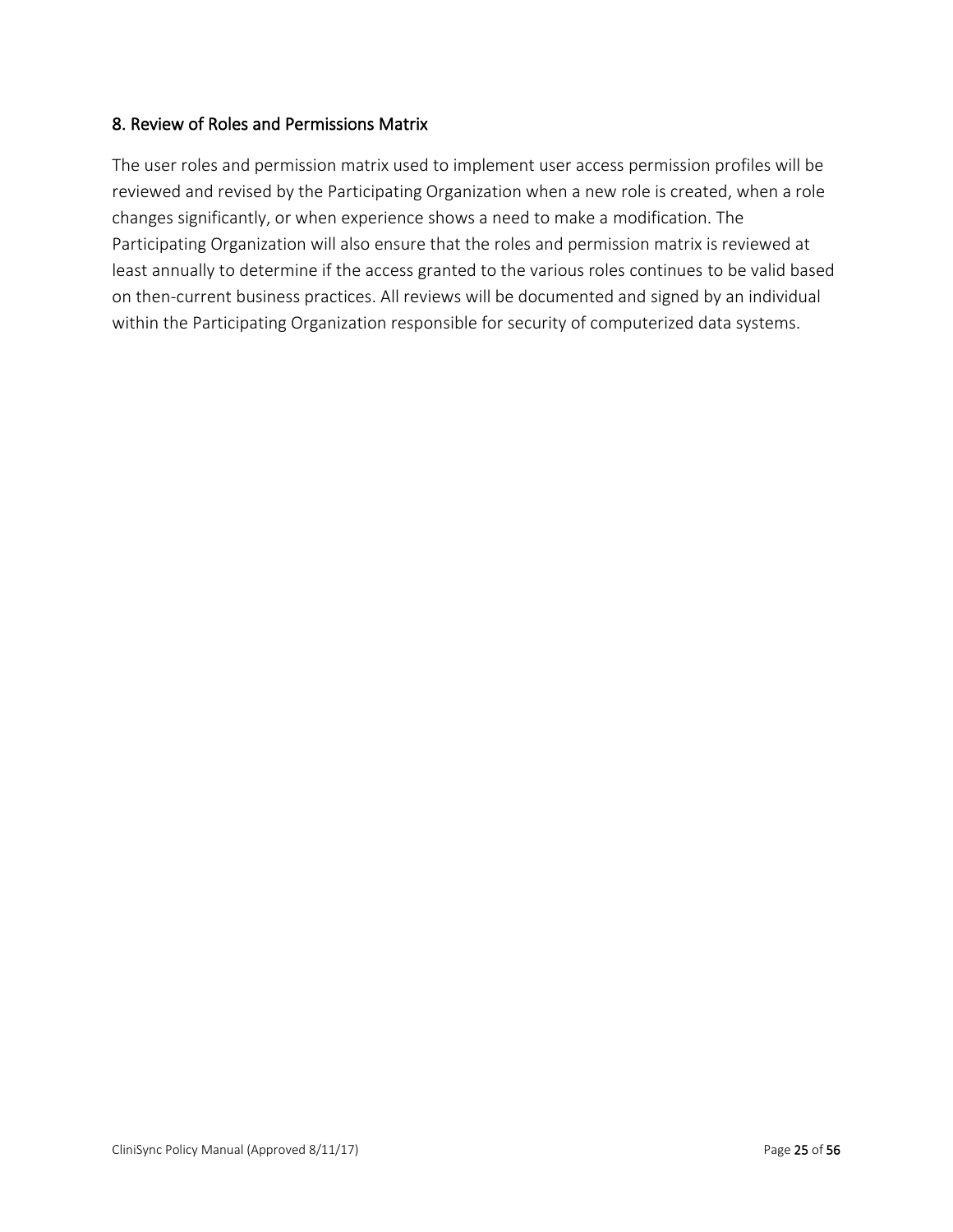| OHIO HEALTH INFORMATION PARTNERSHIP                                   |
|-----------------------------------------------------------------------|
| <b>CLINISYNC POLICY</b>                                               |
| <b>Subject: Authentication</b>                                        |
| Date of CliniSync Approval: February 22, 2013                         |
| <b>Applicable Services:</b> Direct Exchange Services and HIE Services |

# H. Authentication Policy

# Background:

Authentication is the process of verifying that the individual requesting access to CliniSync is authorized to utilize CliniSync. This is accomplished both by technical and procedural means. The policies in this section represent an important safeguard for protecting patient information from internal and external risks and are designed to prevent, as far as possible, unauthorized access to the CliniSync system.

# Policy:

# 1. General Policy

Each Participating Organization shall confirm each Applicant User's identity prior to that Applicant User obtaining access to CliniSync. The Participating Organization's confirmation of the Applicant User's identity will serve as an attestation that the Applicant User is both known to the Participating Organization and serves in a capacity which would allow access to CliniSync.

## 2. Minimum Authentication Required

Each Authorized User within a Participating Organization shall positively identify his or herself using, at a minimum, a unique user name and private password. The user name and initial password will be provided by CliniSync, or by a body otherwise identified in the Participant Agreement. While the Authorized User will have the ability to change the password, the user name will not be changeable.

Organizations are free to use more secure means of authentication (i.e., multi-factor authentication) to further protect against unauthorized access to the Organization's systems and CliniSync.

## 3. Site Administration

Each Participating Organization will name a Site Administrator, who may or may not be the Participating Organization's Privacy Officer under HIPAA rules. The identity and contact information of the Site Administrator will be registered with CliniSync. The Site Administrator is responsible for assuring the following: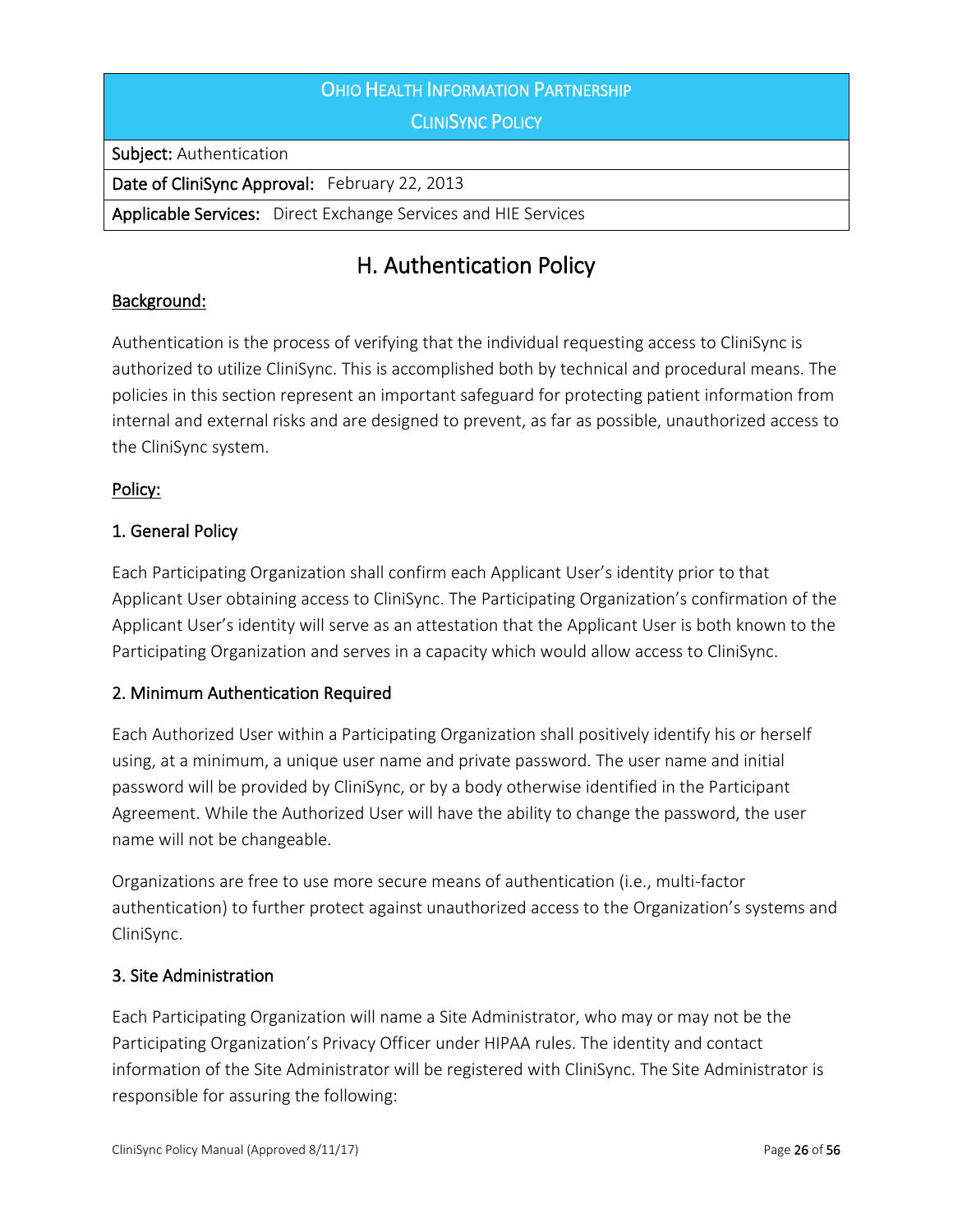- a) Information provided to establish the identity of an Authorized Users is valid and accurate;
- b) Authorized Users' professional credentials are current and valid; and
- c) Assignment of Authorized Users' CliniSync roles is appropriate to users' job duties.

Designated users will be assigned permission to use CliniSync at the recommendation of the Participating Organization's Site Administrator.

#### 4. Notification of Improper Use

The Site Administrator is responsible for immediately notifying CliniSync upon receiving knowledge of any improper activity, including misuse of authentication credentials, by an Affiliated User that could subject the Participating Organization, its patients or other CliniSync stakeholders to risk or harm.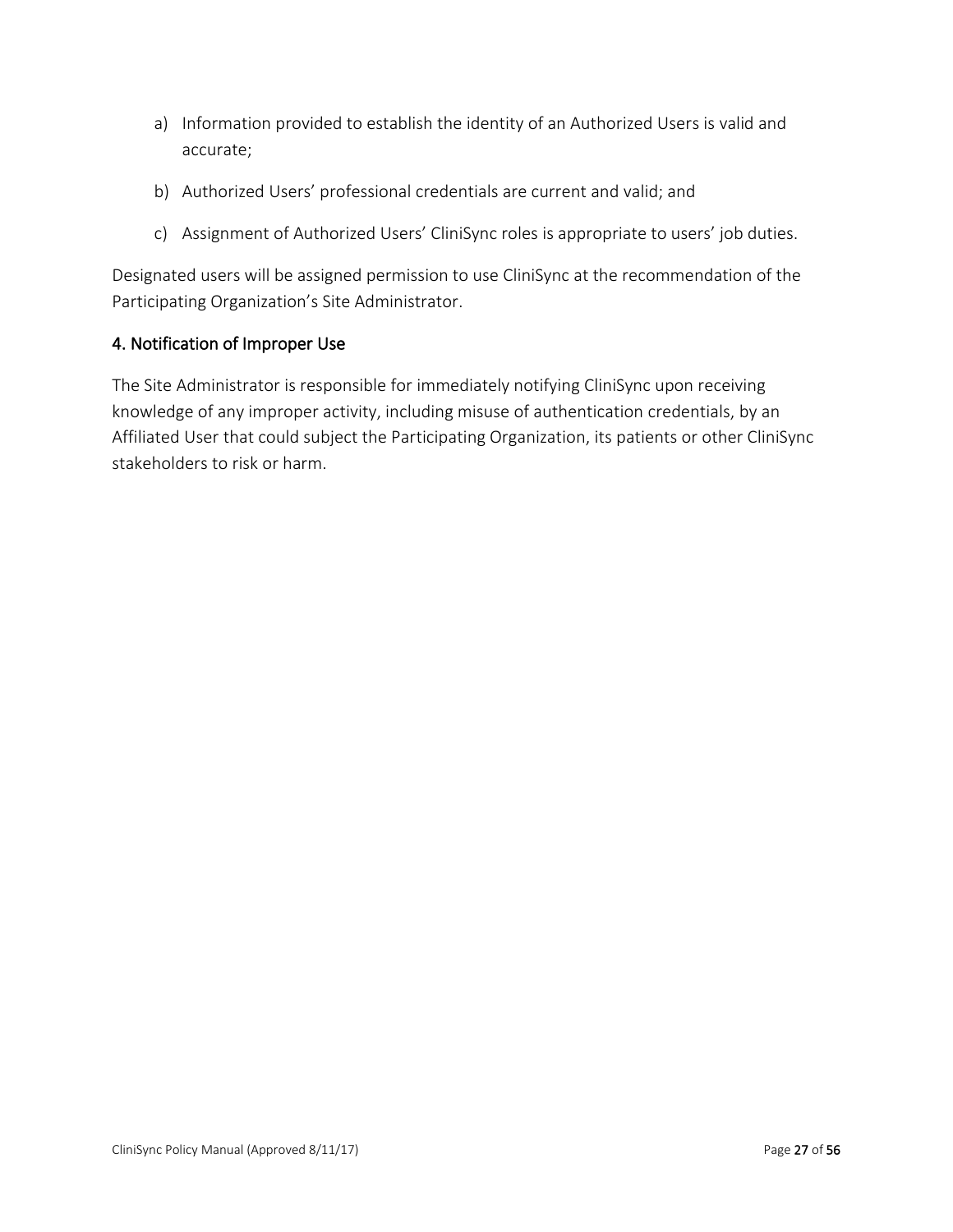### **OHIO HEALTH INFORMATION PARTNERSHIP**

## HIE POLICY

Subject: Patient Information Requests

Date of OHIP Approval: February 22, 2013

Applicable Services: Direct Exchange Services and HIE Services

# I. Patient Information Request Policy

#### Background:

#### Policy:

#### 1. Release of Audit Logs to Patients

The Participating Organization shall provide patients, upon request, the Audit Logs pertaining to requests for their information.

The requested Audit Logs will contain, at a minimum, the following:

- a) The name and role (e.g., physician) of each Authorized User from the Participating Organization who accessed a patient's Protected Health Information in the prior 6-year period;
- b) The time and date of such access; and
- c) The type of Protected Health Information or record that was accessed (e.g., clinical data, laboratory data, etc.).

#### 2. Frequency of Release

The Participating Organization shall adopt policies pertaining to how often and at what charge a patient request for an Audit Log is fulfilled. All Participating Organizations policies related to patient request for an Audit Log must comply with state and federal law.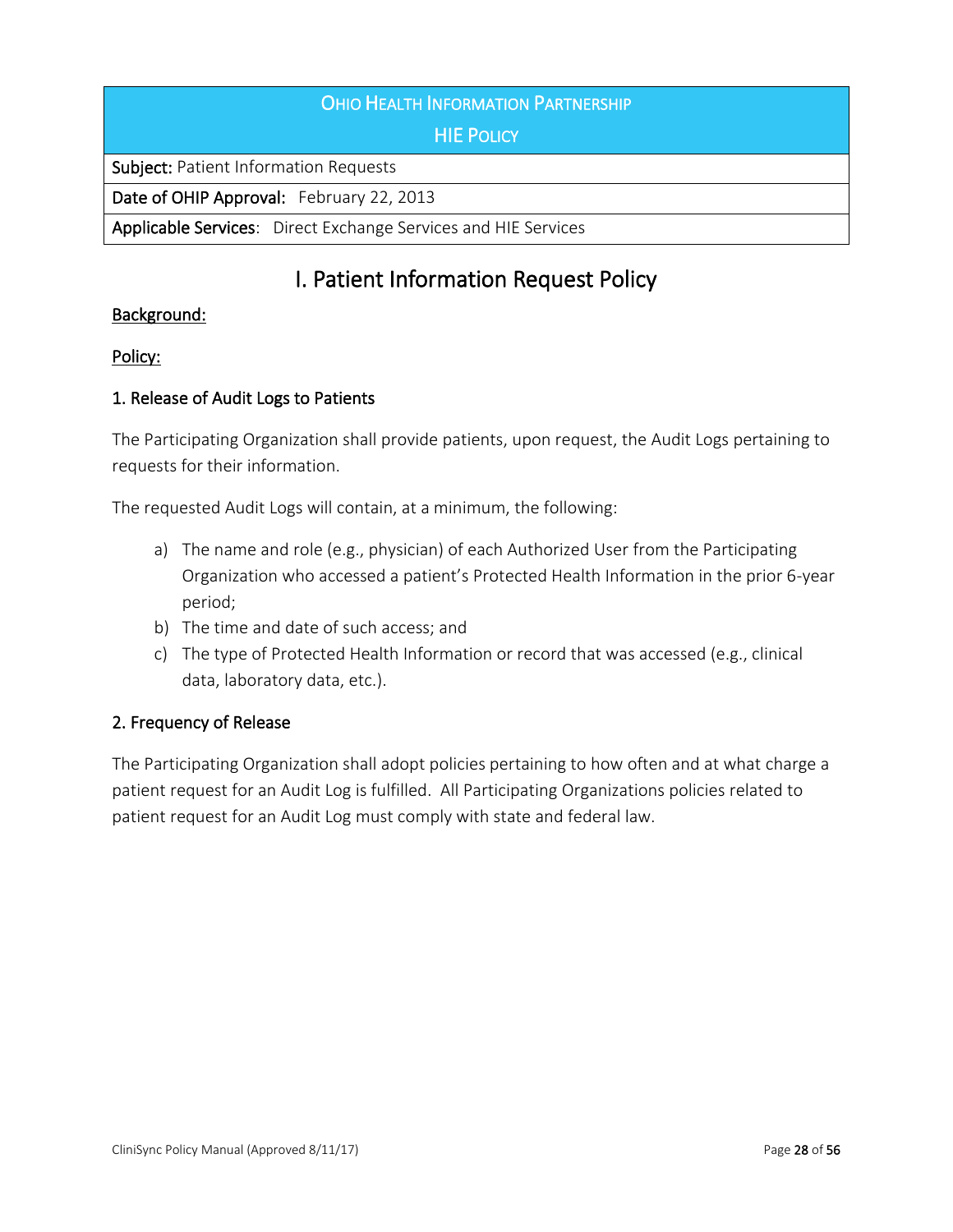# **OHIO HEALTH INFORMATION PARTNERSHIP**

# **CLINISYNC POLICY**

Subject: Security

Date of OHIP Approval: February 22, 2013

Applicable Services: Direct Exchange Services and HIE Services

# J. Security Policy

#### Background:

The CliniSync Security Policy ensures that Participating Organizations observe all required privacy and security laws and regulations regarding securing PHI and the electronic PHI that is transmitted, received, maintained or stored in any form.

#### Policy:

## 1. General Policy

To ensure end-to-end security of information flowing through the CliniSync exchange, all Participating Organizations are required to confirm that they are HIPAA and HITECH compliant and specifically that they have met or exceeded all HIPAA Security obligations. This will ensure that Participating Organizations' individually identifiable health information is protected with reasonable administrative, technical, and physical safeguards to ensure its confidentiality, integrity, and availability and to prevent unauthorized or inappropriate access, use, or disclosure.

#### 2. Physical Environment

Participants shall maintain a secure environment for CliniSync-related infrastructure, services, and data to support the secure and reliable operation and continued development of CliniSync, including implementing and enforcing appropriate administrative, physical, and technical safeguards to protect the confidentiality, integrity, and availability of all data accessed through CliniSync.

#### 3. Security Controls

Participants shall employ security controls that meet applicable industry and Federal standards so that the information and data being transmitted shall not introduce any viruses, worms, unauthorized cookies, Trojans, malicious software, or "malware." In the absence of applicable industry standards, each Participant shall use all commercially reasonable efforts to comply with the requirements of this policy.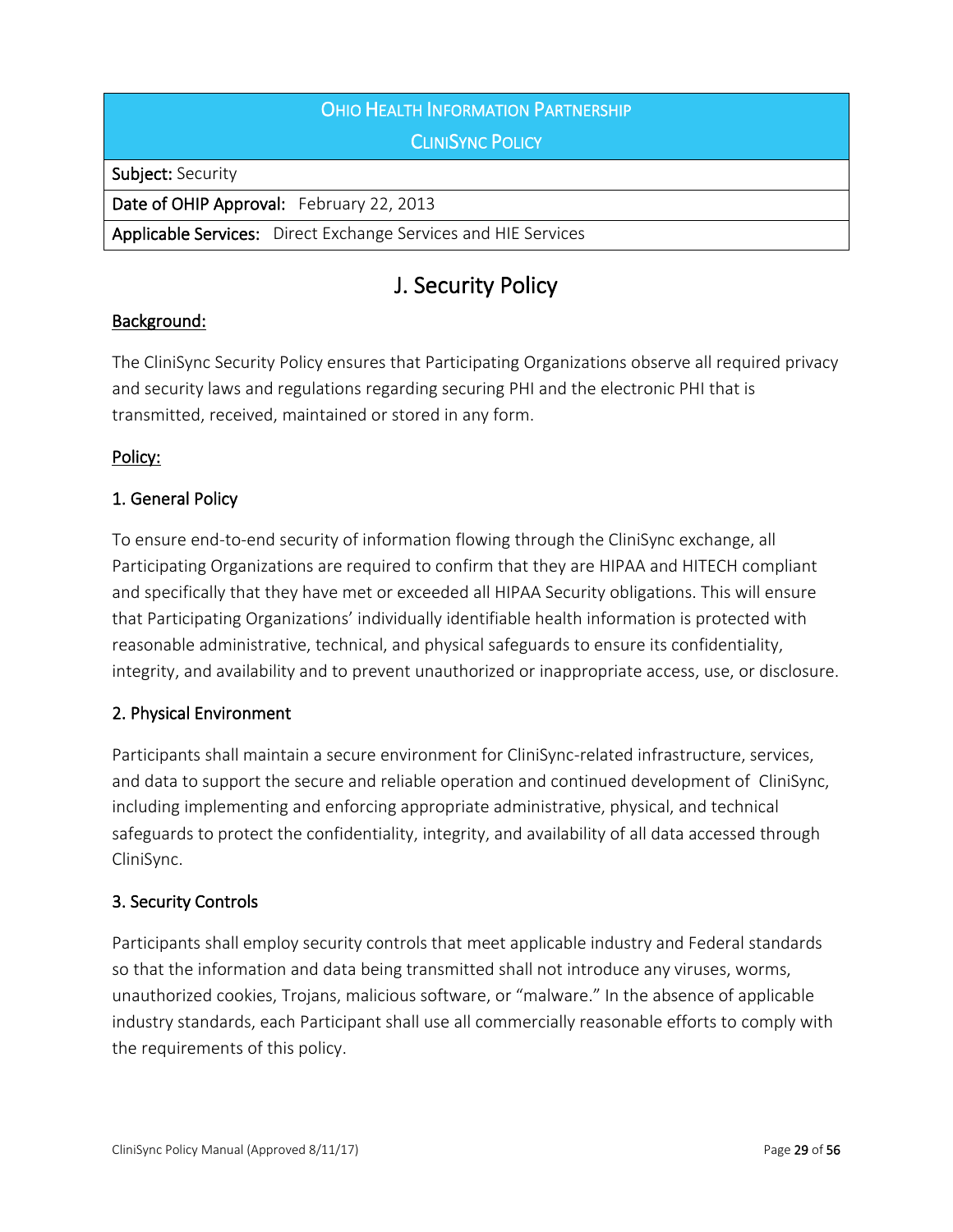# 4. Security Policies

Participants shall collaborate with CliniSync to develop security policies and to amend, repeal, or replace provisions as necessary to support the secure operation and continued development of CliniSync.

#### 5. Security Reviews

A Participating Organization shall conduct periodic reviews, not less than once in a calendar year, of Participating Organization's internal security (for example, logs, access reports, and incident tracking), and make results of such review available to CliniSync.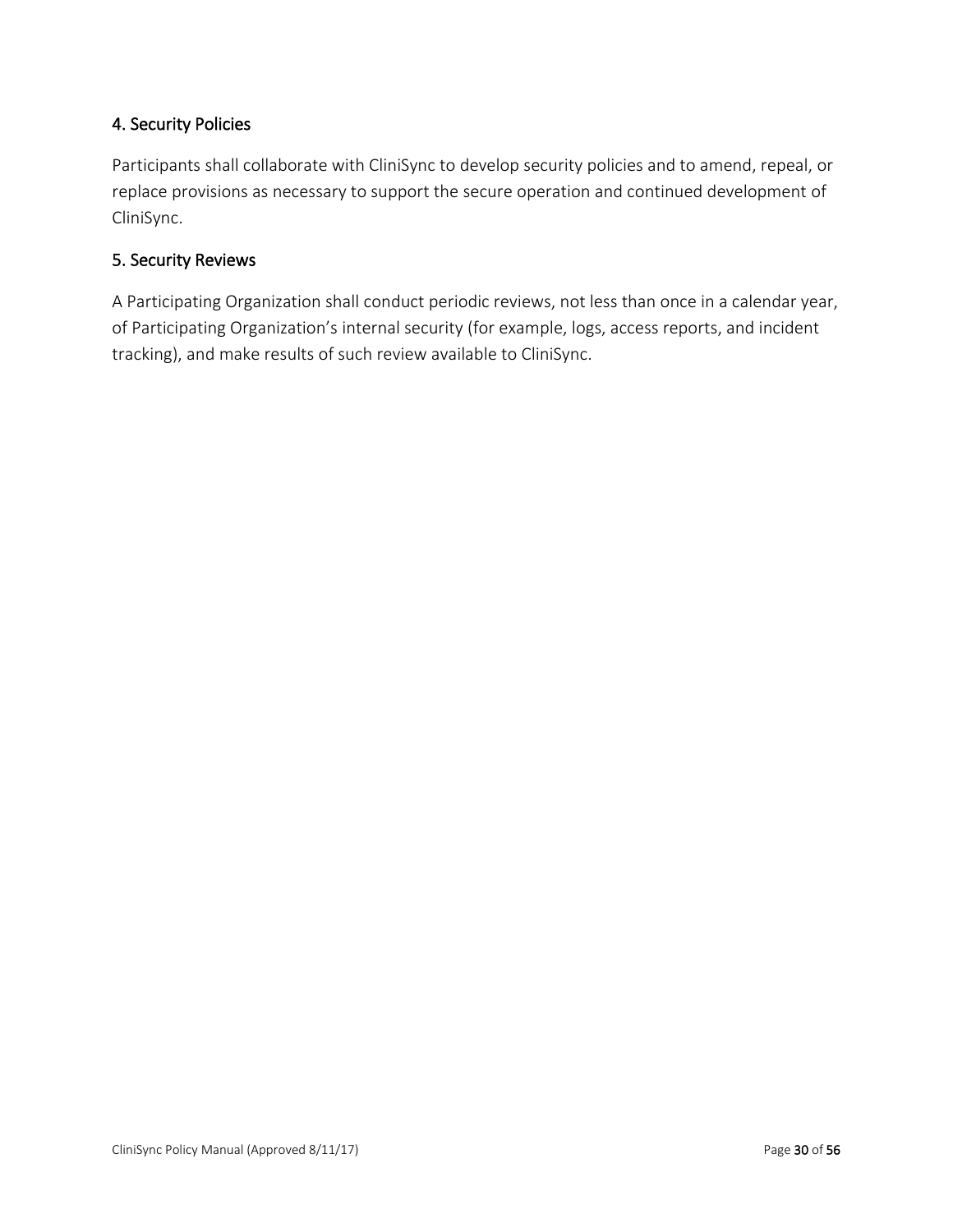| <b>OHIO HEALTH INFORMATION PARTNERSHIP</b>                            |
|-----------------------------------------------------------------------|
| <b>CLINISYNC POLICY</b>                                               |
| <b>Subject:</b> Sanctions for Violation/Breach of Permitted Use       |
| Date of Board Approval: February 22, 2013                             |
| <b>Applicable Services:</b> Direct Exchange Services and HIE Services |

# K. Sanctions for Violation/Breach of Permitted Use

This Policy is designed to hold violators accountable for violations of the CliniSync Policy Manual or Participant Agreement, to assure all Participating Organizations and patients of the Partnership's commitment to assure only permitted use of Data, and to mitigate the harm that any policy violation may cause.

## **Policy**

# 1. Definitions of Violations and Breach

A violation of the CliniSync Policy Manual or Participant Agreement may be but is not limited to a HIPAA breach. This policy identifies sanctions for violation of the CliniSync Policy or Participant Agreement.

## 2. Notification of Violations by the Partnership

# 2.1 Notification of Violations

The Partnership will investigate any suspected or actual policy violation. This includes unpermitted access, use or disclosure of Data by the Partnership and its contractors and agents. The Partnership will notify any Participating Organizations if their Data is affected as a result of any unpermitted access, use or disclosure of its Data of which the Partnership becomes aware. This is outlined in the Partnership's HIPAA Policy and Procedure Manual.

## 3. Notification of Violations committed by Participating Organizations

## 3.1 Notification of Violations

 Participating Organizations will notify The Ohio Health Information Partnership immediately if they become aware that they or any of their Authorized Users, contractors, or agents have accessed, used or disclosed Data for unpermitted purposes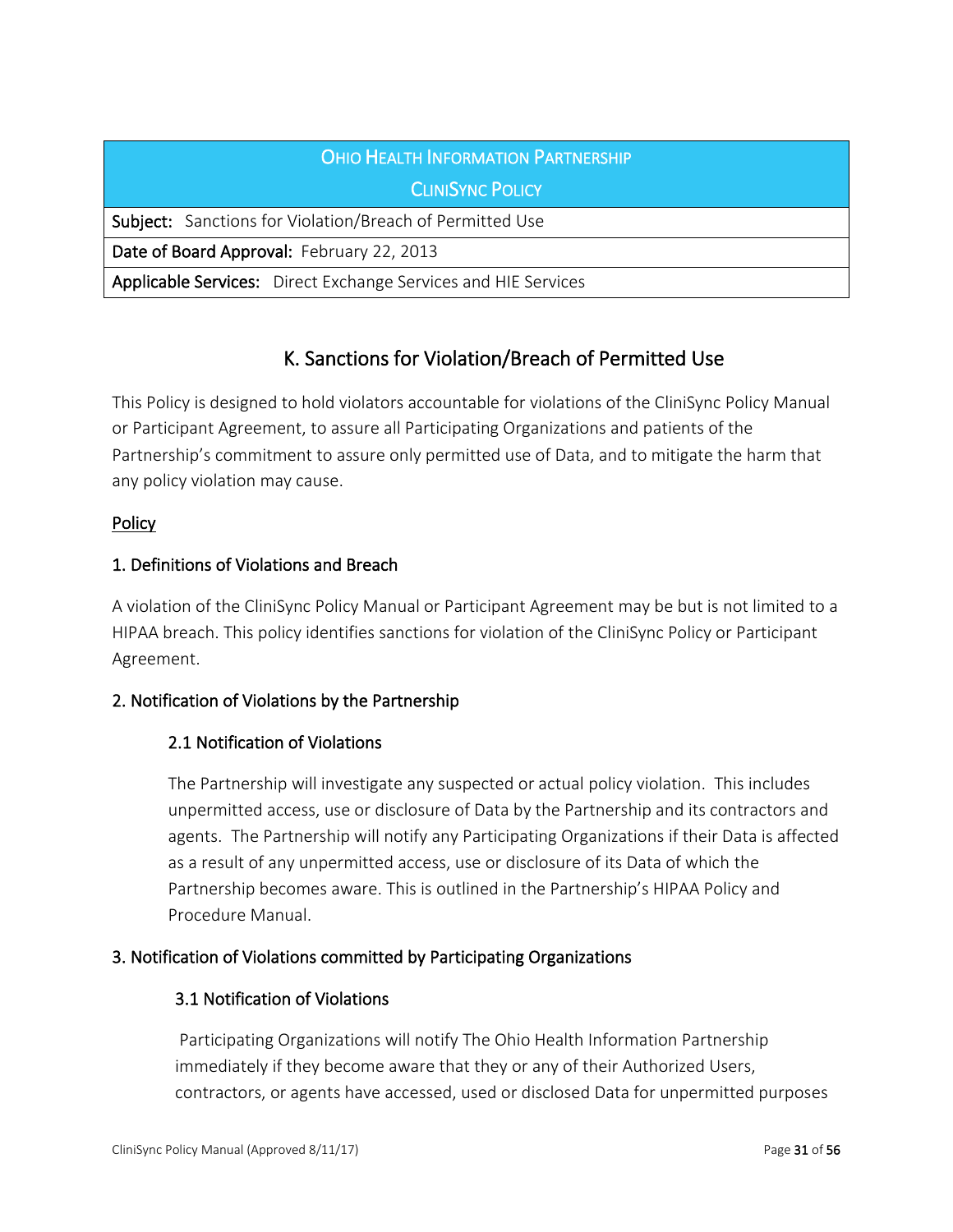and will take immediate and appropriate actions to cease any unpermitted access, use or disclosure of Data and to mitigate any resulting harm. Such Participating Organizations and their Authorized Users will be subject to the sanctions described in this policy in section 4.

In the event that the Partnership becomes aware, by whatever means, of improper access, use or disclosure of Data by a Participating Organization, the Partnership will notify the Site Administrator of the Participating Organization in accordance with the Partnership's HIPAA Policies and Procedures, and will require the Participating Organization to take immediate and appropriate actions to cease any unpermitted access, use or disclosure of Data and to mitigate any resulting harm.

## 4. Sanctions for Violations of CliniSync Policy Manual or Participant Agreement

The Partnership will establish appropriate sanctions that will apply to Participating Organizations and their Authorized Users in the event of their unpermitted access, use or disclosure of Data, and will apply or require its Participating Organizations to apply such sanctions, which will include but not be limited to:

- a) Temporarily restricting an Authorized User's access to CliniSync;
- b) Requiring Authorized Users to undergo additional training in the use of CliniSync;
- c) Terminating the access of an Authorized User to CliniSync;
- d) Suspending access of any Participating Organization to CliniSync for up to 14 days to investigate any potential improper access, use or disclosure of Data, or other violation of CliniSync Policies and Procedures or the Participant Agreement.
- e) Temporarily restricting a Participating Organization's access to CliniSync;
- f) Terminating a Participating Organization's participation in CliniSync; or
- g) Such other remedies as CliniSync may reasonably deem necessary.

#### 5. Dispute Resolution

Dispute resolution will follow the process identified in the contract signed by Participating Organizations.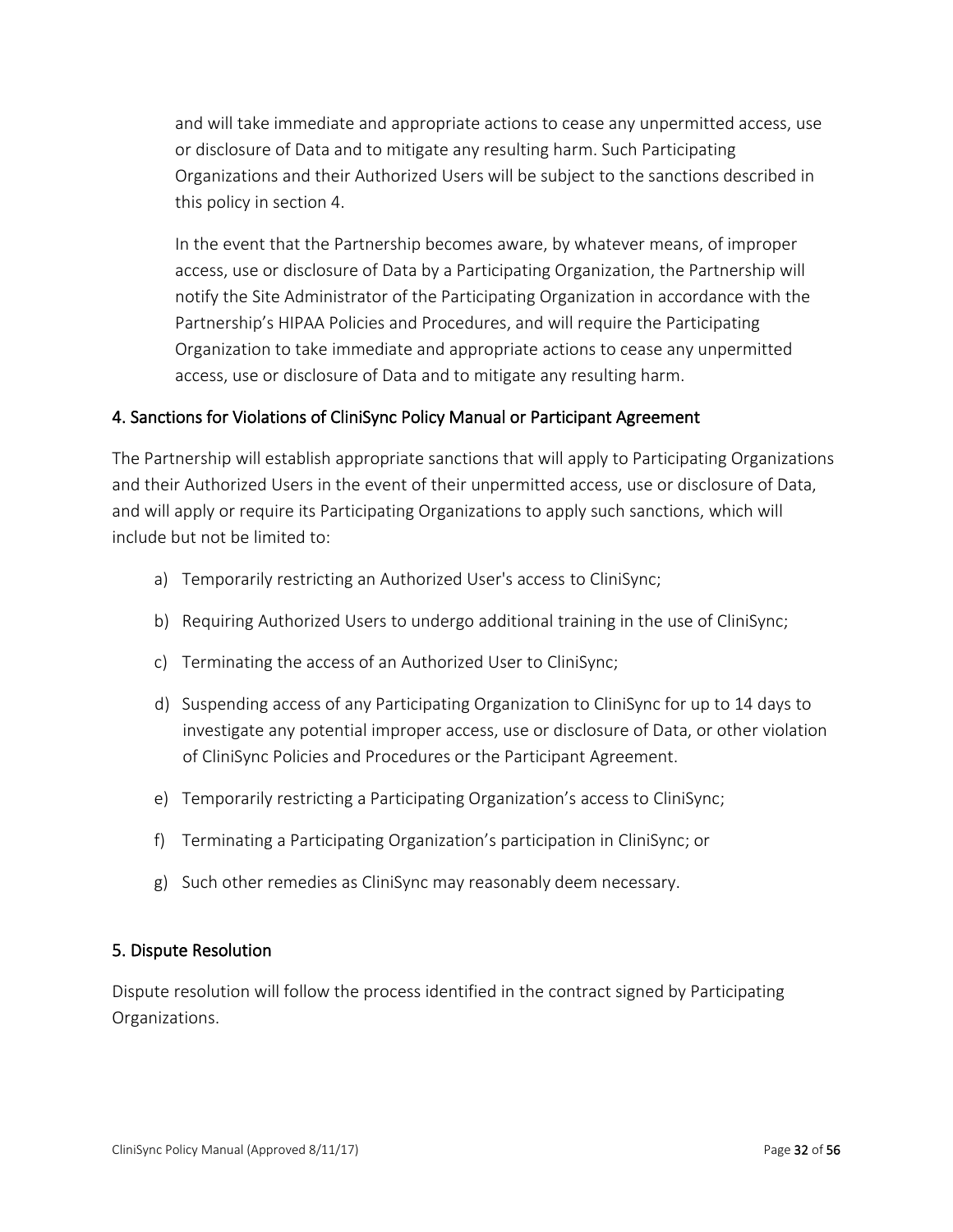| OHIO HEALTH INFORMATION PARTNERSHIP                            |
|----------------------------------------------------------------|
| <b>CLINISYNC POLICY</b>                                        |
| <b>Subject:</b> Exchange of Restricted Health information      |
| Date of Board Approval: February 22, 2013                      |
| Applicable Services: Direct Exchange Services and HIE Services |

# L. Exchange of Restricted Health Information

#### Purpose:

The purpose of this policy is to describe the categories of restricted health information that have special protections per state or federal law and/or are subject to more stringent policies when exchanging through CliniSync. Because restricted health information requires express written consent for disclosure per state and federal law, such as drug and alcohol records protected under federal statute (e.g., 42 CFR PART 2 REGULATIONS) or is subject to other restrictions on disclosures, participants must be aware of the guidelines and limitations of use for CliniSync's Direct Exchange and HIE Services.

## Background:

Federal and state laws impose heightened restrictions on transferring certain records that disclose Protected Health Information that historically has been considered particularly private to a patient. Depending on the law, CliniSync Participants may be required to obtain patient authorization for the exchange of information by requesting that the patient sign a written document that contains certain elements.

While The Partnership wants to protect patients' privacy, there is general consensus among Health Care Providers that exclusion of certain sensitive health information could be detrimental to a patient's health and would preclude opportunities to improve outcomes as well as reduce costs. To assist, The Partnership convened behavioral health and legal experts through its Behavioral Health Privacy Task Force to recommend policies to encourage Participants to comply with the granular patient consent requirements for restricted data exchange.

Ohio Revised Code Chapter 3798 provides Ohio law governing health information exchanges ("HIEs") in Ohio. The purpose of Chapter 3798.02 is: "to make the laws of this state governing the use and disclosure of protected health information by covered entities consistent with, but generally not more stringent than, the HIPAA privacy rule for the purpose of eliminating barriers to the adoption and use of electronic health records and health information exchanges."

#### Policy: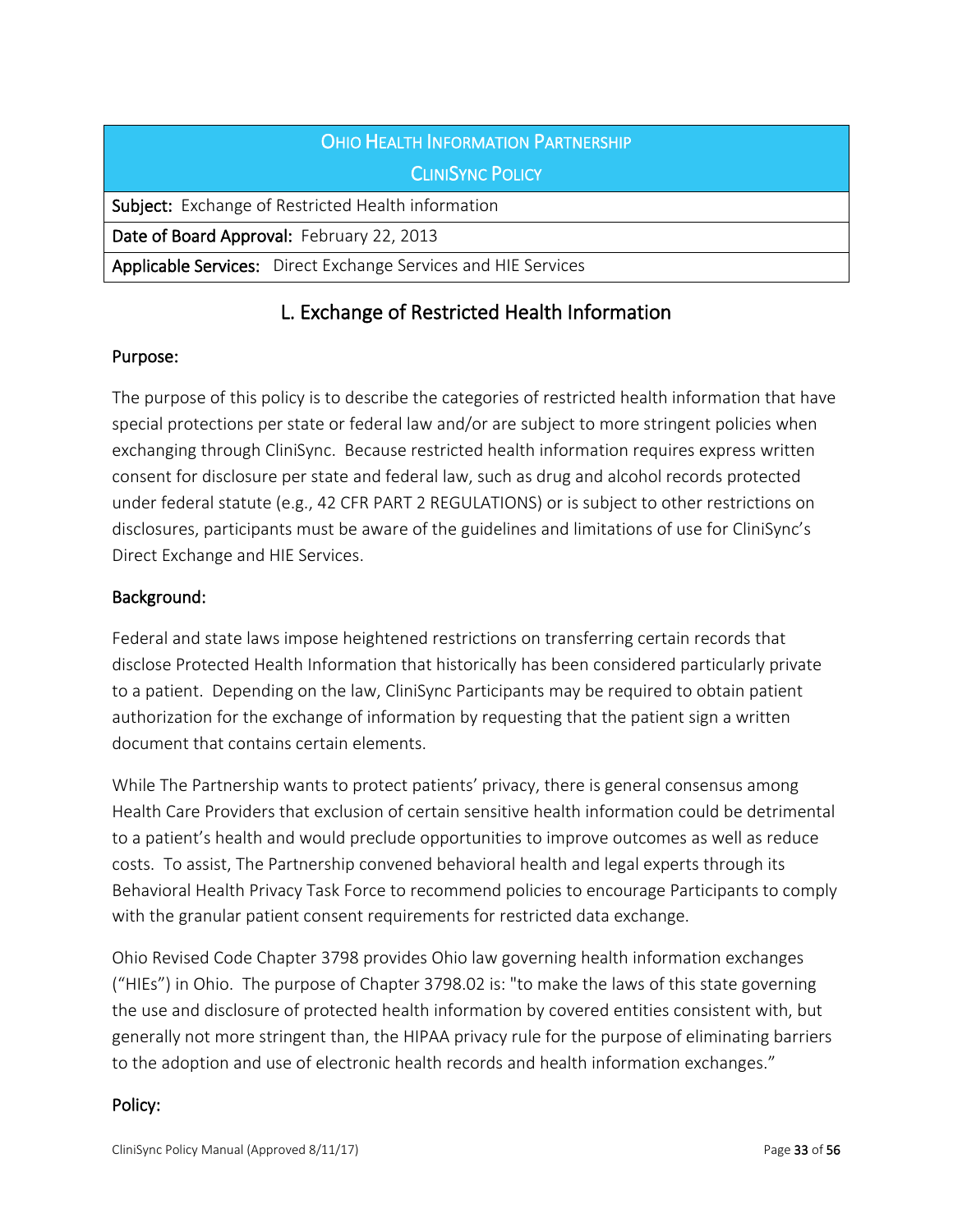# 1. Categories of Restricted Health Information Subject to This Policy

This policy applies to the exchange of records containing information pertaining to one of the following categories.

# 1.1 Drug and Alcohol Information

Federal law requires any disclosure of drug and alcohol information by a federally assisted program to be pursuant to patient authorization that meets certain requirements and also is accompanied by a written warning that prohibits re-disclosure of the information.

## LEGAL REFERENCE[: 42 CFR Part 2](http://www.ecfr.gov/cgi-bin/retrieveECFR?gp=1&SID=844a8f86db7d591a2155b0f7a1e62886&ty=HTML&h=L&n=42y1.0.1.1.2&r=PART)

# 1.1.1 IMPORTANT CLARIFICATIONS:

Not all information about drug and alcohol abuse or treatment is subject to federal Part 2 regulations.

## 1.2 Psychotherapy Notes

Federal law restricts disclosure of psychotherapy notes recorded by a mental health provider documenting or analyzing the contents of a conversation during a private, group or family counseling session and *that are separate from the rest of the patient's medical record.* 

## LEGAL REFERENCE[: 45 CFR 164.508\(a\)\(2\)](http://www.ecfr.gov/cgi-bin/retrieveECFR?gp=1&SID=4926a3788ea5b7a16ecc97ce05c74ceb&ty=HTML&h=L&r=SECTION&n=45y1.0.1.3.79.5.27.6)

## 1.2.1 IMPORTANT CLARIFICATIONS

This category should not be confused with mental health records *which are* a part of the patient's health record such as progress notes. Psychotherapy notes are *not* a part of a patient's health record. An example of psychotherapy notes are "process notes" that capture the therapist's impressions about the patient and may contain details of psychotherapy conversations considered inappropriate for the medical record. By definition, any of the following are also not considered psychotherapy notes: medication prescription and monitoring, counseling session start and stop times, the modalities and frequencies of treatment furnished, results of clinical tests, and any summary of the following items - diagnosis, functional status, the treatment plan, symptoms, prognosis, and progress to-date.

## 1.3. Services for Which Unemancipated Minors Have a Right to Control Disclosure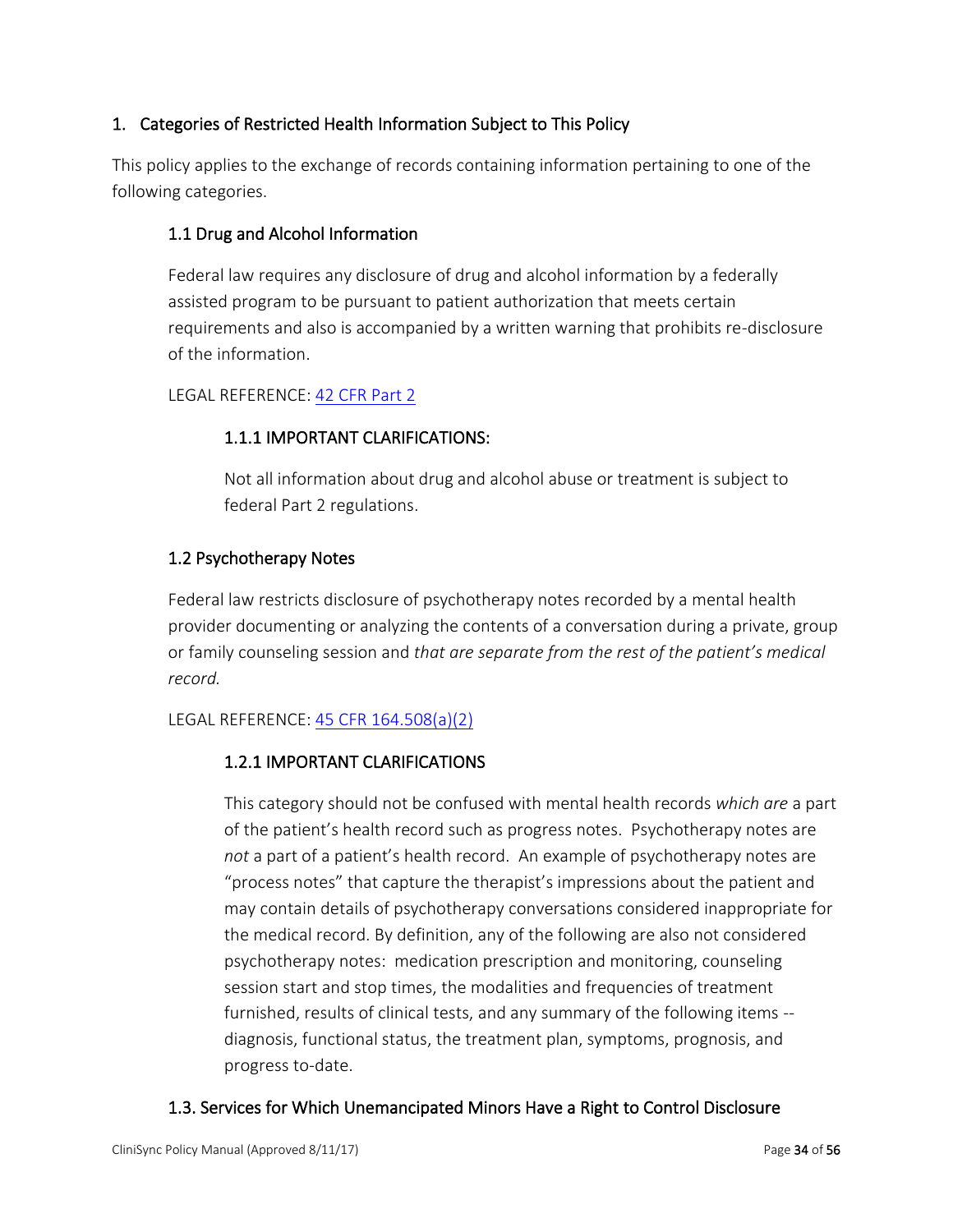Under Ohio law, unemancipated minors under the age of 18 or those who are mentally or physically disabled and under 21 years of age may have the right to control disclosure of certain treatment information without the consent of their parent or legal guardian.

# LEGAL REFERENCE[: 45 CFR 164.502\(g\)\(3\)](http://www.ecfr.gov/cgi-bin/retrieveECFR?gp=1&SID=f018cc32d57f2ee631e9395ff90675ee&ty=HTML&h=L&r=SECTION&n=45y1.0.1.3.79.5.27.3) and [ORC 3798.07](http://codes.ohio.gov/orc/3798.07)

# 1.3.1 Examples of services to which a minor may consent without parental consent

Per state and federal law include:

- a) Test results for HIV or sexually transmitted diseases;
- b) The first six outpatient visits for mental health treatment; and
- c) Blood donations through a non-profit organization.

Participants must ensure they have obtained the minor's consent to share information for services to which the minor had the sole right to consent for treatment and disclosure.

#### 1.4 Services Paid in Full by Patient and Restricted From Disclosure to Health Plan/Payer

Under the HITECH Act, patients may request a Participant to restrict the disclosure of information regarding a health care item or service paid out-of-pocket in full by the patient to an insurance company, group health plan or other third party payer.

#### LEGAL REFERENCE[: 42 USC 17935](http://www.gpo.gov/fdsys/pkg/USCODE-2010-title42/html/USCODE-2010-title42-chap156-subchapIII-partA-sec17935.htm)

## 1.4.1 IMPORTANT CLARIFICATIONS:

If a patient requests a Participant to restrict disclosure to their insurance company, the Participant can still share the information via directed exchange with Health Care Providers for treatment purposes.

# 1.5 Information Delivered to Ohio Department of Health for Public Health Reporting Purposes

Information delivered to the Ohio Department of Health ("ODH") for public health reporting purposes will be delivered through CliniSync using a separate dedicated interface to ODH.

LEGAL REFERENCE: n/a

## 1.5.1 IMPORTANT CLARIFICATIONS: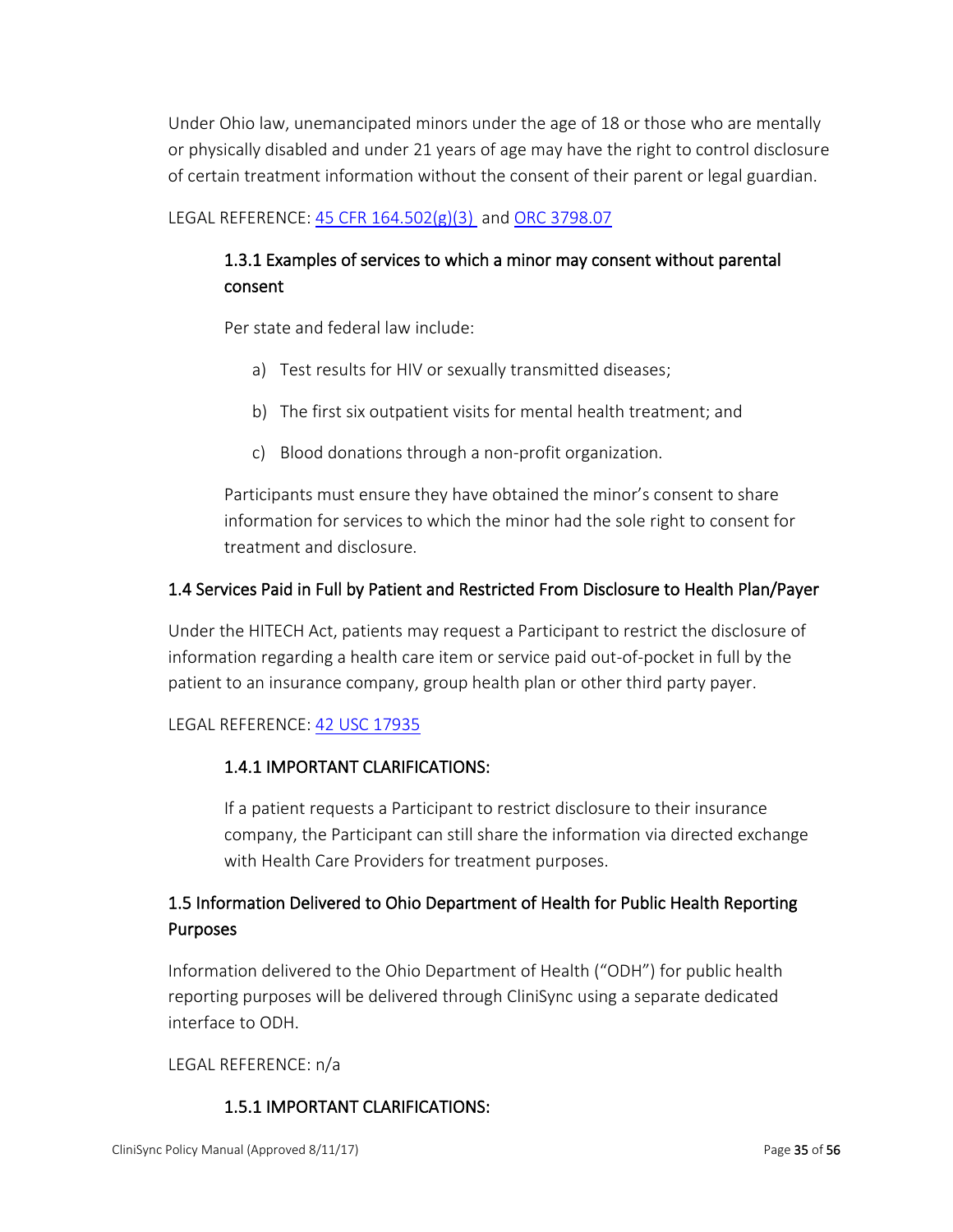Since ODH makes public health reports available through its systems, CliniSync does not intend to duplicate this data in a patient's community health record at this time. Until further decisions are made and related agreements are in place, this information will not be accessible through the patient's CliniSync community health record. *Other pertinent legal references pertaining to these categories are included in Table 1 of this policy*.

## 2. General Participant Responsibility for Exchange of Restricted Health Information Exchange

Categories of restricted health information identified in this policy will not be accessible for query through the CliniSync HIE. Participants shall be responsible for ensuring that they do not submit restricted health information for query-based HIE, as described in Section 4. This does not preclude behavioral health participants or others from using query-based HIE to obtain other information (not restricted health information) about a patient they may be treating.

As described in Section 3, restricted health information may be transmitted using Direct Exchange Services, and then only after appropriate consent is obtained to comply with state and federal law.

Any disclosure of restricted health information through CliniSync Direct Exchange Services must be conducted in compliance with state or federal laws. Per CliniSync's Participant Agreement, compliance with state and federal laws for patient confidentiality, privacy, security and permitted and prohibited uses of data are the responsibility of the Participant.

- a) Participants must evaluate and apply CliniSync policy within the context of their organization's environment and privacy policies. There may be instances where an organization's privacy policy is more restrictive (e.g., policies regarding information about VIPs).
- b) Participants should be aware that clinical information accessible through the CliniSync HIE may not be complete if the sending Participant's privacy policies, state or federal law preclude making the information available to other Participants.
- c) Any Participant that knowingly receives unauthorized restricted health information must follow CliniSync's Violation/Breach of CliniSync Policies or Participant Agreement. For these reasons, it is strongly recommended that this policy and any decisions made as to its use or applicability to your organization be shared with your organization's Privacy Officer.

## 3. Direct Exchange of Restricted Health information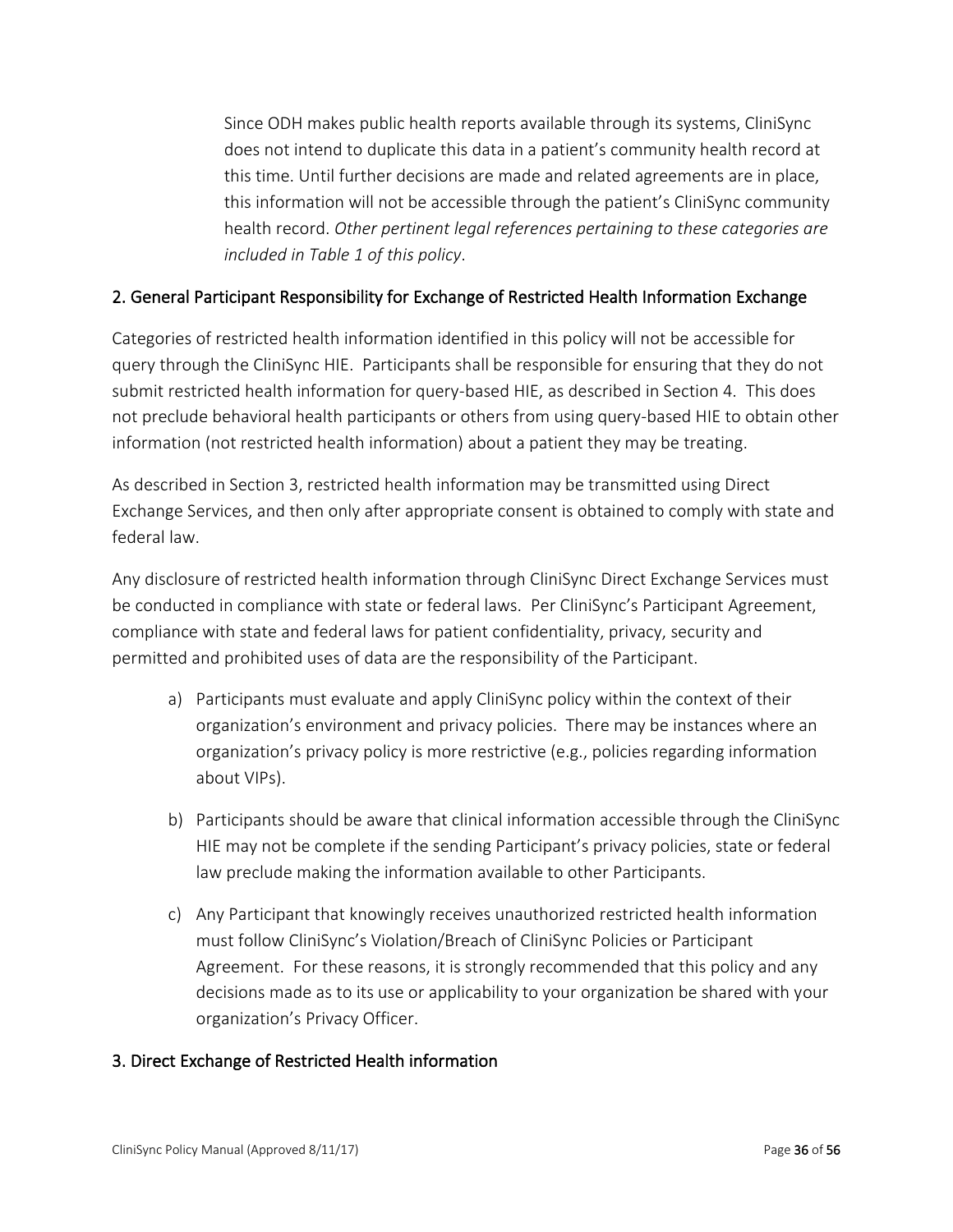Participants, including but not limited to ambulatory providers, may be behavioral health agencies, primary care physicians, specialists, nurse practitioners, clinics, hospital outpatient clinics and any other health professional or entity that provides outpatient care, that use Direct Exchange Services may be permitted to exchange restricted health information through those Direct Exchange Services.

Except for psychotherapy notes, all restricted health information categories identified in this policy may be exchanged among Participants using Directed Exchange if the Participant has obtained the appropriate consent as described in Section 1 above.

To facilitate compliance with state and federal laws that dictate more stringent patient consent and disclosure requirements, The Partnership strongly recommends the use of standard procedures approved by an organizations legal representative when exchanging information among Participants, who routinely treat minors over the age of 14 and/or information subject to Part 2 regulations. CliniSync provides educational materials with templates that can also be used, however Participants are responsible for determining whether/how these laws apply to them. Any questions participants have should be directed to their legal counsel.

# 4. Participant Responsibility for Excluding Restricted Health Information from HIE

Participants who provide data, including but not limited to lab results, transcribed reports, ADT and other clinical or administrative transactions for automated delivery through CliniSync to affiliated Health Care Providers are subject to requirements for handling restricted health information that may be contained in these transactions. All Participants contributing data for query -based HIE must either exclude, electronically tag or segregate data for restricted routing through CliniSync if it falls into a restricted category. Excluded, electronically tagged or segregated data will prevent the information from being accessible through a query of the patient's Community Health Record.

Participants who are data contributors are solely responsible for excluding, electronically tagging or segregating restricted information to comply with the laws governing this information. Since the method for electronically tagging restricted information may vary depending upon the capability of the Participant, the tagging method will be determined during the Participant's implementation cycle. If a Participant is unable to electronically tag restricted information, they must exclude it.

a) An exception to this policy is automated delivery of information pertaining to services to which an unemancipated minor has the right to control disclosure without the consent of a parent or legal guardian. This information will not need to be excluded, electronically tagged or segregated for restricted routing through CliniSync. Rather, patients over the age of 14 will be given the choice to explicitly opt-out of the HIE. If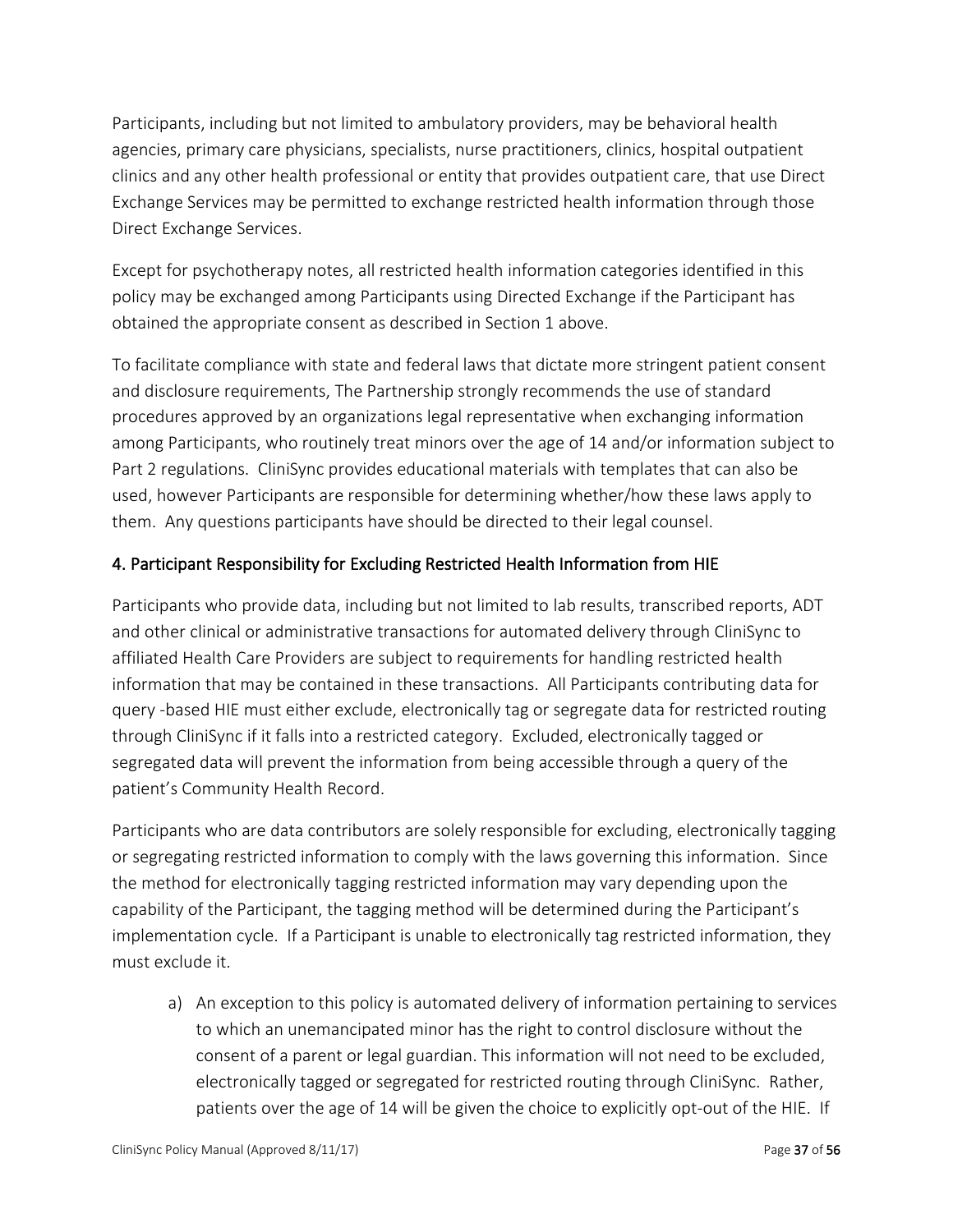the minor chooses to explicitly opt-out, none of their data will be available for query as described in Patient Consent Policy (D).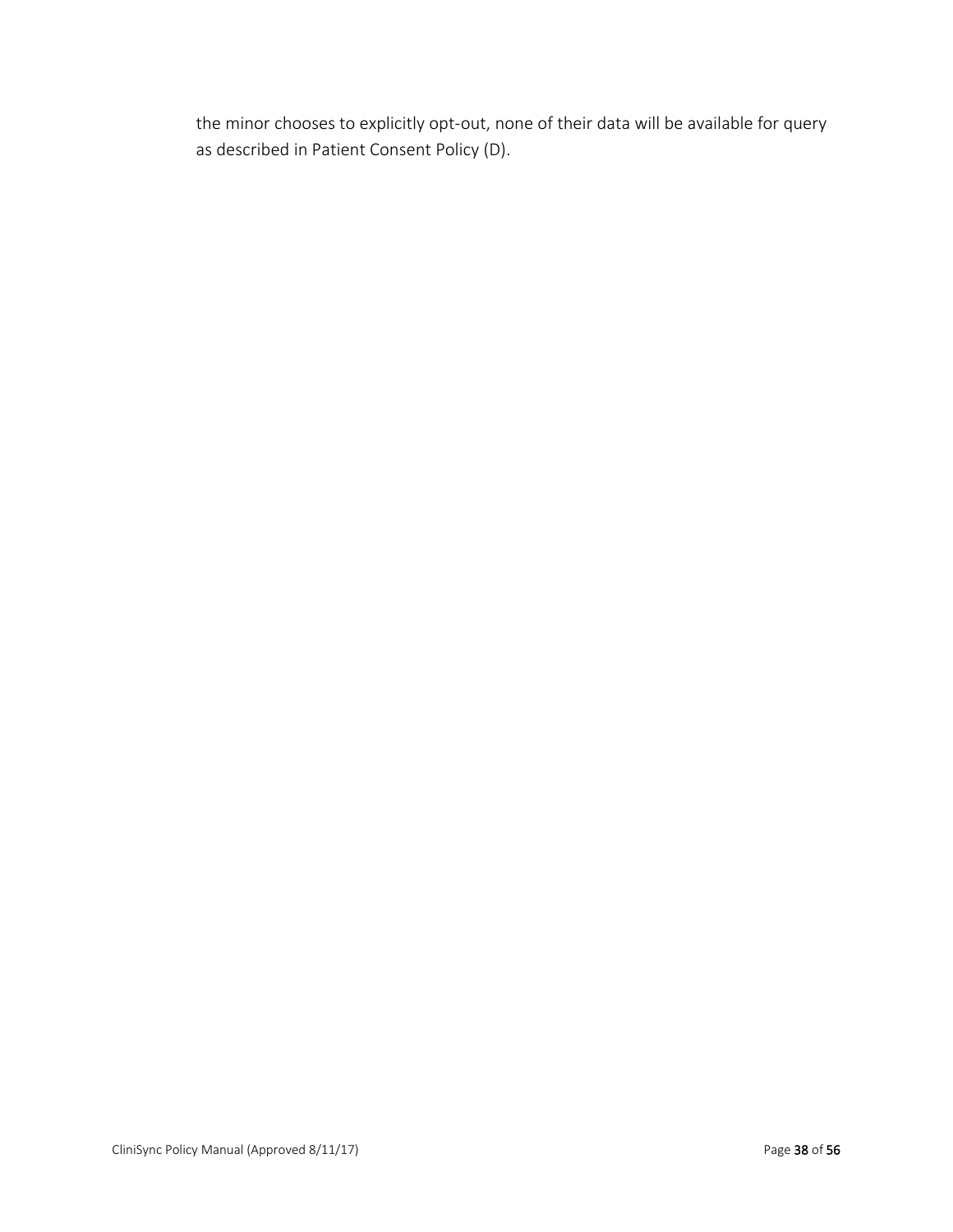# OHIO HEALTH INFORMATION PARTNERSHIP CLINISYNC POLICY

Subject: Participant Obligations Under the Data Use and Reciprocal Support Agreement

Date of Board Approval: October 25, 2013

Applicable Services Direct Exchange Services and HIE Services

# M. Participant Obligations Under the Data Use and Reciprocal Support Agreement Policy

## Background:

This policy outlines and explains the requirements of the Data Use and Reciprocal Support Agreement (DURSA) directly applicable to The Partnership and its Participating Organizations. The DURSA is a legal, multi-party trust agreement entered into by The Partnership with other entities, organizations and Federal agencies that desire to engage in electronic health information exchange with The Partnership and its Participating Organizations. The DURSA sets forth a set of national standards, services and policies developed in coordination with Office of the National Coordinator for Health IT in the U.S. Department of Health and Human Services.

## Policy:

## 1. Definitions.

For purposes of this policy, the following definitions shall apply. These definitions are intended to be the same as those set forth in Section 1 of the DURSA, and the definitions in Section 1 of the DURSA shall control in the event any difference exists, including differences due to future revisions of the DURSA. Further, any term used in this Policy that is not defined below but is defined in the DURSA shall have the meaning as provided in the DURSA.

Applicable Law shall mean all applicable statutes and regulations of Ohio, as well as all applicable Federal statutes, regulations, standards and policy requirements.

Authorization shall have the meaning and include the requirements set forth at 45 CFR § 164.508 of the HIPAA Regulations and include any similar but additional requirements under Applicable Law.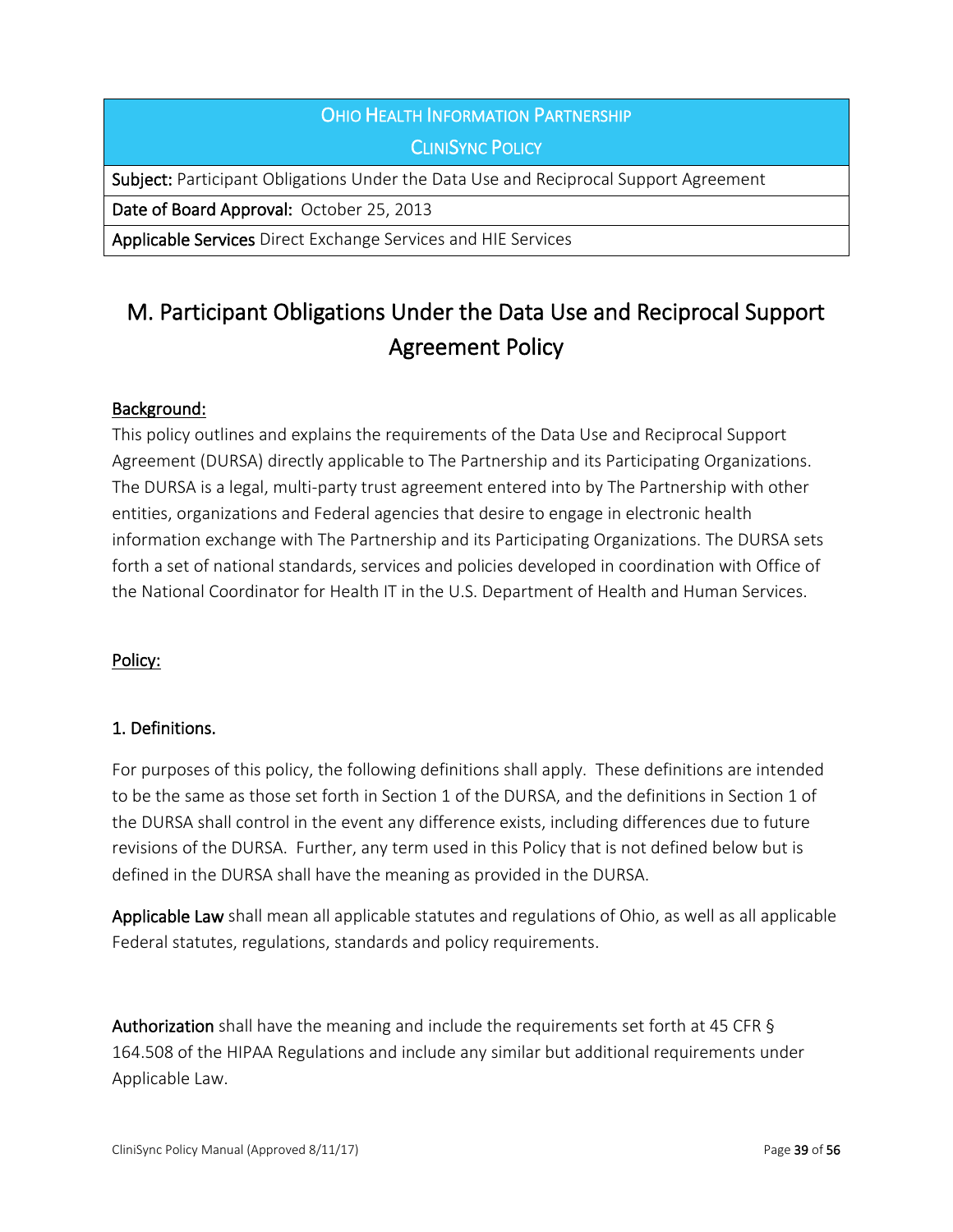Breach shall mean the unauthorized acquisition, access, disclosure, or use of Message Content while Transacting such Message Content pursuant to this Agreement. The term ''Breach'' does not include the following:

- 1. any unintentional acquisition, access, disclosure, or use of Message Content by an employee or individual acting under the authority of a Participating Organization if:
	- a. such acquisition, access, disclosure, or use was made in good faith and within the course and scope of the employment or other professional relationship of such employee or individual, respectively, with the Participating Organization; and
	- b. such Message Content is not further acquired, accessed, disclosed or used by such employee or individual; or
- 2. any acquisition, access, disclosure or use of information contained in or available through the Participating Organization's system where such acquisition, access, disclosure or use was not directly related to Transacting Message Content.

Health Care Operations shall have the meaning set forth at 45 C.F.R. § 164.501 of the HIPAA Regulations.

Message shall mean an electronic transmission of Message Content Transacted between DURSA participants using the Specifications. Messages are intended to include all types of electronic transactions as specified in the Performance and Service Specifications, including the data or records transmitted with those transactions.

Message Content shall mean that information contained within a Message or accompanying a Message using the Specifications. This information includes, but is not limited to, Protected Health Information (PHI), de-identified data (as defined in the HIPAA Regulations at 45 C.F.R. § 164.514), individually identifiable information, pseudonymized data, metadata, digital credentials, and schema.

Participating Organization shall have the same meaning as set forth in Policy A and shall mean for the purposes of this Policy "Participant User" as that term is defined in the DURSA. That is, each Participating Organization is a "Participant User" for purposes of The Partnership's compliance with the DURSA.

Performance and Service Specifications shall mean the Validation Plan and the Specifications, as well as any implementation guidance, migration plans and other technical materials and resources approved by the DURSA Coordinating Committee.

Permitted Purpose shall mean one of the following reasons for which Participating Organizations may legitimately Transact Message Content: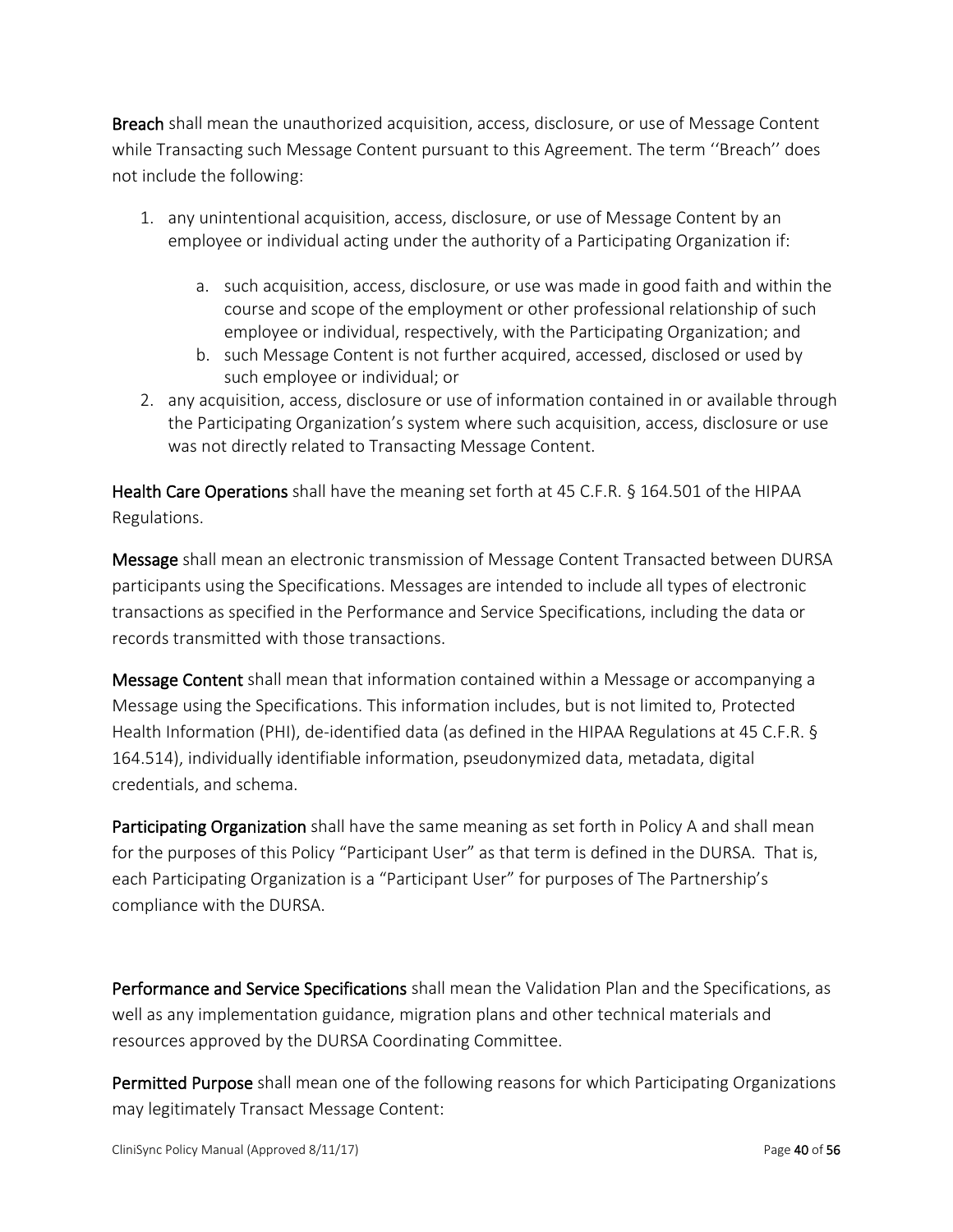- 1. Treatment of the individual who is the subject of the Message.
- 2. Payment activities of the Participating Organization for the individual who is the subject of the Message which includes, but is not limited to, Transacting Message Content in response to or to support a claim for reimbursement submitted by a Participating Organization to a Health Plan.
- 3. Health Care Operations of either:
	- a. the Submitter if the Submitter is a Covered Entity;
	- b. a Covered Entity if the Submitter is Transacting Message Content on behalf of such Covered Entity; or
	- c. the Recipient if (i) the Recipient is a health care provider who has an established Treatment relationship with the individual who is the subject of the Message or the Recipient is Transacting Message Content on behalf of such health care provider; and (ii) the purpose of the Transaction is for those Health Care Operations listed in paragraphs (1) or (2) of the definition of Health Care Operations in 45 C.F.R. § 164.501 or health care fraud and abuse detection or compliance of such health care provider.
- 4. Public health activities and reporting as permitted by Applicable Law, including the HIPAA Regulations at 45 C.F.R. § 164.512(b) or 164.514(e).
- 5. Any purpose to demonstrate meaningful use of certified electronic health record technology by the (i) Submitter, (ii) Recipient or (iii) Covered Entity on whose behalf the Submitter or the Recipient may properly Transact Message Content, provided that the purpose is not otherwise described in subsections 1-4 of this definition and the purpose is permitted by Applicable Law, including but not limited to the HIPAA regulations. "Meaningful use of certified electronic health record technology" shall have the meaning assigned to it in the regulations promulgated by the Department of Health and Human Services under the American Recovery and Reinvestment Act, Sections 4101 and 4102.
- 6. Uses and disclosures pursuant to an Authorization provided by the individual who is the subject of the Message or such individual's personal representative as described in 45 C.F.R. § 164.502(g) of the HIPAA Regulations.

Recipient shall mean the Participating Organization(s) that receives Message Content through a Message from a Submitter for a Permitted Purpose. For purposes of illustration only, Recipients include, but are not limited to, Participating Organizations who receive queries, responses, subscriptions, publications or unsolicited Messages.

Specifications shall mean the specifications adopted by the DURSA Coordinating Committee to prescribe the data content, technical, and security requirements to enable the DURSA participants to Transact Message Content. Specifications may include, but are not limited to, specific network standards, services and policies.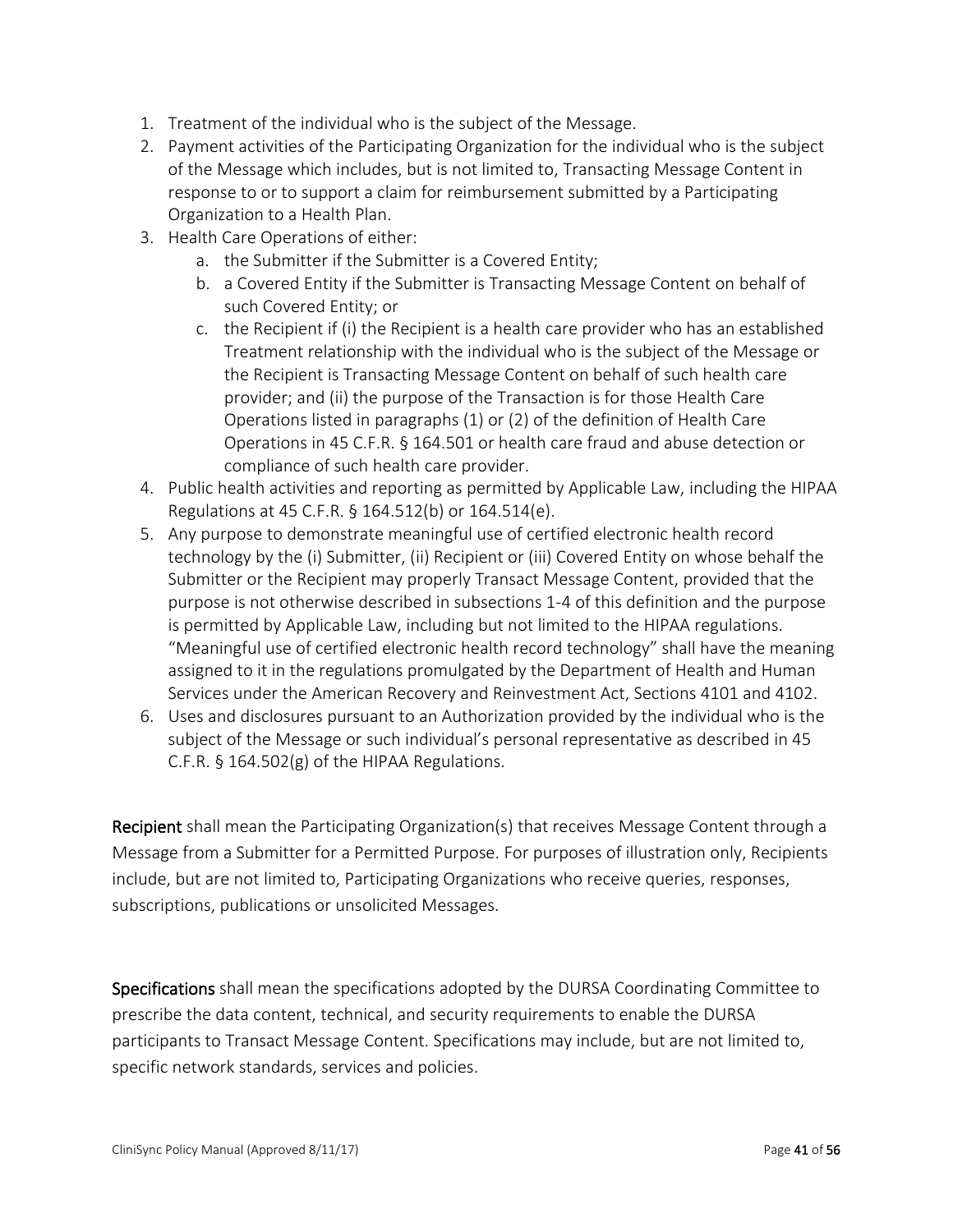Submitter shall mean the Participating Organization(s) who submits Message Content through a Message to a Recipient for a Permitted Purpose. For purposes of illustration only, Submitters include, but are not limited to, Participating Organizations who push Messages with Message Content, send Messages seeking Message Content, send Messages in response to a request, send subscription Messages, or publish Messages with Message Content in response to subscription Messages.

Transact shall mean to send, request, receive, assert, respond to, submit, route, subscribe to, or publish Message Content using the Performance and Service Specifications.

**Treatment** shall have the meaning set forth at 45 C.F.R. § 164.501 of the HIPAA Regulations.

Validation Plan shall mean the framework for Testing and demonstrations for parties seeking to become DURSA participants.

## 2. General Obligations.

Each Participating Organization shall:

- a. Comply with all Applicable Law.
- b. Reasonably cooperate with The Partnership on issues related to the DURSA.
- c. Transact Message Content only for a Permitted Purpose.
- d. Use Message Content received from other Participating Organizations in accordance with the terms and conditions of the DURSA.
- e. As soon as reasonably practicable after determining that a Breach occurred, report such Breach to The Partnership in accordance with Policy K. Sanctions for Violation/Breach of Permitted Use.
- f. Refrain from disclosing to any other person any passwords or other security measures issued to the Participating Organization.

## 3. Permitted Purpose.

Participating Organizations shall only Transact Message Content for a Permitted Purpose as defined in this Policy. Each Participating Organization shall Transact Message Content only in accordance with the terms and conditions of this Policy, including without limitation those governing the use, confidentiality, privacy, and security of Message Content. Each Participating Organization shall discipline appropriately any of its Authorized Users who fail to act in accordance with the terms and conditions of this Policy relating to the privacy and security of Message Content. Additional restrictions may apply on the permissible disclosures in other Policies and those restrictions must be met even if the disclosure would be allowed as a Permitted Purpose under this Policy.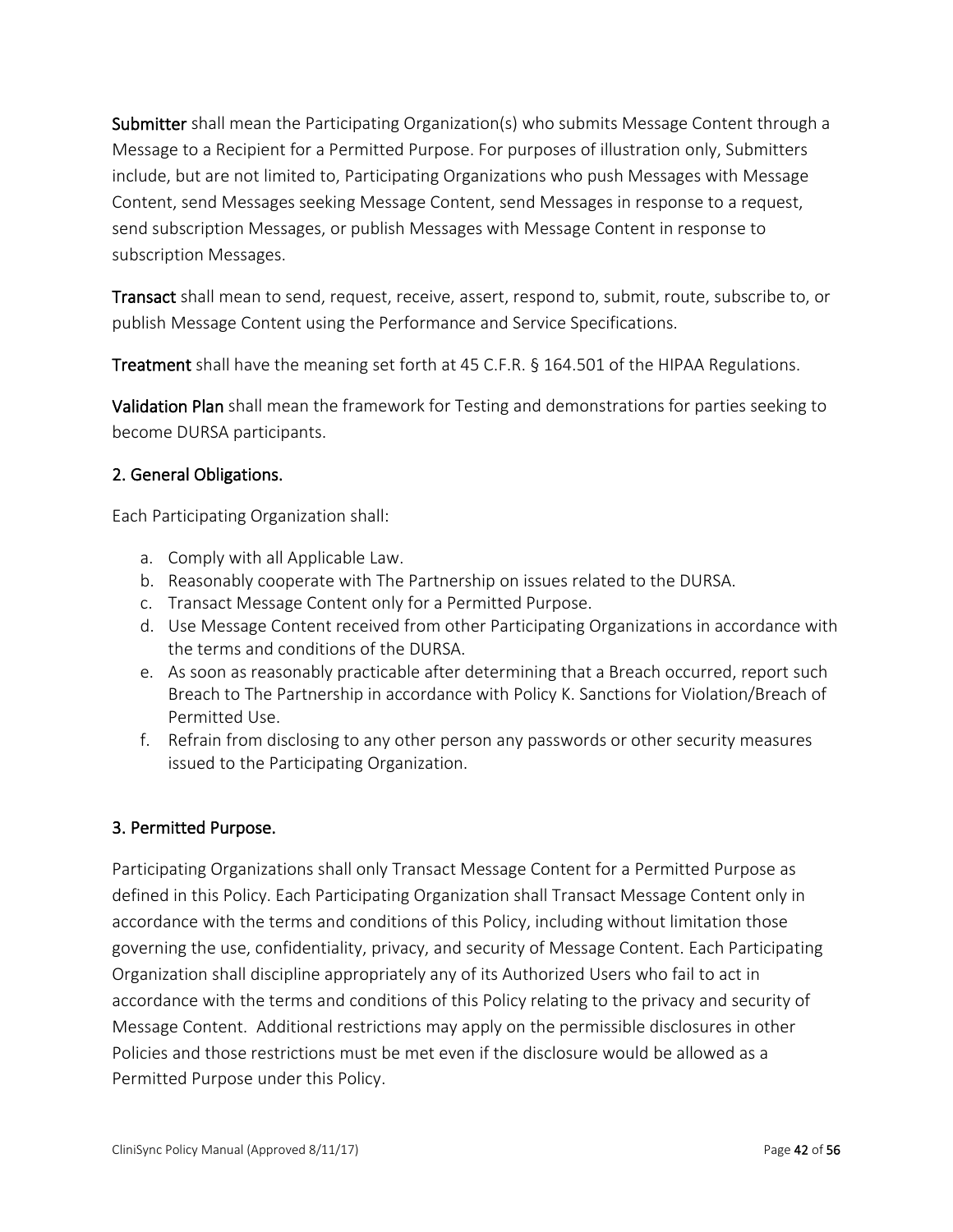# 4. Minimum Requirement for Participating Organizations that request Message Content for Treatment.

All Participating Organizations that request Message Content for Treatment shall have a corresponding reciprocal duty to respond to Messages that request Message Content for Treatment. A Participating Organization shall fulfill its duty to respond by either (i) responding to the Message with the requested Message Content or (ii) responding with a standardized response that indicates the Message Content is not available or cannot be exchanged. All responses to Messages shall comply with the Performance and Service Specifications, the DURSA, and Applicable Law. Participating Organizations may Transact Message Content for a Permitted Purpose other than Treatment.

Each Participating Organization that requests Message Content for Treatment shall Transact Message Content for Treatment in accordance with the Performance and Service Specifications and the DURSA.

## 5. Specific Duties of a Participating Organization When Submitting a Message.

Whenever a Participating Organization acts as a Submitter by submitting a Message to another DURSA participant, the Submitter shall be responsible for:

- a. Submitting each Message in compliance with Applicable Law and this Policy including, but not limited to, representing that the Message is:
	- i. For a Permitted Purpose.
	- ii. Submitted by a Submitter who has the requisite authority to make such a Submission.
	- iii. Supported by appropriate legal authority for Transacting the Message Content including, but not limited to, any consent or Authorization, if required by Applicable Law.
	- iv. Submitted to the intended Recipient.
- b. Representing that assertions or statements related to the submitted Message are true and accurate.
- c. Submitting a copy of the Authorization, if the Submitter is requesting Message Content from another DURSA participant based on a use or disclosure pursuant to an Authorization provided by the individual who is the subject of the Message or such individual's personal representative as described in 45 C.F.R. § 164.502(g) of the HIPAA Regulations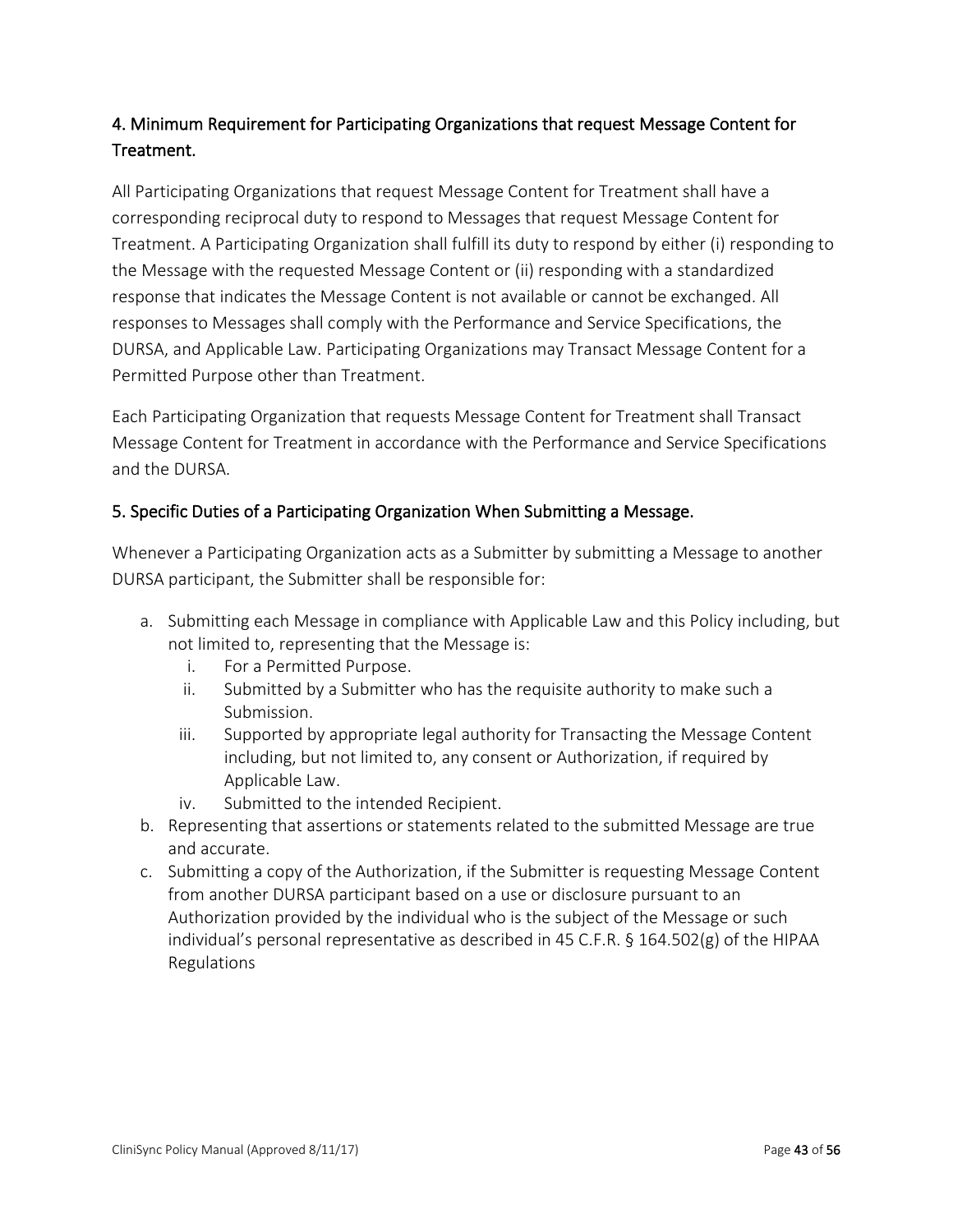# OHIO HEALTH INFORMATION PARTNERSHIP **CLINISYNC POLICY**

Subject: HISP Provider Directory

Date of OHIP Approval: 10/16/2014

Applicable Services: Direct Exchange Services

# N. HISP Provider Directory

Background: The Partnership serves as a Health Information Service Provider ("HISP") providing direct messaging services to Participating Organizations. Some Participating Organizations use third-party HISPs to provide such direct messaging services. This policy sets forth guidelines for the provisioning and exchange of direct addresses.

## Policy:

#### I. PROVISIONING OF DIRECT ADRESSES

- a. HISPs provide recipient users with specific direct email addresses for each health care provider to use for direct messaging (a "Direct Address").
- b. When providing services as a HISP, the Partnership creates Direct Addresses for the Participating Organizations' health care providers.
- c. Participating Organizations using the Partnership as a HISP may only create Direct Addresses for health care providers of the Participating Organization or any of its affiliated entities listed in Exhibit B of the Participant Agreement.
- d. Direct Addresses provided by the Partnership may be exchanged by the Partnership with third party HISPs and other Participating Organizations.

## II. DIRECTORY EXCHANGE

- a. Directory Information. Directory Information means the information listed in Exhibit 1 to this policy for each Direct Address.
- b. Exchange of Directory Information. Subject to Sections II.c and II.d below, the Partnership and each Participating Organization shall provide to the other for inclusion and use in the healthcare provider directory of the other party the Directory Information relating to healthcare providers for whom they have provisioned Direct Addresses and Directory Information from third party HISPs who have authorized the exchange of such information by written agreement.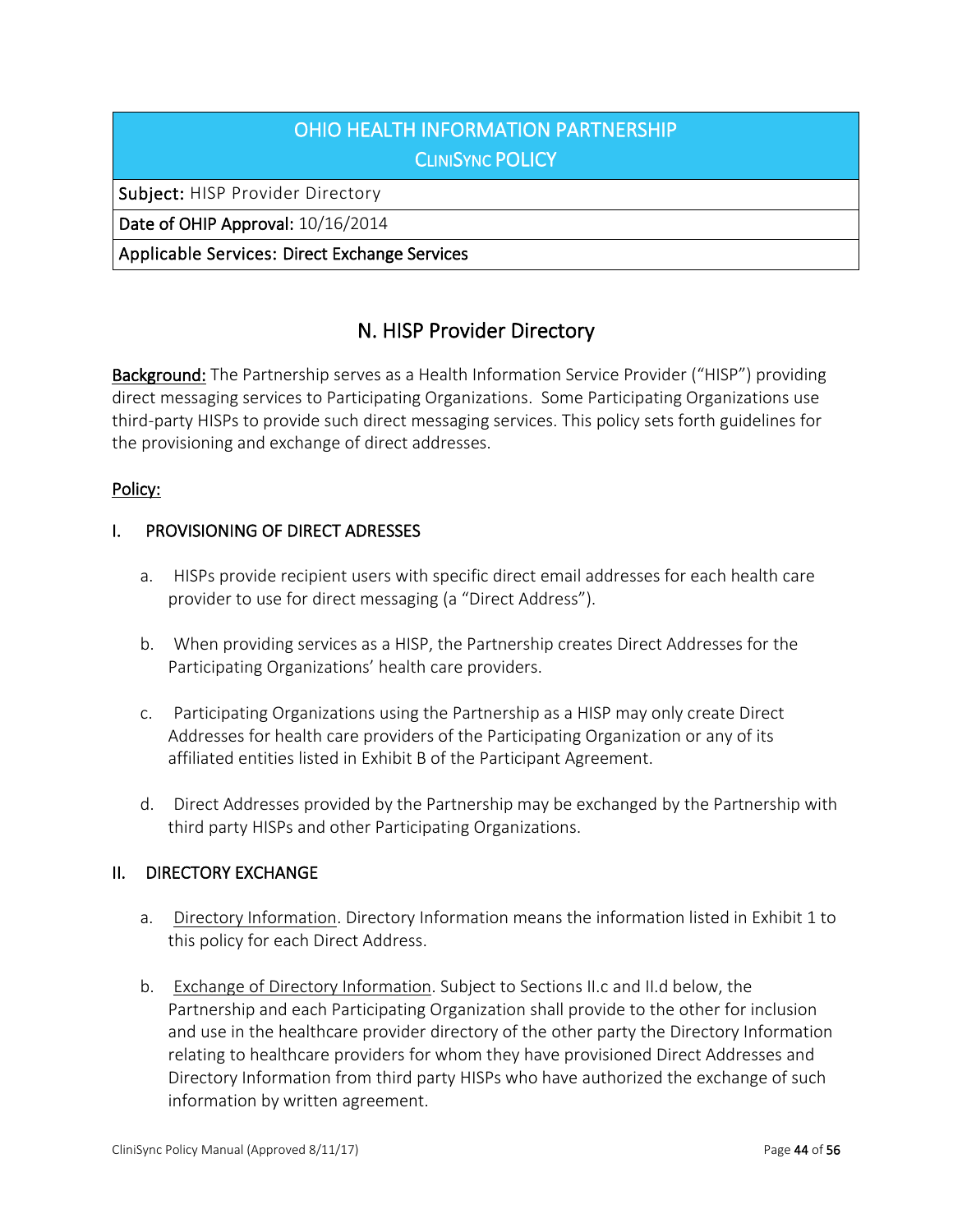- c. Permitted Uses; Ownership. Each Party receiving Directory Information (the "Receiving Party") provided by the other party (the "Disclosing Party") may store and use, in perpetuity, such Directory Information solely to (i) support the clinical messaging and related services provided by the Receiving Party solely to those healthcare providers whose Direct messaging services are directly administered by the Receiving Party or its HISP, and (ii) permit third party HISPs to search the Directory Information by healthcare provider name (the "Search Capability"). The Disclosing Party grants no license(s) to the Receiving Party with respect to the Disclosing Party's Directory Information and the Disclosing Party shall retain full and exclusive right, title, and interest to such Directory Information.
- d. Prohibited Uses. The Receiving Party may not use the Disclosing Party's Directory Information for any purpose not set forth in Section II. c without the express written permission of the Disclosing Party, including but not limited to: (i) providing to any third party HISP, or permitting a third party HISP to acquire or create, a copy of the Disclosing Party's Directory Information or any portion thereof; (ii) otherwise selling, disclosing, or making available the Disclosing Party's Directory Information to any third party; or (iii) for direct marketing, database marketing, telemarketing, marketing analysis, service bureau, or research purposes.

#### e. Commercial Messaging Rules.

- 1. General Limitation. In addition to the restrictions set forth above, neither Party may use the Directory Information in conjunction with any means, program, or device, or permit any other person to use the Directory Information in conjunction with any means, program, or device, including, but not limited to, advertising, instant messaging, and pop-up ads, to solicit business or to influence or attempt to influence for commercial purposes (through economic incentives or otherwise) any diagnostic or treatment-related decision of a health care provider. The bona fide professional recommendation of a health care provider offered to another health care provider regarding the treatment or diagnosis of a shared patient is not intended to be prohibited by this provision; however, the Disclosing Party shall have sole discretion to determine the bona fide non-commercial and clinical nature of all messages.
- 2. Exceptions to General Limitation. Notwithstanding the above Section II.e.1, either Party may (and may permit authorized users to): (A) use the Directory Information to communicate information regarding a patient's health care coverage, including patient lowest cost options, on/off tier, prior authorization, step therapy, coverage status, and co-pay information; and/or (B) deliver or have delivered to health care providers clinical alerts that are sourced from payers and/or are attributed to generally recognized and reputable sources providing clinical information, even if, in the event of either (A) or (B), such information influences the health care provider's treatment decisions.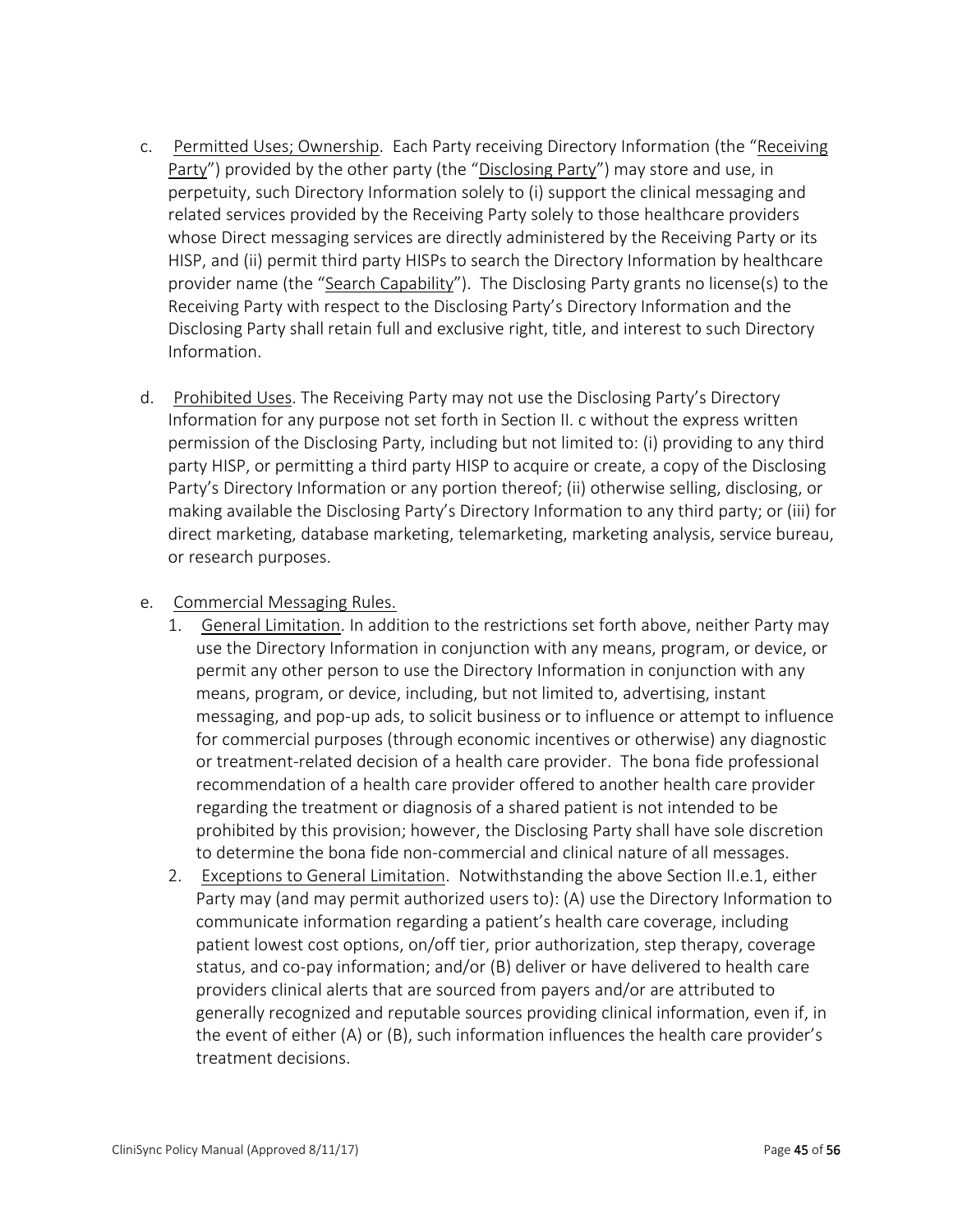f. Format. The Parties shall exchange Directory Information in the implementation guide format attached in Exhibit 1 to this policy at a frequency agreed to by both parties.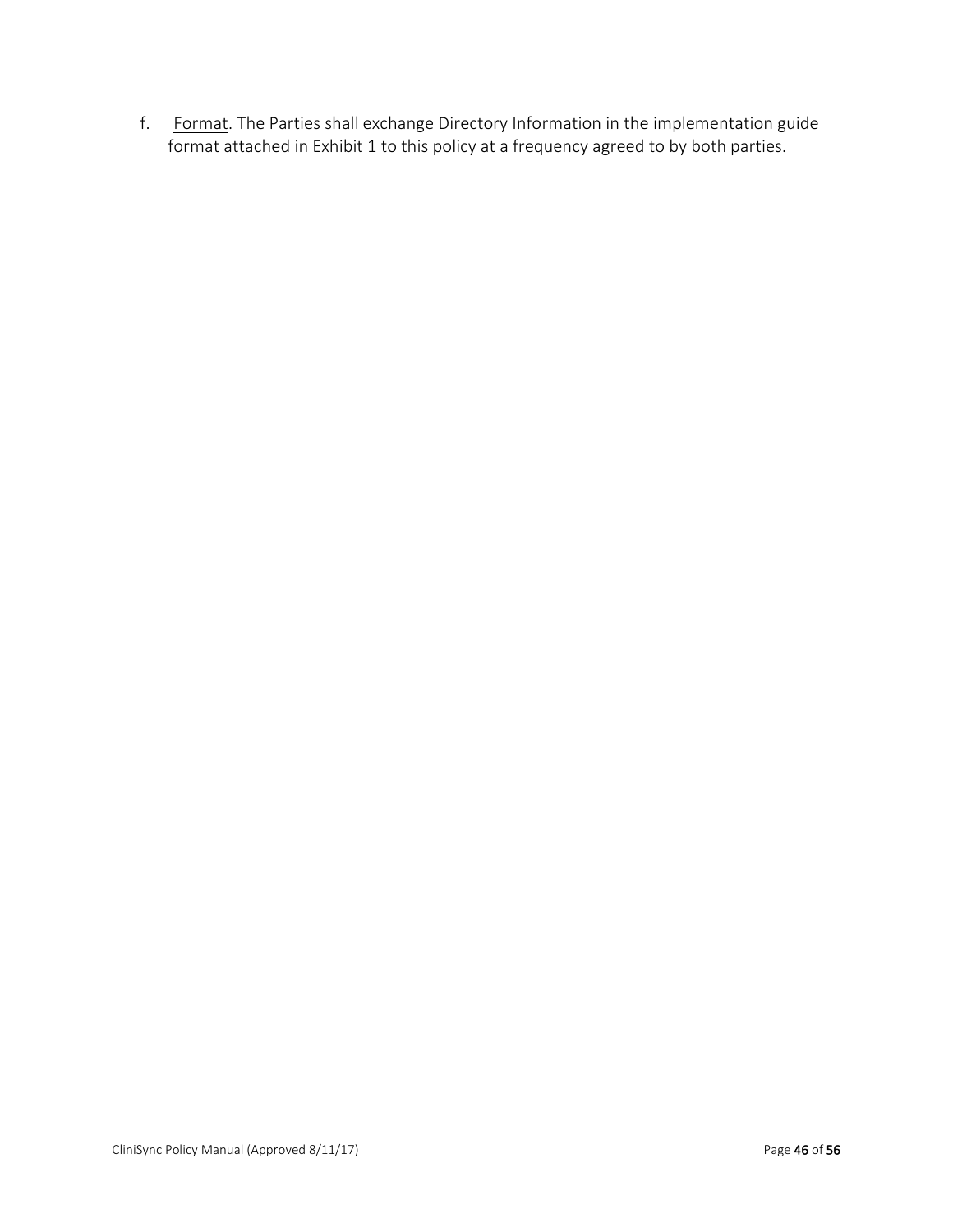# Exhibit 1

# Directory Information

| Contract Field          |                                                                                 |
|-------------------------|---------------------------------------------------------------------------------|
| C                       | HISP Provider Identifier (SPI). Only for records containing the Direct Address. |
| $\mathsf R$             | Direct Address (aka. Network Address)                                           |
| C                       | <b>NPI</b>                                                                      |
| O                       | <b>Prefix Name</b>                                                              |
| R                       | <b>First Name</b>                                                               |
| Ю                       | <b>Middle Name</b>                                                              |
| $\overline{\mathsf{R}}$ | Last Name                                                                       |
| Ю                       | <b>Suffix Name</b>                                                              |
| O                       | Specialty                                                                       |
| O                       | <b>Specialty Code</b>                                                           |
| 0                       | <b>Organization Name / Location Name (Typically Clinic)</b>                     |
| R                       | <b>Address Line1</b>                                                            |
| C                       | <b>Address Line2</b>                                                            |
| $\mathsf R$             | City                                                                            |
| $\mathsf R$             | <b>State</b>                                                                    |

C – Conditional (if known, please provide)

 $R - Required$ 

O – Optional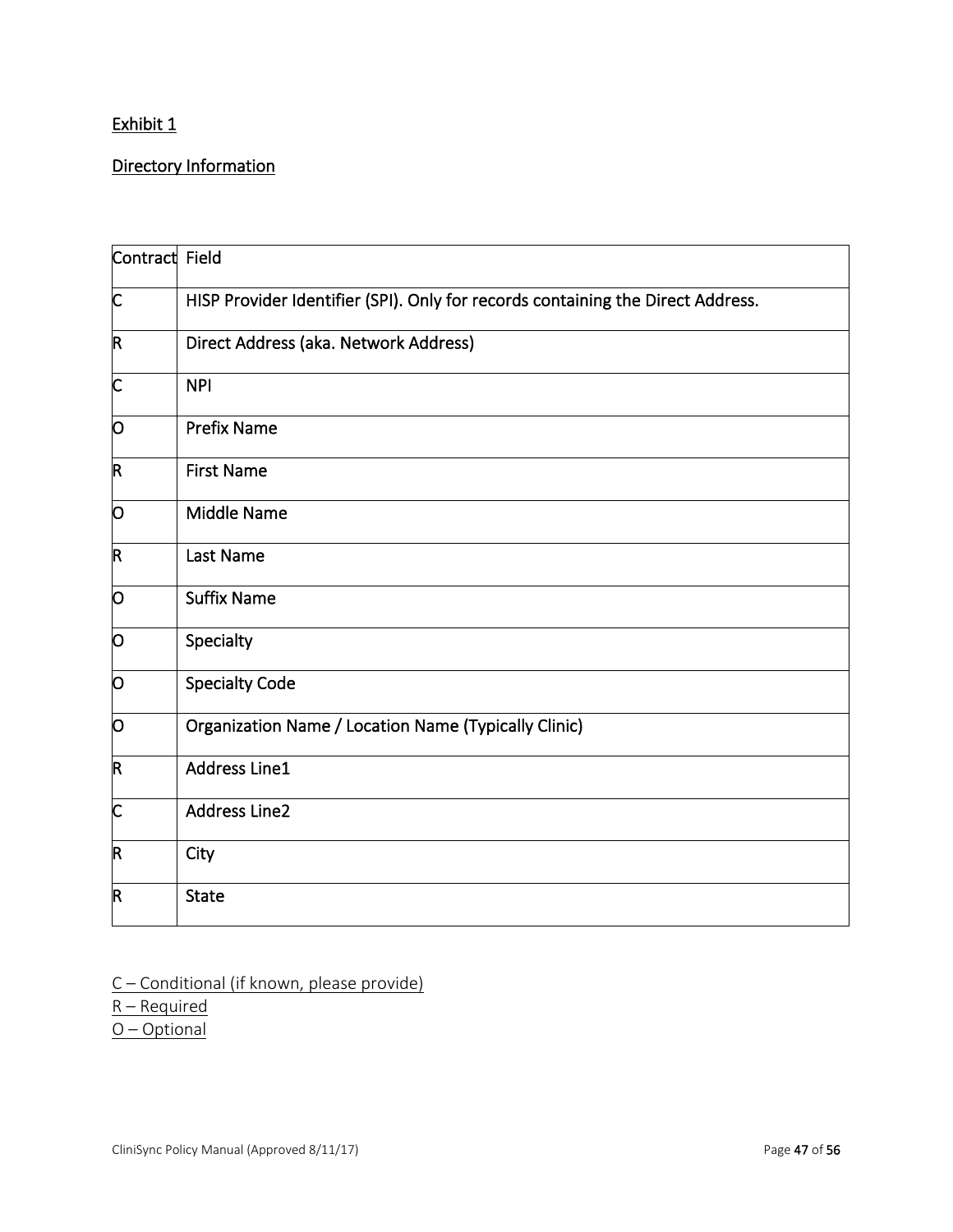# OHIO HEALTH INFORMATION PARTNERSHIP **CLINISYNC POLICY**

Subject: Data Deletion

Date of Board Approval: June 12, 2015

Applicable Services: Direct Exchange Services and HIE Services

# O. Data Correction and Deletion Policy

## Background:

The prevention of unauthorized changes or deletion of the Protected Health Information of Participating Organizations is a priority of the Partnership. Scenarios may arise that require data sent by a Participating Organization to CliniSync to be corrected or deleted. The following policy will govern if and when this can occur.

## Policy:

# 1. Correction of Data

It is the preference of the Partnership to avoid the deletion of data and instead to correct data wherever possible.

## 1.1 Circumstances that Qualify for Data Correction

The following circumstances qualify as a reason for a Participating Organization to pursue the correction of data from the CliniSync HIE.

- a) Demographic information for a patient is incorrect within a result or report
- b) Clinical information for a patient is incorrect within a result or report
- c) Data that is Protected Health Information has been amended by a Participating Organization under the HIPAA Privacy Regulations

## 1.2 Method of Data Correction

If a Participating Organization chooses to correct data, the preferred method of correction is to send the correct data through the existing interface between the Participating Organization and CliniSync. The corrected data is appended to the individual's patient record within the HIE, where a record will always exist of the original data but will not be viewable to a CliniSync user. This process is managed by the Participating Organization. The Partnership staff can and will offer assistance in this process if requested by the Participating Organization.

## 2. Deletion of Data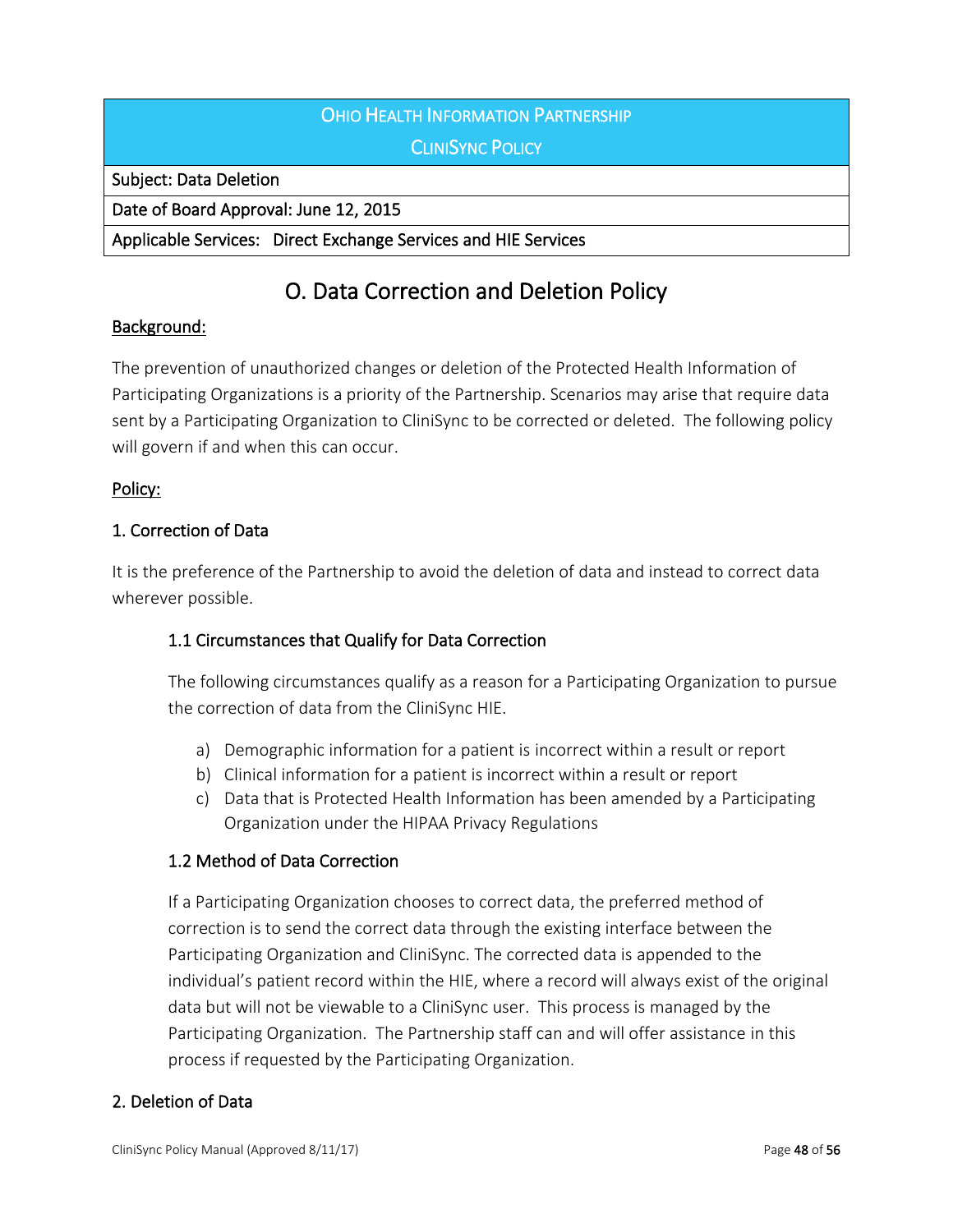Situations may arise that require the complete deletion of data or a set of data that was sent to the CliniSync HIE. Data that has been accessed by any CliniSync user will not be eligible for data deletion and will instead need to be corrected as described in Section 1.2. The reason for this is that if data has been viewed by a clinician during the treatment of a patient that data must be retained for future reference. Furthermore, data will not be considered for deletion if it is possible for the Participating Organization to correct the data as described in Section 1.2.

# 2.1 Circumstances that Qualify for Data Deletion

Either of the following circumstances below qualify as reasons for a Participating Organization to pursue the deletion of data from the CliniSync HIE.

- a) A Participating Organization leaves the CliniSync HIE. This may take place if the Participating Organization goes out of business, the Participating Organization chooses to cease participation in CliniSync due to an inability to comply with CliniSync policies, or if the Participating Organization is purchased by another organization who does not wish to participate in the CliniSync HIE.
- b) A Participating Organization erroneously sends CliniSync incorrect Protected Health Information in Production and on investigation by CliniSync staff, no users have accessed the data and the contributing organization has no way to remediate the issue through existing interface workflows.

## 2.2 Method of Data Deletion

If one of the above qualifying circumstances exists, the following must occur prior to deletion of the Participating Organization's data.

- a) The Participating Organization must contact the CliniSync Privacy or Security officer immediately.
- b) The Participating Organization must explain the situation that warrants the deletion of data from the CliniSync HIE in writing. A record of this explanation will be maintained by CliniSync in accordance with HIPAA data retention compliance.
- c) The request will be reviewed by the CliniSync Privacy Officer, CliniSync Security Officer and Senior Management.
- d) If deletion is approved, the Participating Organization will work with Partnership staff and the Partnership's technology vendor to delete the data.

## 3. Records of Data Deletion

If data is deleted permanently from the CliniSync HIE, there will be no auditable record that such data was ever sent to the HIE. For this reason, it is imperative that the deletion of the data is well documented. A Participating Organization must send the Partnership a copy of the incorrect data and the correct data along with a thorough explanation of the circumstance that led to the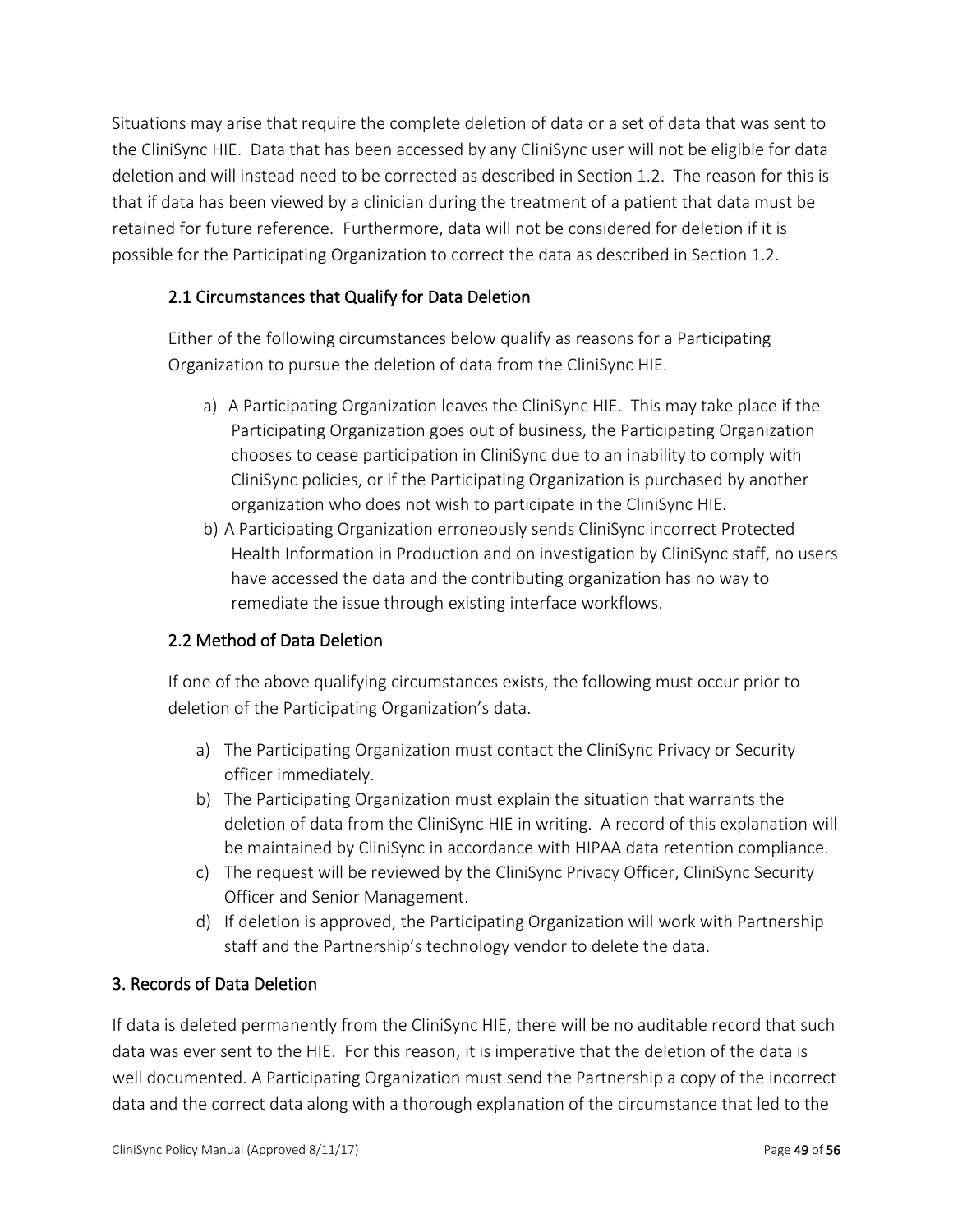decision to permanently delete the errant data prior to the actual deletion of data. All documentation will be kept and stored by the Partnership in accordance with HIPAA data retention compliance.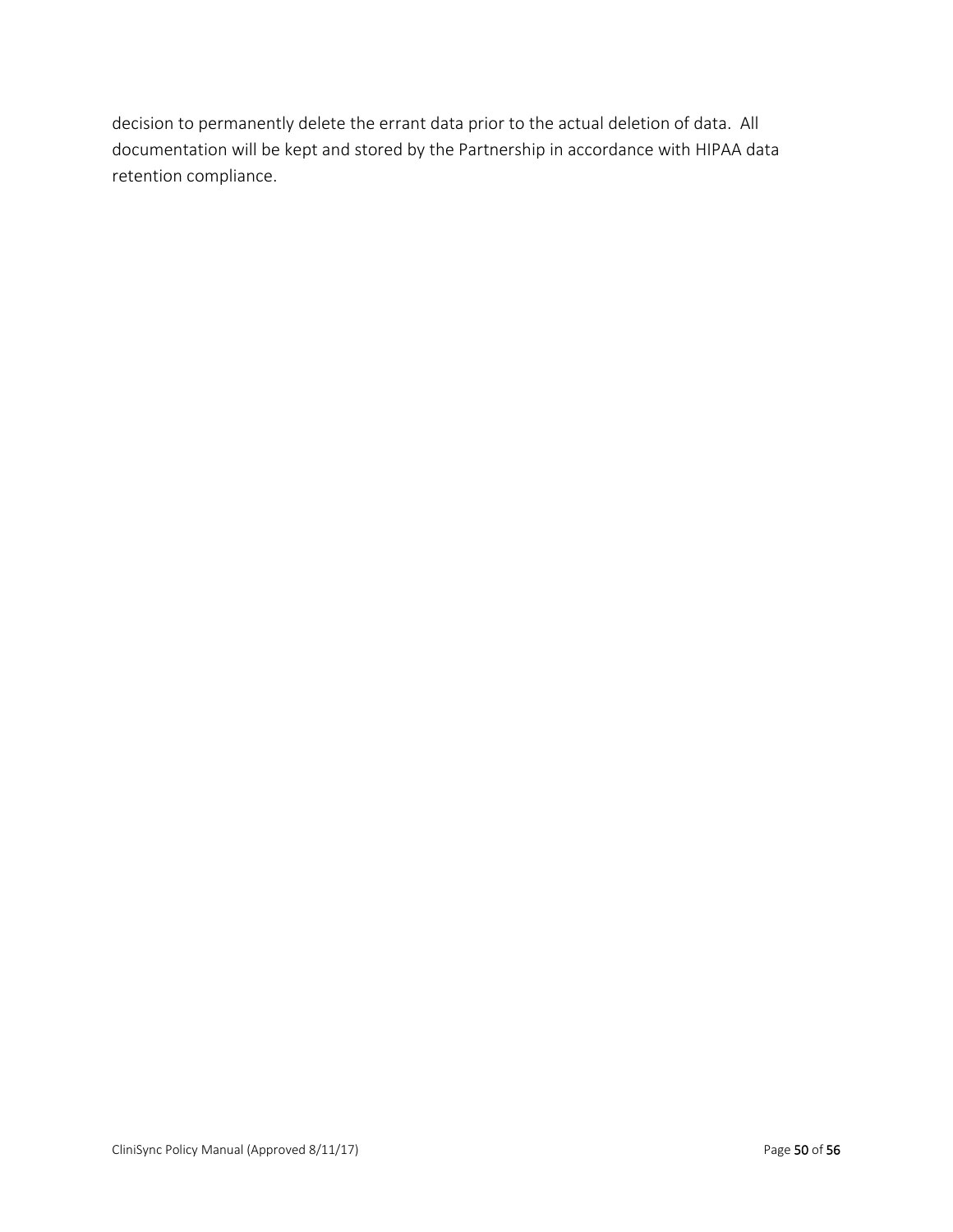| OHIO HEALTH INFORMATION PARTNERSHIP           |
|-----------------------------------------------|
| <b>CLINISYNC POLICY</b>                       |
| <b>Subject: Notification Services Policy</b>  |
| Date of Board Approval: August 11, 2017       |
| Applicable Services: Direct Exchange Services |

# P. Notification Services Policy

## Background:

Providers of care and others with care responsibility are increasingly being held accountable for improved and timely post-discharge care coordination and reduced readmission rates. To assist, CliniSync provides a Participating Organization a service to receive real time notifications of events such as hospital inpatient admission, an emergency room encounter or an outpatient encounter. The hospital events that trigger the real-time electronic notifications can be technically described as Health Level Seven (HL7) Admission, Discharge and Transfer (ADT) messages from hospital information systems. These alerts can be used to help better coordinate a patient's care. This policy provides data governance policies specific to CliniSync Notification Services.

#### Definitions Specific to this Policy

"Subscribing Participating Organization" shall mean an organization who has contracted with the Partnership for CliniSync Notification Services and has met all requirements as described in section 2 of this policy.

"Notification Information" shall mean information available from CliniSync Notification Services as defined in section 1 of this policy.

#### Policy:

## 1. Information available from CliniSync Notification Services

The only information available via CliniSync Notification Services is HL7 ADT information from hospitals who have an existing Participant Agreement with the Partnership. This information is further limited as described in section1.1.

1.1 The information available from CliniSync Notification Services is restricted to only the data listed in this section.

- a) Patient Demographic Information
- b) Patient Status Information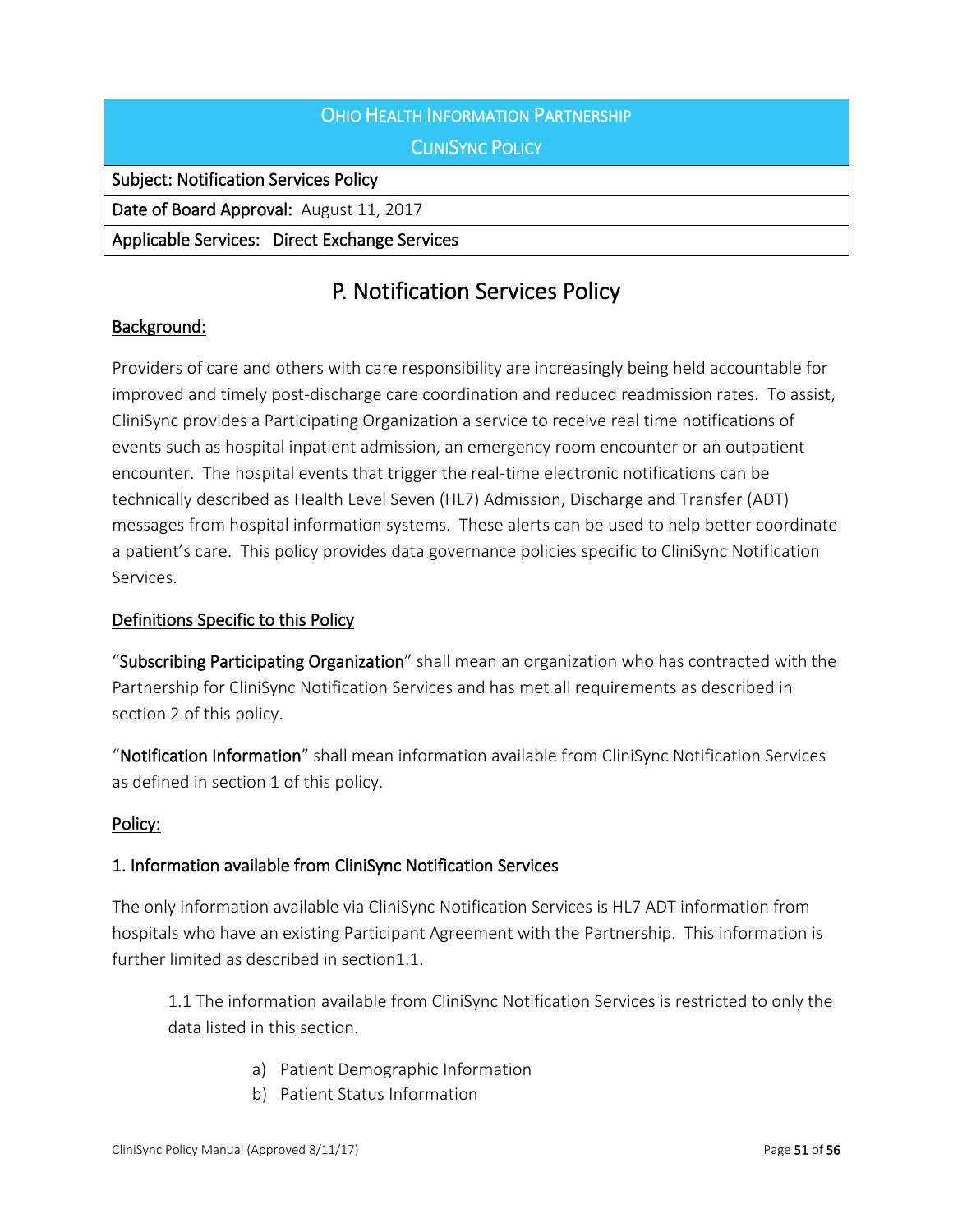#### 2. Requirements for Participating Organizations who subscribe to CliniSync Notification Services

2.1 The Subscribing Participating Organization must sign a contract addendum to the CliniSync Participant Agreement to use the service. This contract includes a description of the permitted uses of the data delivered as part of CliniSync Notification Services and described in Section 1.1.

2.2 The Subscribing Participating Organization must submit and maintain an active patient list for whom they want to receive notifications to the Partnership via an approved process prescribed by the Partnership. The active patient list must only include "Active Patients" as described in section 3.1.

#### 3. Patient List Criteria

Prior to receiving Notification Information from CliniSync participating hospitals, a Participating Organization must submit an active patient list to the Partnership. This active patient list should only include "Active Patients" as defined in section 3.1. The Participating Organization must regularly update their active patient list and notify the Partnership of changes to the active patient list via a process prescribed by the Partnership.

## 3.1 Active Patient Criteria

Patients included on the Participating Organization's active patient panel must meet all following criteria.

- a) Patient has an existing treatment relationship with the Participating Organization.
- b) Patient has had a clinical encounter with the Participating Organization within the past 24 months or is attributed to the organization.
- c) Patient has actively enrolled in a care management program that permits data sharing and has the ability to disenroll or otherwise opt out of the care management program.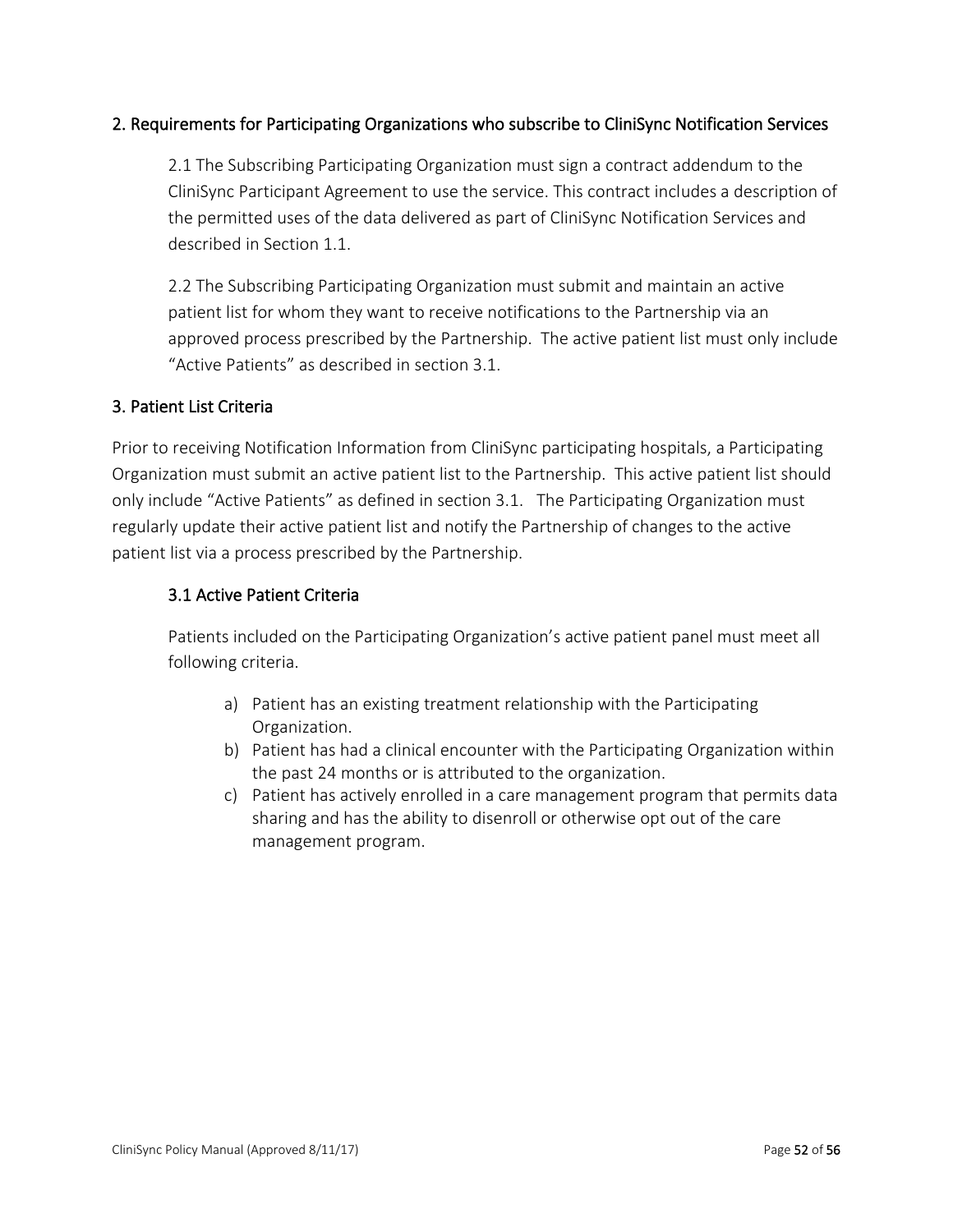# OHIO HEALTH INFORMATION PARTNERSHIP CLINISYNC HEALTH PLAN POLICY

Subject: Notification and Clinical Exchange Services for Organizations Managing Populations

Date of Board Approval: August 11, 2017

Applicable Services: Direct Exchange Services

# Q. Notification and Clinical Exchange Services for Organizations Managing Populations

# Background:

As our stakeholders assume increased responsibilities for **value-based, patient-centric care**, many have approached CliniSync to support better care coordination and quality improvement for populations they serve. These stakeholders share a common need to exchange event notifications, clinical data and claims or other relevant data more effectively to successfully participate in emerging performance-based or shared-risk payment models. They include not only Health Plans, but provider-driven Accountable Care Organizations (ACO), Clinical Integrated Networks, Chronic Care Management organizations and others that share contractual responsibility for the quality, cost or overall care of a population. All are driven by a common need to advance care coordination, reduce gaps in care, and track and improve quality measures.

This policy provides governance specific to data that will be made available to organizations managing populations. Data will be limited to specific HIPAA-permitted uses as described in this policy to ensure stakeholder trust.

#### Definitions Specific to this Policy:

**"Population Health Service Organization" (PHSO)** shall mean a Covered Entity or Business Associate of a Covered Entity that is contractually responsible for the quality, cost or overall care of a population, including Medicare beneficiaries, third party beneficiaries or beneficiaries participating in an alternative payment model program such as an accountable care organization. Health care providers participating in the PHSO are "**PHSO Members**".

**"Health Plan"** shall mean an individual or group plan that provides, or pays the cost of, medical care, and that is a covered entity as defined under HIPAA.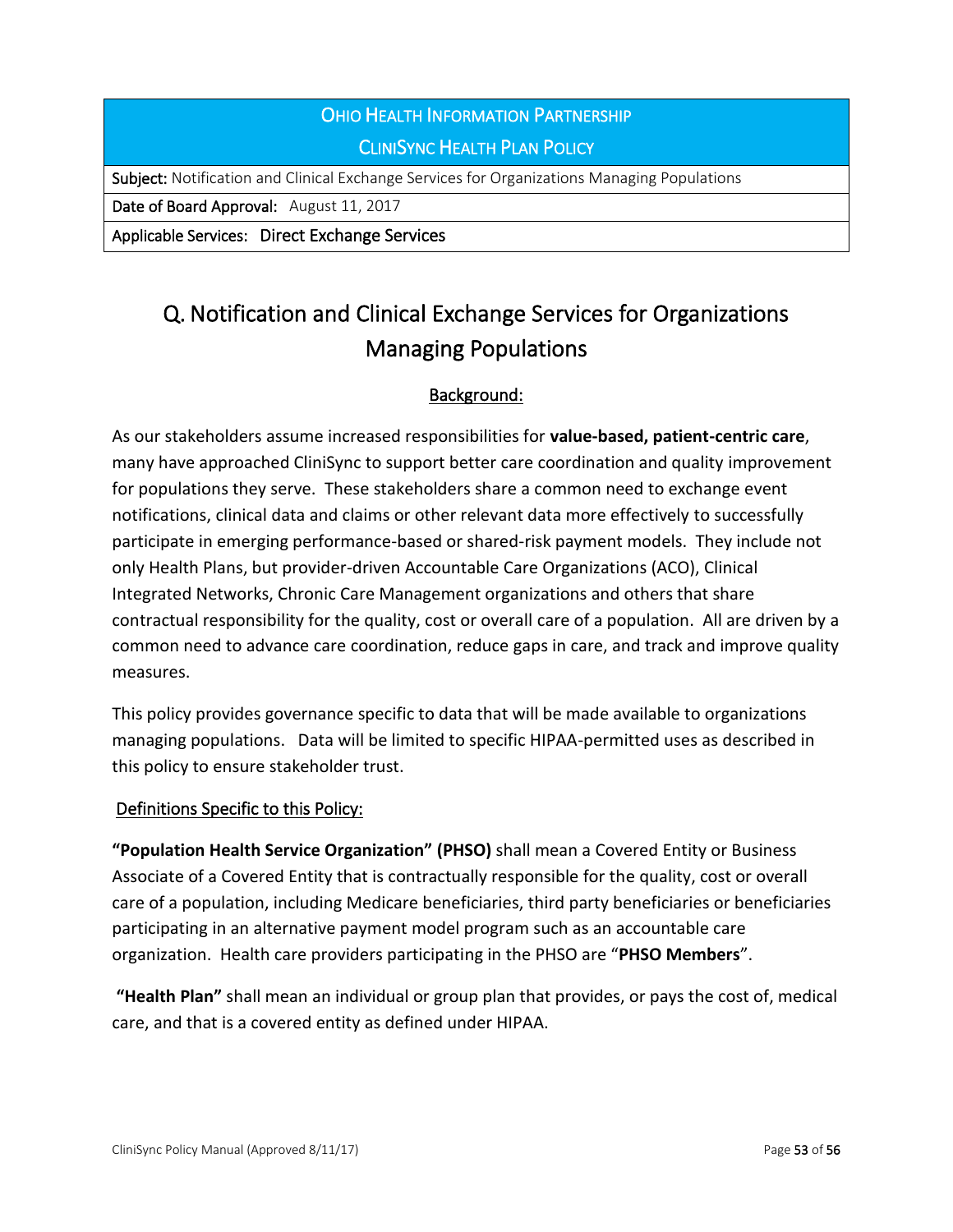**"Active Population List"** shall include any member currently enrolled in a health plan or with an active treatment or other patient relationship with PHSO or a PHSO Member.

#### General Requirements for Organizations Managing Populations

- The organization must be a Population Health Service Organization or a Health Plan.
- The organization must have an existing Participant Agreement with the Partnership that includes HIE services necessary to receive data for a population.
- The organization must have an active relationship with the patient for whom it receives data.
- The organization must have a contractual responsibility for the HIPAA-permitted use. The data available must align with the contracted HIPAA permitted use.
- The organization must provide and maintain an Active Population List via an approved process prescribed by The Partnership.
- The organization accepts responsibility for the accuracy and timeliness of the Active Population List.

#### Requirements for Specific HIPAA-Permitted Uses

1. NOTIFICATIONS

#### **Permitted Use Service**

CliniSync provides organizations a service to receive real time notifications of events such as hospital inpatient admission, an emergency room encounter or an outpatient encounter for their population. The hospital events that trigger the real-time electronic notifications can be technically described as Health Level Seven (HL7) Admission, Discharge and Transfer (ADT) messages from hospital information systems. These alerts can be used to help better coordinate a patient's care.

#### **Permitted Use Population Restrictions**

Organizations managing populations may receive notifications for their Active Population List.

#### **Permitted Use Data Available**

The limited set of clinical and other contributed data available for this use will be documented as a CliniSync procedure, reviewed and approved by the Executive Committee annually or more frequently as needed.

2. CASE MANAGEMENT AND CARE COORDINATION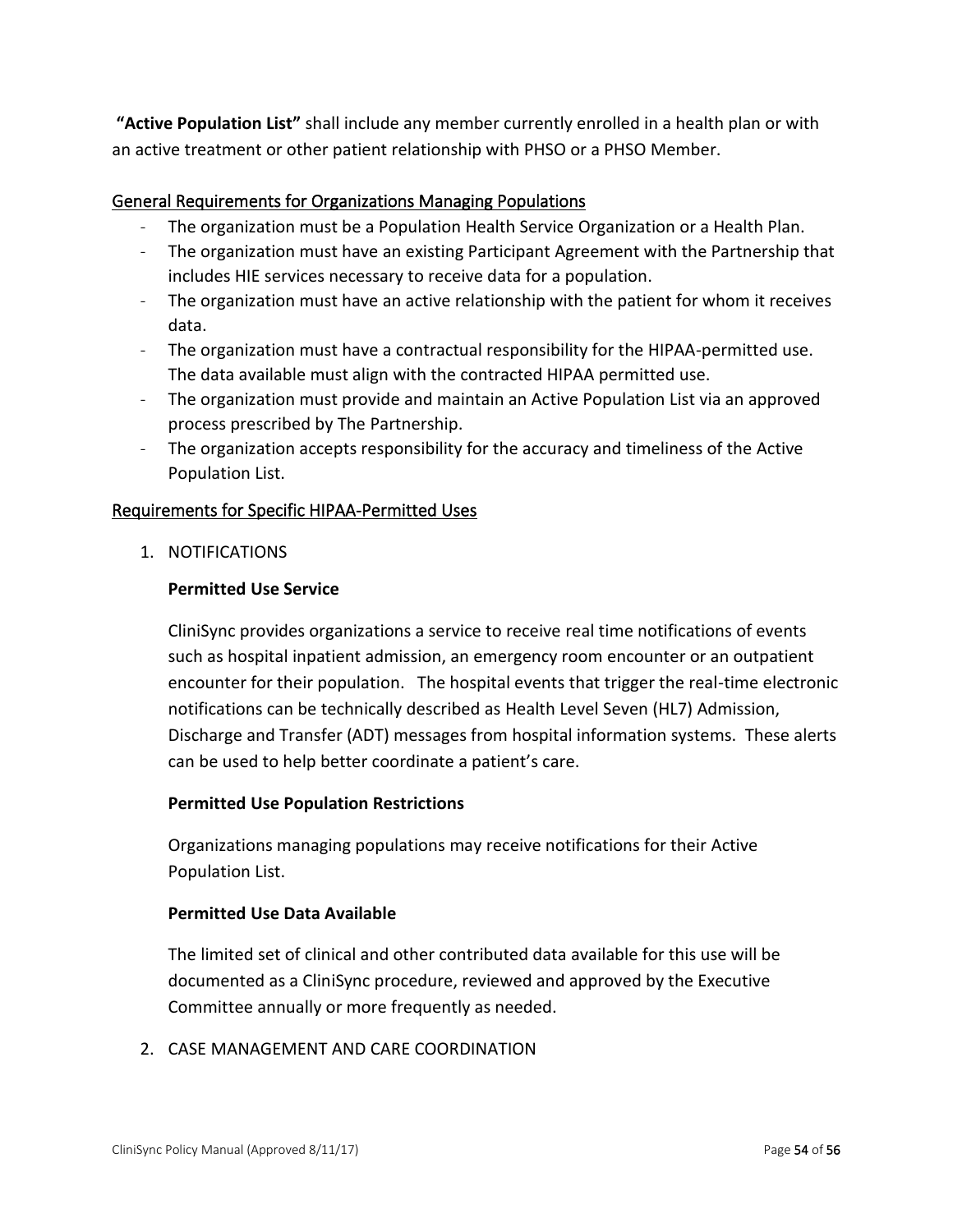#### **Permitted Use Service**

CliniSync provides organizations a service to receive a limited set of clinical and other contributed data for case management and care coordination as permitted for Health Care Operations purposes and as further defined (45 CFR 164.501).

#### **Permitted Use Population Restrictions**

Organizations may receive data for their Active Population List identified as emerging, high or intensive risk such a population that is part of care management programs within their population and for whom the organization is contributing reciprocal data to the HIE. CliniSync and organization must approve how to identify "emerging, high or intensive risk" patients prior to the organization receiving data.

#### **Permitted Use Data Available**

The limited set of clinical and other contributed data available for this use will be documented as a CliniSync procedure, reviewed and approved by the Executive Committee annually or more frequently as needed.

#### 3. QUALITY ASSESSMENT AND IMPROVEMENT

#### **Permitted Use Service**

CliniSync provides organizations a service to receive a limited set of clinical and other contributed data for quality assessment and improvement as permitted for Health Care Operations purposes and as further defined (45 CFR 164.501).

#### **Permitted Use Population Restrictions**

Organizations may receive data for their Active Population List for whom the organization has contributed reciprocal data.

#### **Permitted Use Data Available**

The limited set of clinical and other contributed data available for this use will be documented as a CliniSync procedure, reviewed and approved by the Executive Committee annually or more frequently as needed.